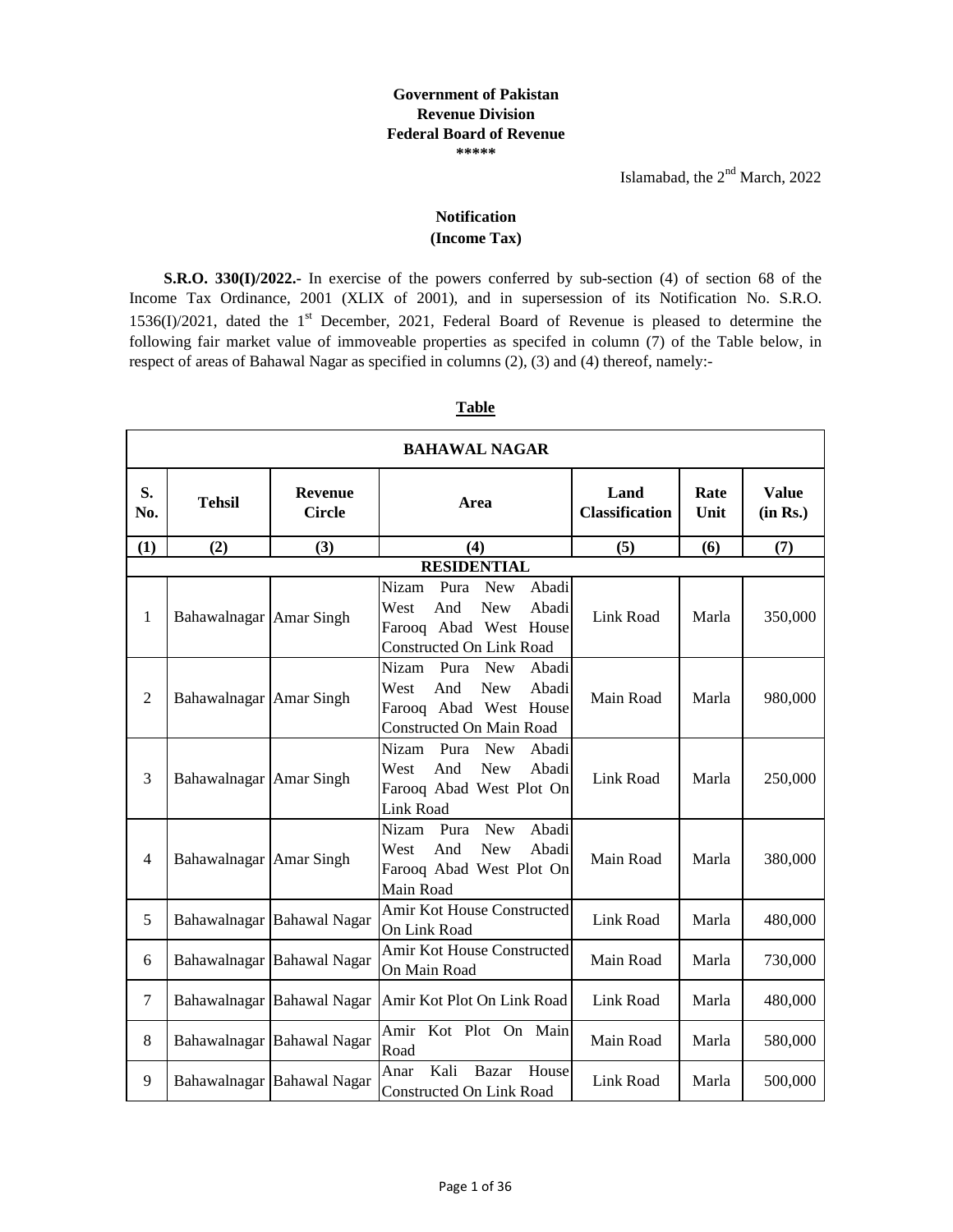| 10 | Bahawalnagar Bahawal Nagar | Anar<br>Kali<br>Bazar<br>House<br>Constructed On Main Road                                | Main Road | Marla | 800,000   |
|----|----------------------------|-------------------------------------------------------------------------------------------|-----------|-------|-----------|
| 11 | Bahawalnagar Bahawal Nagar | Anar Kali Bazar Plot On<br>Link Road                                                      | Link Road | Marla | 500,000   |
| 12 | Bahawalnagar Bahawal Nagar | Anar Kali Bazar Plot On<br>Main Road                                                      | Main Road | Marla | 780,000   |
| 13 | Bahawalnagar Bahawal Nagar | Aqab Anar Kali Bazar To<br>Baldia<br>Road<br>House<br>Constructed On Link Road            | Link Road | Marla | 525,000   |
| 14 | Bahawalnagar Bahawal Nagar | Aqab Anar Kali Bazar To<br>Baldia<br>Road<br>House<br>Constructed On Main Road            | Main Road | Marla | 800,000   |
| 15 | Bahawalnagar Bahawal Nagar | Aqab Anar Kali Bazar To<br>Baldia Road Plot On Main<br>Road                               | Main Road | Marla | 920,000   |
| 16 | Bahawalnagar Bahawal Nagar | Dhaban<br>Aqab<br>Bazar<br>Sharqi/Gharbi<br>House<br>Constructed On Link Road             | Link Road | Marla | 750,000   |
| 17 | Bahawalnagar Bahawal Nagar | Aqab<br>Dhaban<br>Bazar<br>Sharqi/Gharbi<br>House<br>Constructed On Main Road             | Main Road | Marla | 925,000   |
| 18 | Bahawalnagar Bahawal Nagar | Dhaban<br>Aqab<br>Bazar<br>Sharqi/Gharbi Plot On Link<br>Road                             | Link Road | Marla | 650,000   |
| 19 | Bahawalnagar Bahawal Nagar | Dhaban<br>Aqab<br>Bazar<br>Sharqi/Gharbi Plot On Main<br>Road                             | Main Road | Marla | 850,000   |
| 20 | Bahawalnagar Bahawal Nagar | Aqab Girls College House<br>Constructed On Link Road                                      | Link Road | Marla | 500,000   |
| 21 | Bahawalnagar Bahawal Nagar | Aqab Girls College House<br>Constructed On Main Road                                      | Main Road | Marla | 780,000   |
| 22 | Bahawalnagar Bahawal Nagar | Bahawal<br>Nagar<br>Bairoon<br>Hadood Committee House<br>Constructed On Link Road         | Link Road | Marla | 240,000   |
| 23 | Bahawalnagar Bahawal Nagar | Bahawal Nagar Bairoon<br>Hadood Committee House<br>Constructed On Main Road               | Main Road | Marla | 310,000   |
| 24 | Bahawalnagar Bahawal Nagar | Bahawal<br>Nagar<br>Bairoon<br>Hadood Committee Plot On<br>Link Road                      | Link Road | Marla | 260,000   |
| 25 | Bahawalnagar Bahawal Nagar | Nagar<br>Bairoon<br>Bahawal<br>Hadood Committee Plot On<br>Main Road                      | Main Road | Marla | 350,000   |
| 26 | Bahawalnagar Bahawal Nagar | Baldia Chowk Rafiq Shah<br>Commercial<br>Chowk<br>To<br>House Constructed On Link<br>Road | Link Road | Marla | 850,000   |
| 27 | Bahawalnagar Bahawal Nagar | Baldia Chowk Rafiq Shah<br>Commercial<br>Chowk<br>To<br>House Constructed On Main<br>Road | Main Road | Marla | 1,300,000 |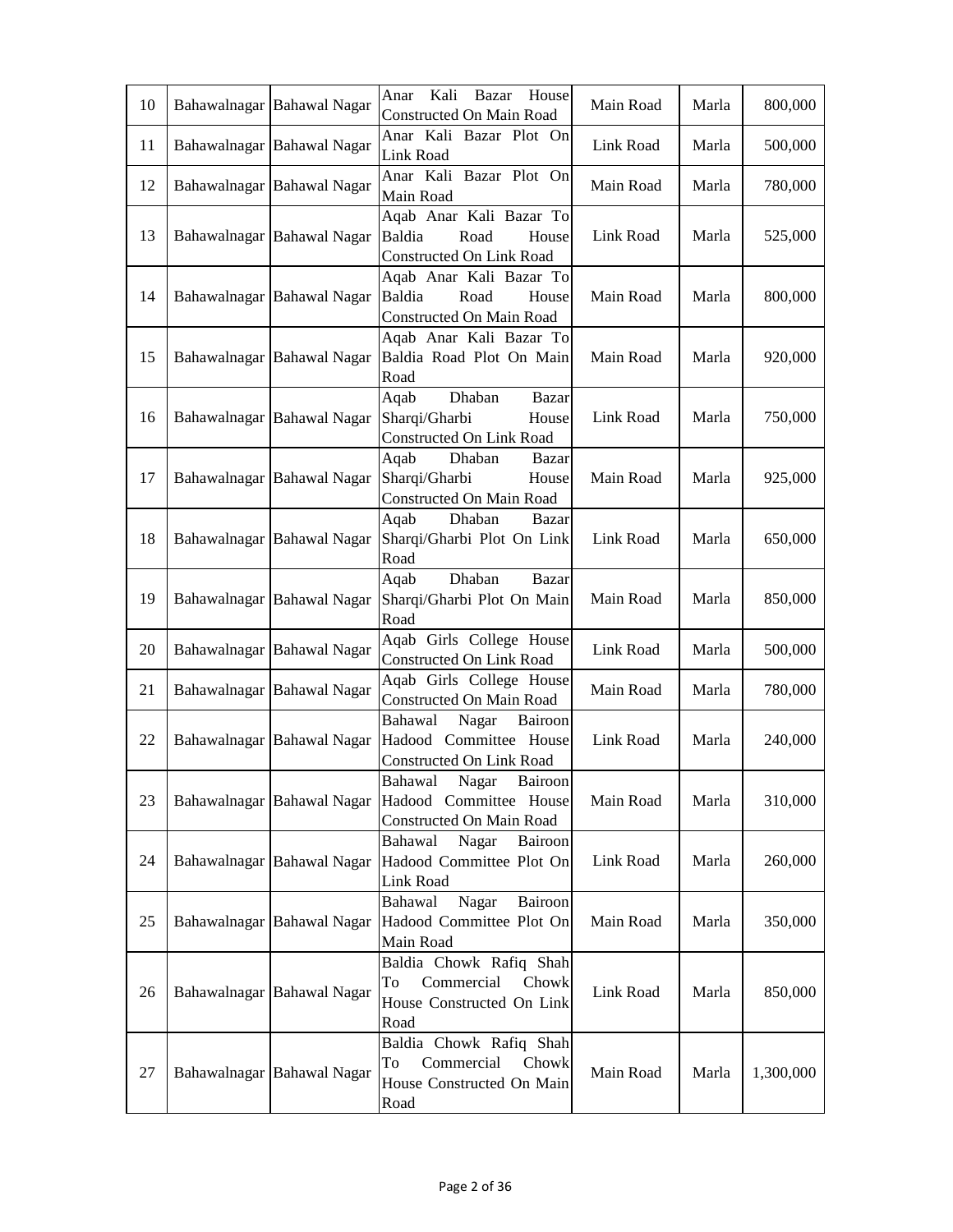|    |                            | Baldia Chowk Rafiq Shah             |           |       |           |
|----|----------------------------|-------------------------------------|-----------|-------|-----------|
| 28 | Bahawalnagar Bahawal Nagar | To Commercial Chowk Plot            | Link Road | Marla | 830,000   |
|    |                            | On Link Road                        |           |       |           |
|    |                            | Baldia Chowk Rafiq Shah             |           |       |           |
| 29 | Bahawalnagar Bahawal Nagar | To Commercial Chowk Plot            | Main Road | Marla | 1,280,000 |
|    |                            | On Main Road                        |           |       |           |
| 30 | Bahawalnagar Bahawal Nagar | Basti<br>Bachawa<br>House           | Link Road | Marla | 620,000   |
|    |                            | Constructed On Link Road            |           |       |           |
| 31 | Bahawalnagar Bahawal Nagar | Basti<br>Bachawa<br>House           | Main Road | Marla | 800,000   |
|    |                            | Constructed On Main Road            |           |       |           |
| 32 | Bahawalnagar Bahawal Nagar | Basti Bachawa Plot On Link          | Link Road | Marla | 480,000   |
|    |                            | Road                                |           |       |           |
| 33 | Bahawalnagar Bahawal Nagar | Basti Bachawa Plot On Main          | Main Road | Marla | 580,000   |
|    |                            | Road                                |           |       |           |
| 34 | Bahawalnagar Bahawal Nagar | <b>Basti</b><br>Saddar<br>Din House | Link Road | Marla | 460,000   |
|    |                            | Constructed On Link Road            |           |       |           |
| 35 | Bahawalnagar Bahawal Nagar | Saddar Din House<br>Basti           | Main Road | Marla | 750,000   |
|    |                            | Constructed On Main Road            |           |       |           |
| 36 | Bahawalnagar Bahawal Nagar | Basti Saddar Din Plot On            | Link Road | Marla | 500,000   |
|    |                            | Link Road                           |           |       |           |
| 37 | Bahawalnagar Bahawal Nagar | Basti Saddar Din Plot On            | Main Road | Marla | 650,000   |
|    |                            | Main Road                           |           |       |           |
|    |                            | <b>Behind Commercial College</b>    |           |       |           |
| 38 | Bahawalnagar Bahawal Nagar | To Disposal Road House              | Link Road | Marla | 610,000   |
|    |                            | Constructed On Link Road            |           |       |           |
|    |                            | Behind Commercial College           |           |       |           |
| 39 | Bahawalnagar Bahawal Nagar | To Disposal Road House              | Main Road | Marla | 810,000   |
|    |                            | Constructed On Main Road            |           |       |           |
|    |                            | <b>Behind Commercial College</b>    |           |       |           |
| 40 | Bahawalnagar Bahawal Nagar | To Disposal Road Plot On            | Link Road | Marla | 500,000   |
|    |                            | Link Road                           |           |       |           |
|    |                            | <b>Behind Commercial College</b>    |           |       |           |
| 41 | Bahawalnagar Bahawal Nagar | To Disposal Road Plot On            | Main Road | Marla | 600,000   |
|    |                            | Main Road                           |           |       |           |
|    |                            | Grain<br>Behind<br>Market           |           |       |           |
| 42 | Bahawalnagar Bahawal Nagar | Side<br>Southern<br>House           | Link Road | Marla | 790,000   |
|    |                            | Constructed On Link Road            |           |       |           |
|    |                            | Grain<br>Market<br>Behind           |           |       |           |
| 43 | Bahawalnagar Bahawal Nagar | Southern<br>Side<br>House           | Main Road | Marla | 950,000   |
|    |                            | Constructed On Main Road            |           |       |           |
|    |                            | Behind<br>Grain<br>Market           |           |       |           |
| 44 | Bahawalnagar Bahawal Nagar | Southern Side Plot On Link          | Link Road | Marla | 790,000   |
|    |                            | Road                                |           |       |           |
|    |                            | Behind<br>Grain<br>Market           |           |       |           |
| 45 | Bahawalnagar Bahawal Nagar | Southern Side Plot On Main          | Main Road | Marla | 970,000   |
|    |                            | Road                                |           |       |           |
|    |                            | Behind<br>To<br>Ice<br>Factory      |           |       |           |
| 46 | Bahawalnagar Bahawal Nagar | Eid<br>Gah House<br>Behind          | Link Road | Marla | 790,000   |
|    |                            | Constructed On Link Road            |           |       |           |
|    |                            |                                     |           |       |           |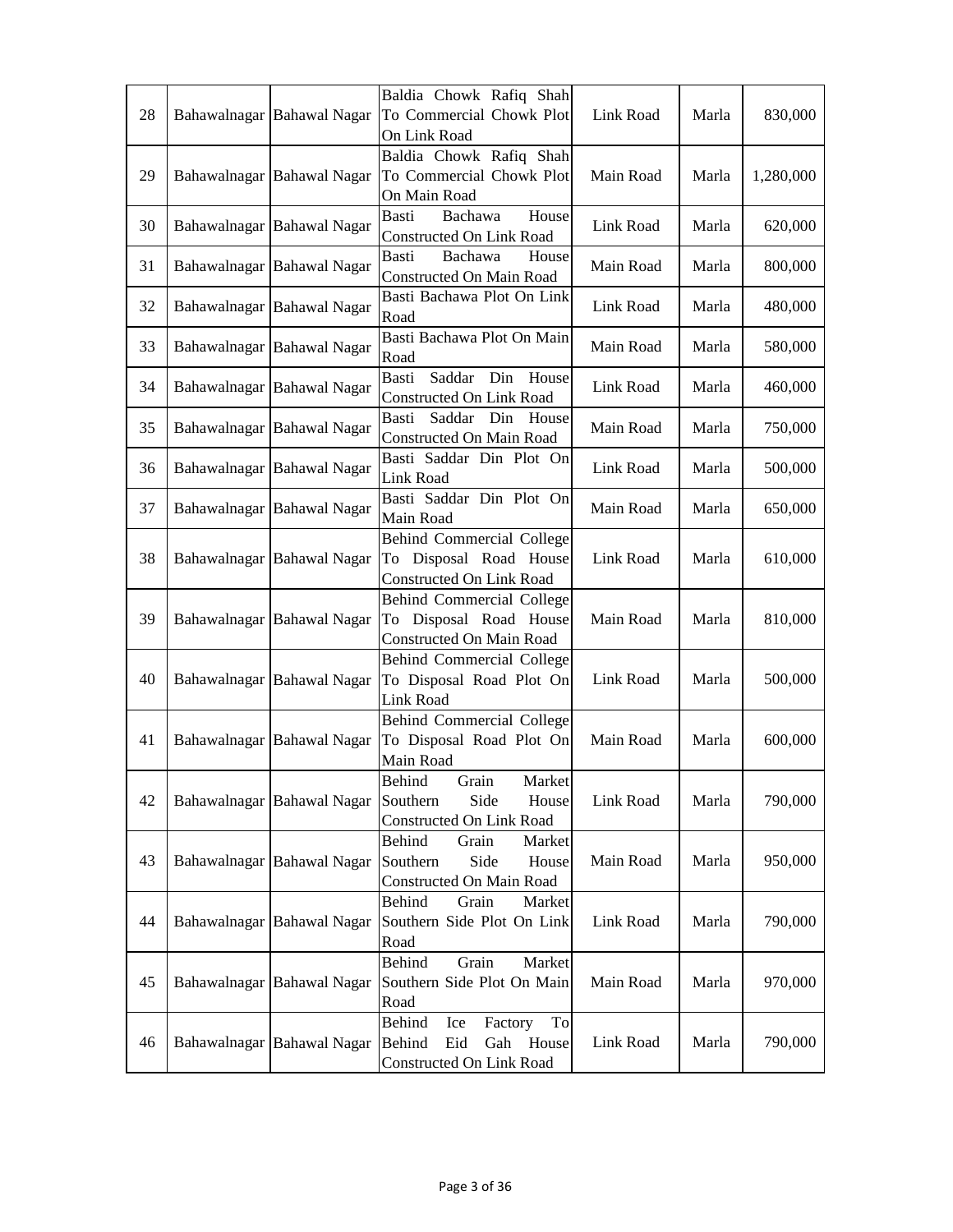| 47 | Bahawalnagar Bahawal Nagar | Behind<br>Ice<br>To<br>Factory<br>Behind<br>Gah House<br>Eid                                            | Main Road | Marla | 950,000 |
|----|----------------------------|---------------------------------------------------------------------------------------------------------|-----------|-------|---------|
| 48 | Bahawalnagar Bahawal Nagar | Constructed On Main Road<br>Behind<br>Ice<br>Factory<br>To<br>Behind Eid Gah Plot On<br>Link Road       | Link Road | Marla | 900,000 |
| 49 | Bahawalnagar Bahawal Nagar | Behind<br>To<br>Ice<br>Factory<br>Behind Eid Gah Plot On<br>Main Road                                   | Main Road | Marla | 950,000 |
| 50 | Bahawalnagar Bahawal Nagar | Behind Police Line To City<br>Petroleum<br>House<br>Constructed On Link Road                            | Link Road | Marla | 710,000 |
| 51 | Bahawalnagar Bahawal Nagar | Behind Police Line To City<br>Petroleum<br>House<br>Constructed On Main Road                            | Main Road | Marla | 910,000 |
| 52 | Bahawalnagar Bahawal Nagar | Behind Police Line To City<br>Petroleum Plot On Link<br>Road                                            | Link Road | Marla | 780,000 |
| 53 | Bahawalnagar Bahawal Nagar | Behind Police Line To City<br>Petroleum Plot On Main<br>Road                                            | Main Road | Marla | 870,000 |
| 54 | Bahawalnagar Bahawal Nagar | Behind<br>Siraj<br><b>Street</b><br>To<br><b>Behind Circular Road House</b><br>Constructed On Link Road | Link Road | Marla | 720,000 |
| 55 | Bahawalnagar Bahawal Nagar | Siraj<br>Behind<br><b>Street</b><br>To<br><b>Behind Circular Road House</b><br>Constructed On Main Road | Main Road | Marla | 950,000 |
| 56 | Bahawalnagar Bahawal Nagar | Behind<br>Siraj<br><b>Street</b><br>To<br>Behind Circular Road Plot<br>On Link Road                     | Link Road | Marla | 500,000 |
| 57 | Bahawalnagar Bahawal Nagar | Behind<br><b>Street</b><br>To<br>Siraj<br>Behind Circular Road Plot<br>On Main Road                     | Main Road | Marla | 800,000 |
| 58 | Bahawalnagar Bahawal Nagar | Bhangi<br>Colony<br>House<br>Constructed On Link Road                                                   | Link Road | Marla | 610,000 |
| 59 | Bahawalnagar Bahawal Nagar | Bhangi<br>Colony<br>House<br>Constructed On Main Road                                                   | Main Road | Marla | 800,000 |
| 60 | Bahawalnagar Bahawal Nagar | Bhangi Colony Plot On Link<br>Road                                                                      | Link Road | Marla | 500,000 |
| 61 | Bahawalnagar Bahawal Nagar | Bhangi Colony Plot On<br>Main Road                                                                      | Main Road | Marla | 600,000 |
| 62 | Bahawalnagar Bahawal Nagar | Colony<br>Bukhari<br>House<br>Constructed On Link Road                                                  | Link Road | Marla | 500,000 |
| 63 | Bahawalnagar Bahawal Nagar | Colony<br>Bukhari<br>House<br>Constructed On Main Road                                                  | Main Road | Marla | 800,000 |
| 64 | Bahawalnagar Bahawal Nagar | Bukhari Colony Plot On<br>Link Road                                                                     | Link Road | Marla | 530,000 |
| 65 | Bahawalnagar Bahawal Nagar | Bukhari Colony<br>Plot<br>On<br>Main Road                                                               | Main Road | Marla | 650,000 |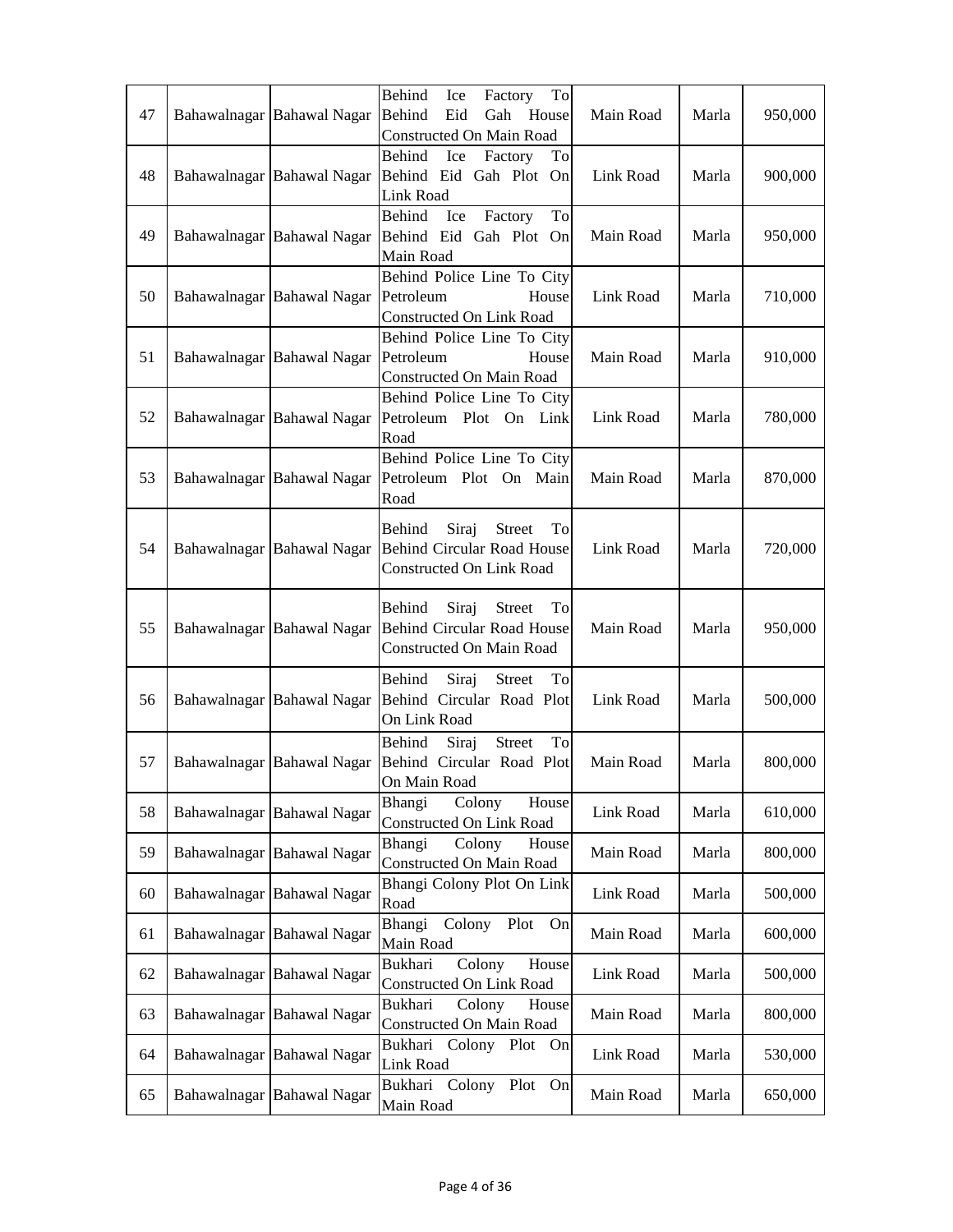| 66 | Bahawalnagar Bahawal Nagar | Chishtian Phatak To Bukhari<br>Colony House Constructed<br>On Link Road                    | Link Road | Marla | 400,000   |
|----|----------------------------|--------------------------------------------------------------------------------------------|-----------|-------|-----------|
| 67 | Bahawalnagar Bahawal Nagar | Chishtian Phatak To Bukhari<br>Colony House Constructed<br>On Main Road                    | Main Road | Marla | 550,000   |
| 68 | Bahawalnagar Bahawal Nagar | Chishtian Phatak To Bukhari<br>Colony Plot On Link Road                                    | Link Road | Marla | 380,000   |
| 69 | Bahawalnagar Bahawal Nagar | Chishtian Phatak To Bukhari<br>Colony Plot On Main Road                                    | Main Road | Marla | 550,000   |
| 70 | Bahawalnagar Bahawal Nagar | Chowk Fowara Tasneem To<br>Bahawali<br>Chow<br>House<br>Constructed On Link Road           | Link Road | Marla | 950,000   |
| 71 | Bahawalnagar Bahawal Nagar | Chowk Fowara Tasneem To<br>Chow<br>Bahawali<br>House<br>Constructed On Main Road           | Main Road | Marla | 1,200,000 |
| 72 | Bahawalnagar Bahawal Nagar | Chowk Fowara Tasneem To<br>Bahawali Chow Plot On<br>Link Road                              | Link Road | Marla | 950,000   |
| 73 | Bahawalnagar Bahawal Nagar | Chowk Fowara Tasneem To<br>Bahawali Chow Plot On<br>Main Road                              | Main Road | Marla | 1,180,000 |
| 74 | Bahawalnagar Bahawal Nagar | Chowk Fowara Tasneem To<br>Baldia Road Khan Baba<br>Road House Constructed On<br>Link Road | Link Road | Marla | 900,000   |
| 75 | Bahawalnagar Bahawal Nagar | Chowk Fowara Tasneem To<br>Baldia Road Khan Baba<br>Road House Constructed On<br>Main Road | Main Road | Marla | 1,000,000 |
| 76 | Bahawalnagar Bahawal Nagar | Chowk Fowara Tasneem To<br>Baldia Road Khan Baba<br>Road Plot On Link Road                 | Link Road | Marla | 950,000   |
| 77 | Bahawalnagar Bahawal Nagar | Chowk Fowara Tasneem To<br>Baldia Road Khan Baba<br>Road Plot On Main Road                 | Main Road | Marla | 1,000,000 |
| 78 | Bahawalnagar Bahawal Nagar | Chowk Noor Mahal Cinema<br>To Chishtian Phatak House<br>Constructed On Link Road           | Link Road | Marla | 800,000   |
| 79 | Bahawalnagar Bahawal Nagar | Chowk Noor Mahal Cinema<br>To Chishtian Phatak House<br>Constructed On Main Road           | Main Road | Marla | 990,000   |
| 80 | Bahawalnagar Bahawal Nagar | Chowk Noor Mahal Cinema<br>To Chishtian Phatak Plot On<br>Link Road                        | Link Road | Marla | 750,000   |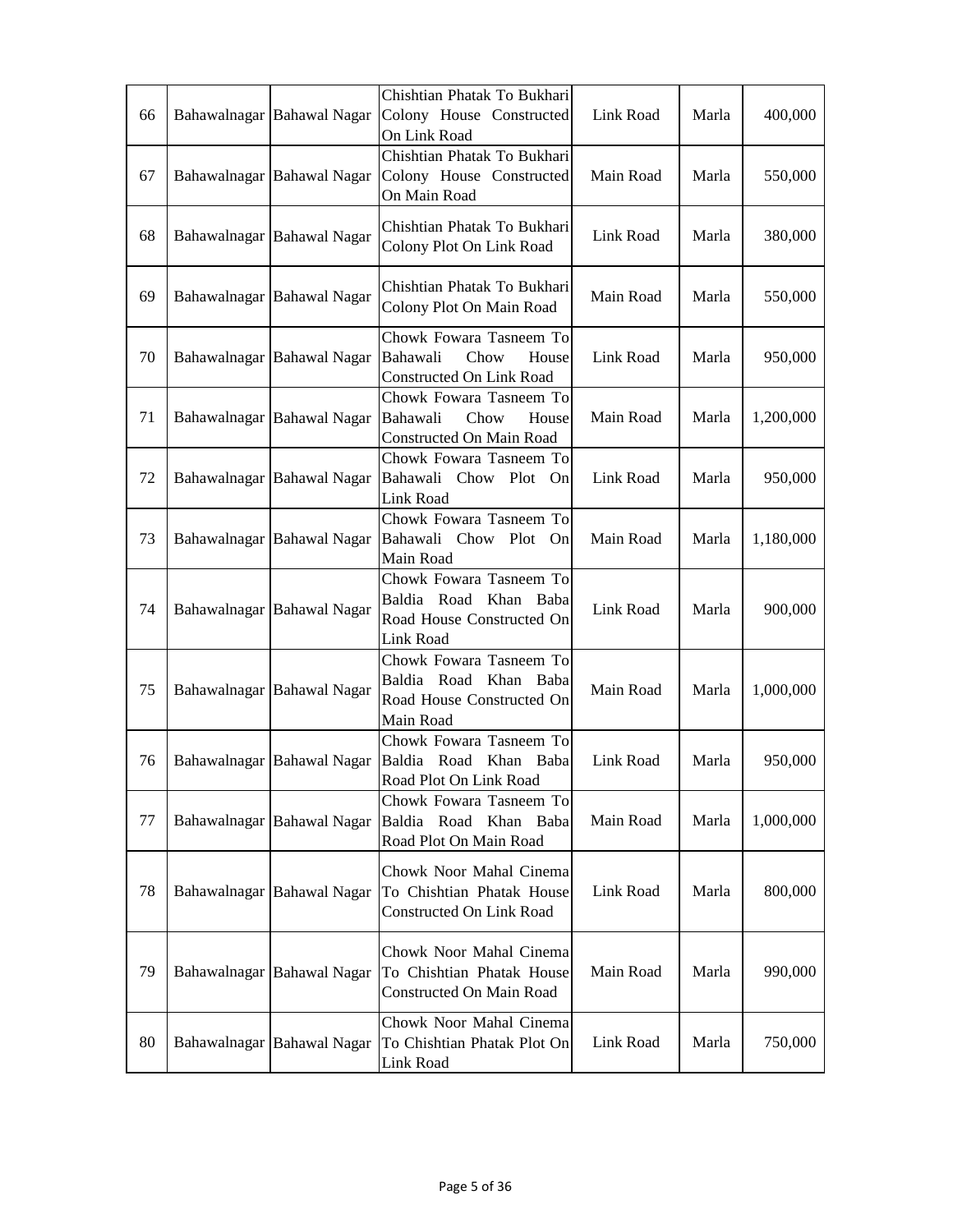| 81 |              | Bahawalnagar Bahawal Nagar | Chowk Noor Mahal Cinema<br>To Chishtian Phatak Plot On<br>Main Road                       | Main Road | Marla | 1,000,000 |
|----|--------------|----------------------------|-------------------------------------------------------------------------------------------|-----------|-------|-----------|
| 82 |              | Bahawalnagar Bahawal Nagar | Chowk Noor Mahal To Pulli<br>Gao Shallah On Road House<br><b>Constructed On Link Road</b> | Link Road | Marla | 825,000   |
| 83 |              | Bahawalnagar Bahawal Nagar | Chowk Noor Mahal To Pulli<br>Gao Shallah On Road House<br><b>Constructed On Main Road</b> | Main Road | Marla | 1,000,000 |
| 84 |              | Bahawalnagar Bahawal Nagar | Chowk Noor Mahal To Pulli<br>Gao Shallah On Road Plot<br>On Link Road                     | Link Road | Marla | 900,000   |
| 85 |              | Bahawalnagar Bahawal Nagar | Chowk Noor Mahal To Pulli<br>Gao Shallah On Road Plot<br>On Main Road                     | Main Road | Marla | 980,000   |
| 86 |              | Bahawalnagar Bahawal Nagar | City Chowk To Police Line /<br>Jail Road House Constructed<br>On Link Road                | Link Road | Marla | 800,000   |
| 87 |              | Bahawalnagar Bahawal Nagar | City Chowk To Police Line /<br>Jail Road House Constructed<br>On Main Road                | Main Road | Marla | 950,000   |
| 88 |              | Bahawalnagar Bahawal Nagar | City Chowk To Police Line /<br>Jail Road Plot On Link Road                                | Link Road | Marla | 840,000   |
| 89 |              | Bahawalnagar Bahawal Nagar | City Chowk To Police Line /<br>Jail Road Plot On Main<br>Road                             | Main Road | Marla | 1,100,000 |
| 90 | Bahawalnagar | <b>Bahawal Nagar</b>       | Dhaban Bazar Sharqi/Gharbi<br>House Constructed On Link<br>Road                           | Link Road | Marla | 800,000   |
| 91 |              | Bahawalnagar Bahawal Nagar | Dhaban Bazar Sharqi/Gharbi<br>House Constructed On Main<br>Road                           | Main Road | Marla | 900,000   |
| 92 | Bahawalnagar | <b>Bahawal Nagar</b>       | Dhaban Bazar Sharqi/Gharbi<br>Plot On Link Road                                           | Link Road | Marla | 750,000   |
| 93 |              | Bahawalnagar Bahawal Nagar | Dhaban Bazar Sharqi/Gharbi<br>Plot On Main Road                                           | Main Road | Marla | 800,000   |
| 94 |              | Bahawalnagar Bahawal Nagar | Farooq Abad Sharqi/Gharbi<br>House Constructed On Link<br>Road                            | Link Road | Marla | 350,000   |
| 95 | Bahawalnagar | <b>Bahawal Nagar</b>       | Farooq Abad Sharqi/Gharbi<br>House Constructed On Main<br>Road                            | Main Road | Marla | 970,000   |
| 96 |              | Bahawalnagar Bahawal Nagar | Farooq Abad Sharqi/Gharbi<br>Plot On Link Road                                            | Link Road | Marla | 240,000   |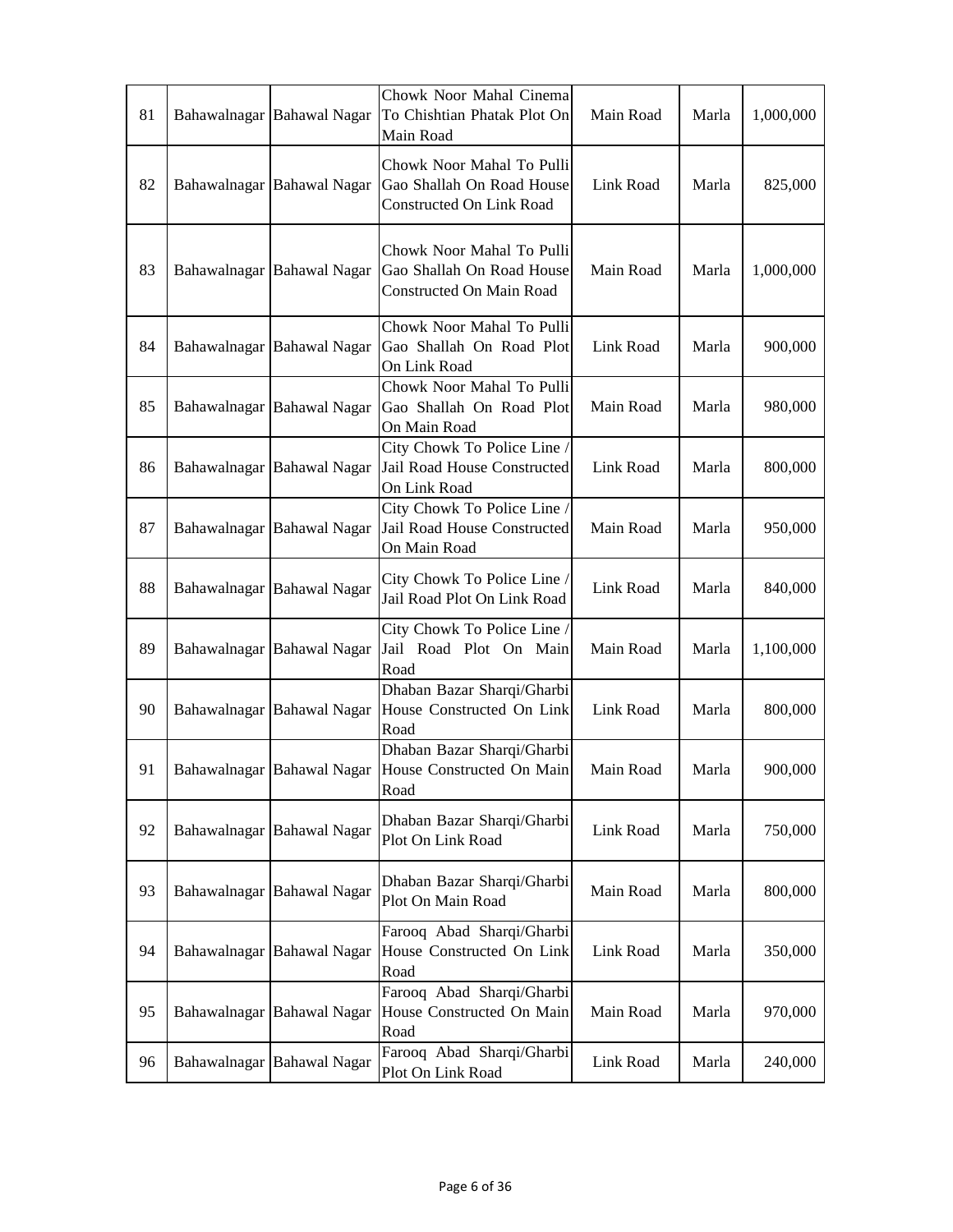| 97  | Bahawalnagar Bahawal Nagar | Farooq Abad Sharqi/Gharbi<br>Plot On Main Road                                                       | Main Road | Marla | 370,000   |
|-----|----------------------------|------------------------------------------------------------------------------------------------------|-----------|-------|-----------|
| 98  | Bahawalnagar Bahawal Nagar | Ganda Nala Road House<br>Constructed On Link Road                                                    | Link Road | Marla | 750,000   |
| 99  | Bahawalnagar Bahawal Nagar | Ganda Nala Road House<br>Constructed On Main Road                                                    | Main Road | Marla | 950,000   |
| 100 | Bahawalnagar Bahawal Nagar | Ganda Nala Road Plot On<br>Link Road                                                                 | Link Road | Marla | 700,000   |
| 101 | Bahawalnagar Bahawal Nagar | Ganda Nala Road Plot On<br>Main Road                                                                 | Main Road | Marla | 930,000   |
| 102 | Bahawalnagar Bahawal Nagar | Road<br>Shala<br>House<br>Gao<br>Constructed On Link Road                                            | Link Road | Marla | 850,000   |
| 103 | Bahawalnagar Bahawal Nagar | Shala<br>Gao<br>Road<br>House<br>Constructed On Main Road                                            | Main Road | Marla | 1,000,000 |
| 104 | Bahawalnagar Bahawal Nagar | Gao Shala Road Plot On<br>Link Road                                                                  | Link Road | Marla | 450,000   |
| 105 | Bahawalnagar Bahawal Nagar | Gao Shala Road Plot On<br>Main Road                                                                  | Main Road | Marla | 550,000   |
| 106 | Bahawalnagar Bahawal Nagar | Gao Shalla Pulli To College<br><b>Boys</b><br>Road<br>On<br>House<br>Constructed On Link Road        | Link Road | Marla | 550,000   |
| 107 | Bahawalnagar Bahawal Nagar | Gao Shalla Pulli To College<br><b>Boys</b><br>On<br>Road<br>House<br>Constructed On Main Road        | Main Road | Marla | 950,000   |
| 108 | Bahawalnagar Bahawal Nagar | Gao Shalla Pulli To College<br>Boys On Road Plot On Link<br>Road                                     | Link Road | Marla | 550,000   |
| 109 | Bahawalnagar Bahawal Nagar | Gao Shalla Pulli To College<br>Boys On Road Plot On Main<br>Road                                     | Main Road | Marla | 980,000   |
| 110 | Bahawalnagar Bahawal Nagar | Mandi<br>Androon<br>Ghalla<br>House Constructed On Link<br>Road                                      | Link Road | Marla | 850,000   |
|     |                            | Mandi<br>Ghalla<br>Androon<br>111   Bahawalnagar   Bahawal Nagar   House Constructed On Main<br>Road | Main Road | Marla | 1,050,000 |
| 112 | Bahawalnagar Bahawal Nagar | Ghalla Mandi Androon Plot<br>On Link Road                                                            | Link Road | Marla | 800,000   |
| 113 | Bahawalnagar Bahawal Nagar | Ghalla Mandi Androon Plot<br>On Main Road                                                            | Main Road | Marla | 1,030,000 |
| 114 | Bahawalnagar Bahawal Nagar | Girls College To Zaildar<br>Town House Constructed On<br>Link Road                                   | Link Road | Marla | 500,000   |
| 115 | Bahawalnagar Bahawal Nagar | Girls College To Zaildar<br>Town House Constructed On<br>Main Road                                   | Main Road | Marla | 800,000   |
| 116 | Bahawalnagar Bahawal Nagar | Girls College To Zaildar<br>Town Plot On Link Road                                                   | Link Road | Marla | 500,000   |
| 117 | Bahawalnagar Bahawal Nagar | Girls College To Zaildar<br>Town Plot On Main Road                                                   | Main Road | Marla | 600,000   |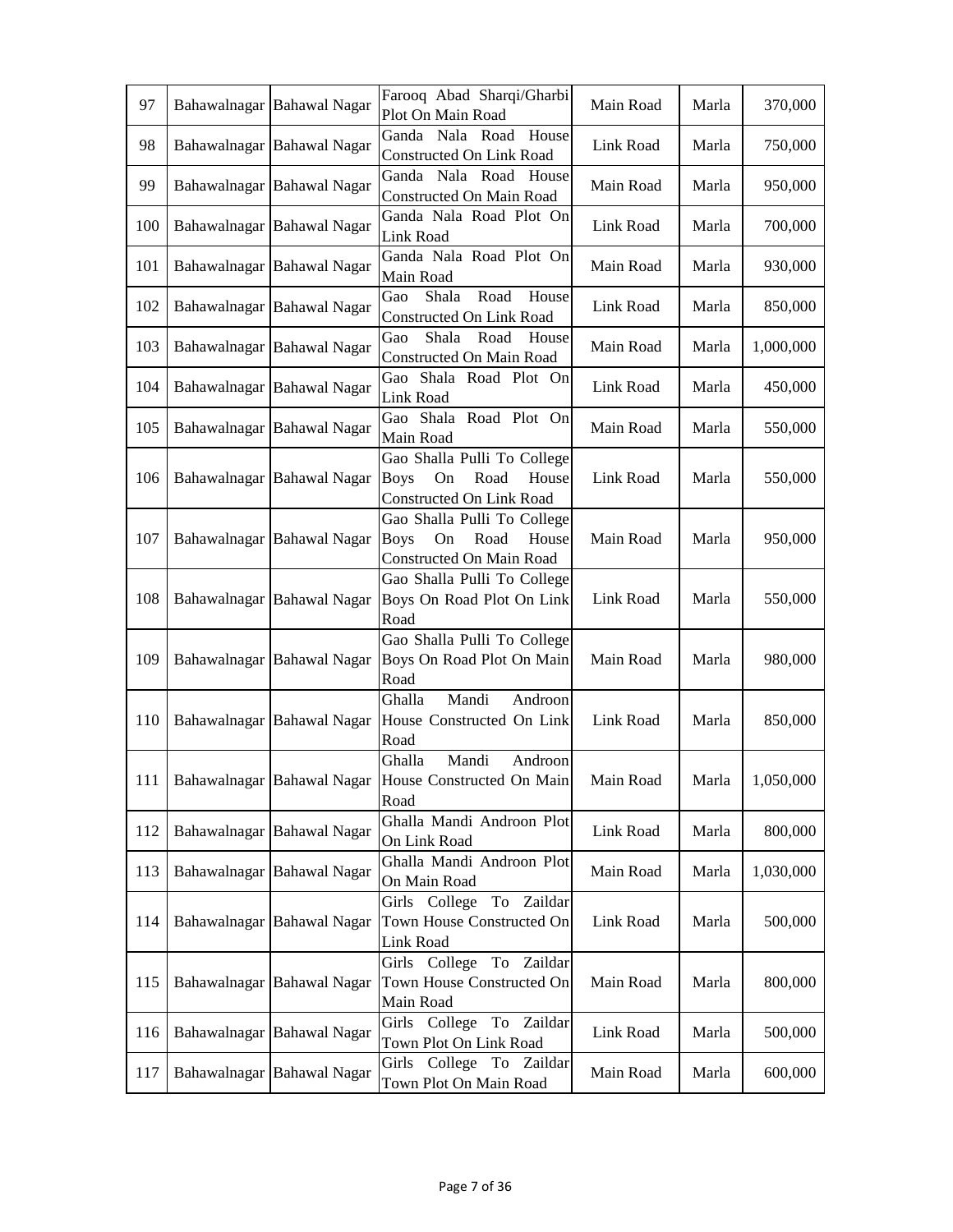| 118 | Bahawalnagar Bahawal Nagar | Gulberg<br>Colony<br>House<br>Constructed On Link Road                                     | Link Road | Marla | 950,000   |
|-----|----------------------------|--------------------------------------------------------------------------------------------|-----------|-------|-----------|
| 119 | Bahawalnagar Bahawal Nagar | Colony<br>Gulberg<br>House<br>Constructed On Main Road                                     | Main Road | Marla | 1,060,000 |
| 120 | Bahawalnagar Bahawal Nagar | Gulberg Colony Plot On<br><b>Link Road</b>                                                 | Link Road | Marla | 600,000   |
| 121 | Bahawalnagar Bahawal Nagar | Gulberg Colony Plot<br>On<br>Main Road                                                     | Main Road | Marla | 1,000,000 |
| 122 | Bahawalnagar Bahawal Nagar | Haroon Abad Road House<br>Constructed On Link Road                                         | Link Road | Marla | 600,000   |
| 123 | Bahawalnagar Bahawal Nagar | Haroon Abad Road House<br>Constructed On Main Road                                         | Main Road | Marla | 1,200,000 |
| 124 | Bahawalnagar Bahawal Nagar | Haroon Abad Road Plot On<br>Link Road                                                      | Link Road | Marla | 580,000   |
| 125 | Bahawalnagar Bahawal Nagar | Haroon Abad Road Plot On<br>Main Road                                                      | Main Road | Marla | 950,000   |
| 126 | Bahawalnagar Bahawal Nagar | Khadim<br>Abad<br>Jadeed<br>Colony Near Ghalla Godown<br>House Constructed On Link<br>Road | Link Road | Marla | 630,000   |
| 127 | Bahawalnagar Bahawal Nagar | Khadim<br>Jadeed<br>Abad<br>Colony Near Ghalla Godown<br>House Constructed On Main<br>Road | Main Road | Marla | 550,000   |
| 128 | Bahawalnagar Bahawal Nagar | Khadim<br>Abad<br>Jadeed<br>Colony Near Ghalla Godown<br>Plot On Link Road                 | Link Road | Marla | 350,000   |
| 129 | Bahawalnagar Bahawal Nagar | Jadeed<br>Khadim<br>Abad<br>Colony Near Ghalla Godown<br>Plot On Main Road                 | Main Road | Marla | 600,000   |
| 130 | Bahawalnagar Bahawal Nagar | Jadeed<br>Mohajir<br>Colony<br>House Constructed On Link<br>Road                           | Link Road | Marla | 795,000   |
| 131 | Bahawalnagar Bahawal Nagar | Mohajir<br>Jadeed<br>Colony<br>House Constructed On Main<br>Road                           | Main Road | Marla | 950,000   |
| 132 | Bahawalnagar Bahawal Nagar | Jadeed Mohajir Colony Plot<br>On Link Road                                                 | Link Road | Marla | 790,000   |
| 133 | Bahawalnagar Bahawal Nagar | Jadeed Mohajir Colony Plot<br>On Main Road                                                 | Main Road | Marla | 950,000   |
| 134 | Bahawalnagar Bahawal Nagar | Ghalla<br>Karkhana<br>Aqab<br>Mandi East<br>Side<br>House<br>Constructed On Link Road      | Link Road | Marla | 520,000   |
| 135 | Bahawalnagar Bahawal Nagar | Karkhana<br>Aqab<br>Ghalla<br>Mandi East Side<br>House<br>Constructed On Main Road         | Main Road | Marla | 600,000   |
| 136 | Bahawalnagar Bahawal Nagar | Karkhana<br>Aqab<br>Ghalla<br>Mandi East Side Plot On<br>Link Road                         | Link Road | Marla | 500,000   |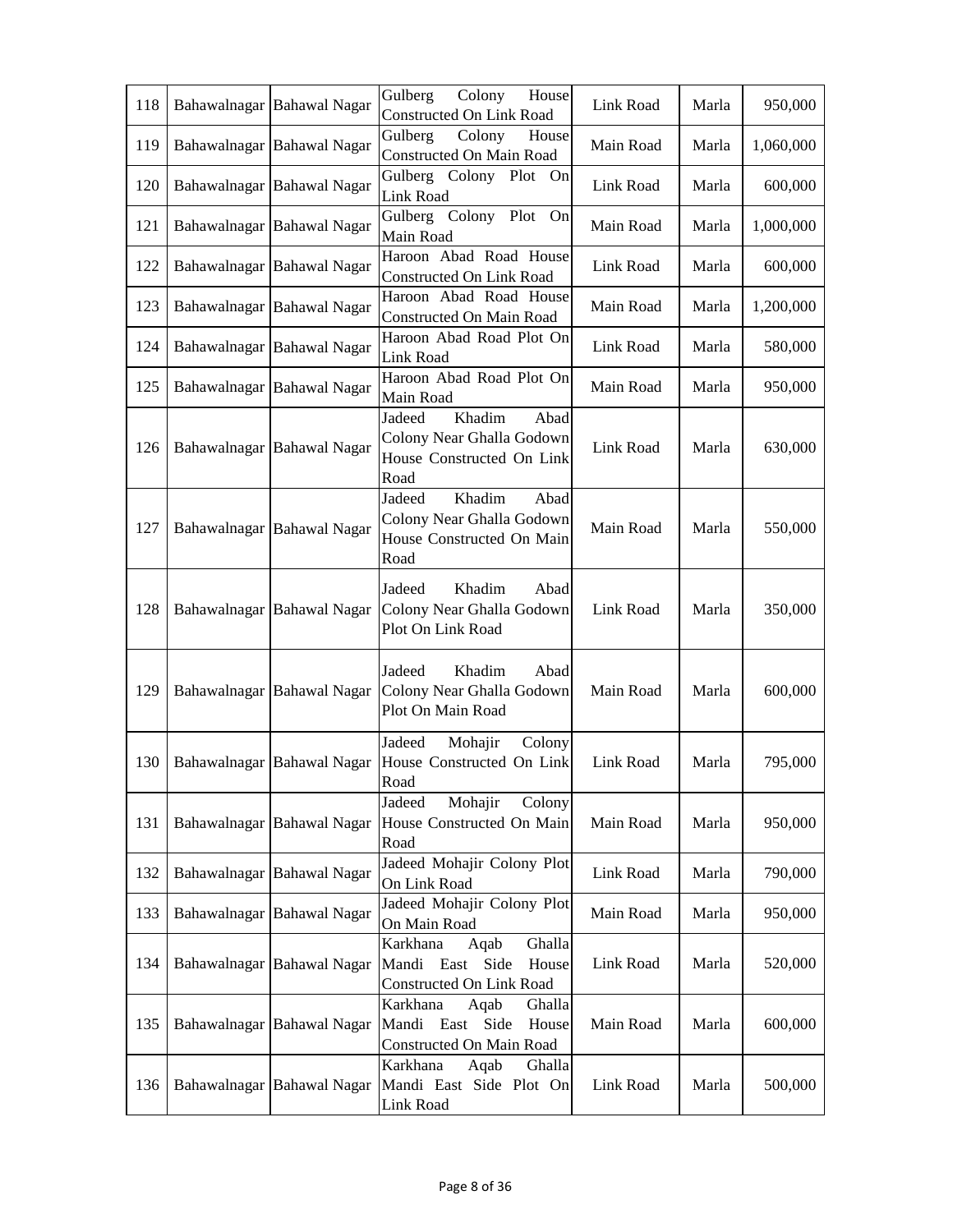| 137 | Bahawalnagar Bahawal Nagar | Ghalla<br>Karkhana<br>Aqab<br>Mandi East Side Plot On<br>Main Road                                         | Main Road | Marla | 570,000 |
|-----|----------------------------|------------------------------------------------------------------------------------------------------------|-----------|-------|---------|
| 138 | Bahawalnagar Bahawal Nagar | Khadam<br>Abad<br>Colony<br>House Constructed On Link<br>Road                                              | Link Road | Marla | 450,000 |
| 139 | Bahawalnagar Bahawal Nagar | Khadam<br>Abad<br>Colony<br>House Constructed On Main<br>Road                                              | Main Road | Marla | 600,000 |
| 140 | Bahawalnagar Bahawal Nagar | Khadam Abad Colony Plot<br>On Link Road                                                                    | Link Road | Marla | 450,000 |
| 141 | Bahawalnagar Bahawal Nagar | Khadam Abad Colony Plot<br>On Main Road                                                                    | Main Road | Marla | 580,000 |
| 142 | Bahawalnagar Bahawal Nagar | Khan Baba Colony Androon<br>House Constructed On Link<br>Road                                              | Link Road | Marla | 790,000 |
| 143 | Bahawalnagar Bahawal Nagar | Khan Baba Colony Androon<br>House Constructed On Main<br>Road                                              | Main Road | Marla | 950,000 |
| 144 | Bahawalnagar Bahawal Nagar | Khan Baba Colony Androon<br>Plot On Link Road                                                              | Link Road | Marla | 785,000 |
| 145 | Bahawalnagar Bahawal Nagar | Khan Baba Colony Androon<br>Plot On Main Road                                                              | Main Road | Marla | 950,000 |
| 146 | Bahawalnagar Bahawal Nagar | Madina<br>Town<br>House<br>Constructed On Link Road                                                        | Link Road | Marla | 580,000 |
| 147 | Bahawalnagar Bahawal Nagar | Madina<br>Town<br>House<br>Constructed On Main Road                                                        | Main Road | Marla | 750,000 |
| 148 | Bahawalnagar Bahawal Nagar | Madina Town Plot On Link<br>Road                                                                           | Link Road | Marla | 550,000 |
| 149 | Bahawalnagar Bahawal Nagar | Madina Town Plot On Main<br>Road                                                                           | Main Road | Marla | 650,000 |
| 150 | Bahawalnagar Bahawal Nagar | Colony<br>Madni<br>House<br>Constructed On Link Road                                                       | Link Road | Marla | 625,000 |
| 151 | Bahawalnagar Bahawal Nagar | Colony<br>Madni<br>House<br>Constructed On Main Road                                                       | Main Road | Marla | 880,000 |
| 152 | Bahawalnagar Bahawal Nagar | Madni Colony Plot On Link<br>Road                                                                          | Link Road | Marla | 550,000 |
| 153 | Bahawalnagar Bahawal Nagar | Madni Colony Plot On Main<br>Road                                                                          | Main Road | Marla | 600,000 |
| 154 | Bahawalnagar Bahawal Nagar | Mandi<br>Bahawal<br>Nagar<br><b>Bairoon Hadood Committee</b><br>Near Zoo House Constructed<br>On Link Road | Link Road | Marla | 250,000 |
| 155 | Bahawalnagar Bahawal Nagar | Mandi<br>Bahawal<br>Nagar<br>Bairoon Hadood Committee<br>Near Zoo House Constructed<br>On Main Road        | Main Road | Marla | 360,000 |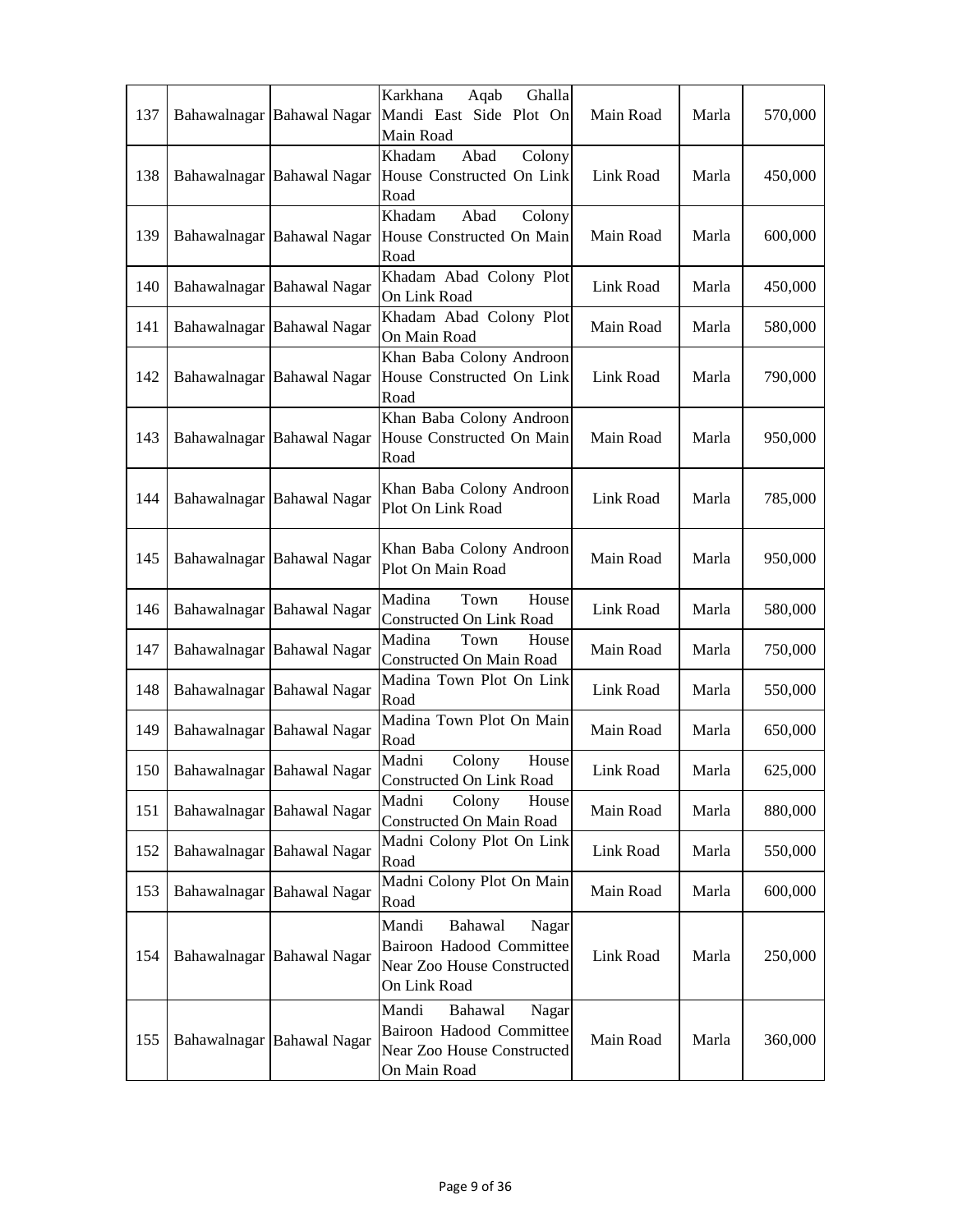| 156 |              | Bahawalnagar Bahawal Nagar | Mandi<br>Bahawal<br>Nagar<br><b>Bairoon Hadood Committee</b><br>Near Zoo Plot On Link Road | Link Road | Marla | 250,000 |
|-----|--------------|----------------------------|--------------------------------------------------------------------------------------------|-----------|-------|---------|
| 157 |              | Bahawalnagar Bahawal Nagar | Bahawal<br>Mandi<br>Nagar<br>Bairoon Hadood Committee<br>Near Zoo Plot On Main<br>Road     | Main Road | Marla | 350,000 |
| 158 |              | Bahawalnagar Bahawal Nagar | Pura<br>Maqsood<br>(Tibba)<br>House Constructed On Link<br>Road                            | Link Road | Marla | 500,000 |
| 159 |              | Bahawalnagar Bahawal Nagar | Pura<br>(Tibba)<br>Maqsood<br>House Constructed On Main<br>Road                            | Main Road | Marla | 610,000 |
| 160 |              | Bahawalnagar Bahawal Nagar | Maqsood Pura (Tibba) Plot<br>On Link Road                                                  | Link Road | Marla | 335,000 |
| 161 |              | Bahawalnagar Bahawal Nagar | Maqsood Pura (Tibba) Plot<br>On Main Road                                                  | Main Road | Marla | 390,000 |
| 162 |              | Bahawalnagar Bahawal Nagar | Mazbah Khan To Mosmiat<br>Office House<br>Constructed<br>On Link Road                      | Link Road | Marla | 485,000 |
| 163 |              | Bahawalnagar Bahawal Nagar | Mazbah Khan To Mosmiat<br>Office House<br>Constructed<br>On Main Road                      | Main Road | Marla | 710,000 |
| 164 |              | Bahawalnagar Bahawal Nagar | Mazbah Khan To Mosmiat<br>Office Plot On Link Road                                         | Link Road | Marla | 500,000 |
| 165 |              | Bahawalnagar Bahawal Nagar | Mazbah Khan To Mosmiat<br>Office Plot On Main Road                                         | Main Road | Marla | 600,000 |
| 166 |              | Bahawalnagar Bahawal Nagar | Mohajir Colony Androon<br>House Constructed On Link<br>Road                                | Link Road | Marla | 720,000 |
| 167 | Bahawalnagar | <b>Bahawal Nagar</b>       | Mohajir Colony<br>Androon<br>House Constructed On Main<br>Road                             | Main Road | Marla | 920,000 |
| 168 |              | Bahawalnagar Bahawal Nagar | Mohajir Colony Androon<br>Plot On Link Road                                                | Link Road | Marla | 790,000 |
| 169 |              | Bahawalnagar Bahawal Nagar | Mohajir Colony<br>Androon<br>Plot On Main Road                                             | Main Road | Marla | 885,000 |
| 170 | Bahawalnagar | <b>Bahawal Nagar</b>       | Mohajir<br>Colony<br>House<br>Constructed On Link Road                                     | Link Road | Marla | 750,000 |
| 171 |              | Bahawalnagar Bahawal Nagar | Mohajir Colony Main Road<br>House Constructed On Main<br>Road                              | Main Road | Marla | 950,000 |
| 172 |              | Bahawalnagar Bahawal Nagar | Mohajir Colony Main Road<br>Plot On Main Road                                              | Main Road | Marla | 930,000 |
| 173 |              | Bahawalnagar Bahawal Nagar | Mohajir Colony Plot On<br>Link Road                                                        | Link Road | Marla | 780,000 |
| 174 |              | Bahawalnagar Bahawal Nagar | Tailanwala<br>Mohallah<br>Paracha<br>Wala<br>House<br>Constructed On Link Road             | Link Road | Marla | 720,000 |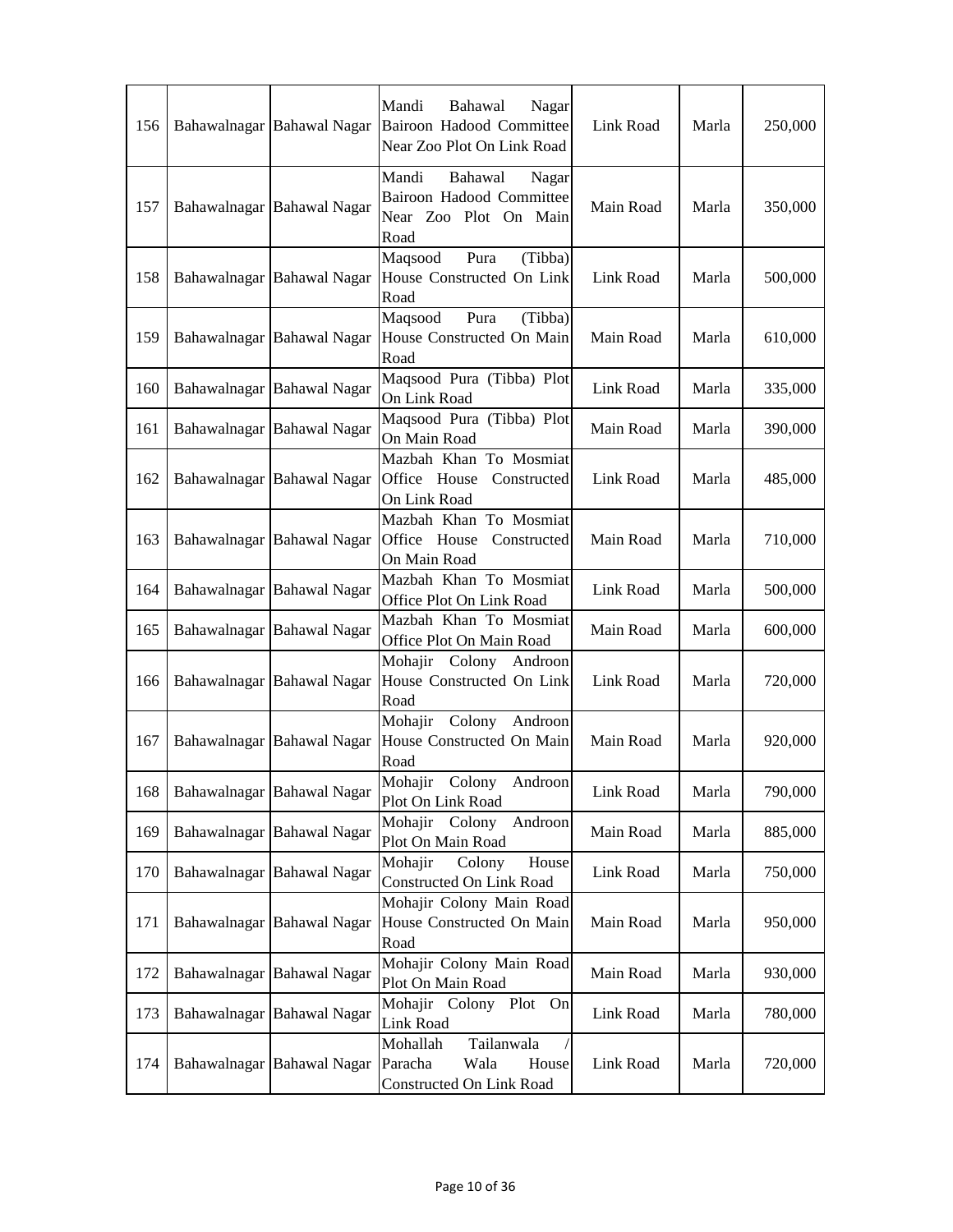| 175 | Bahawalnagar Bahawal Nagar | Mohallah<br>Tailanwala<br>Paracha<br>Wala<br>House<br>Constructed On Main Road                          | Main Road | Marla | 910,000 |
|-----|----------------------------|---------------------------------------------------------------------------------------------------------|-----------|-------|---------|
| 176 | Bahawalnagar Bahawal Nagar | Mohallah<br>Tailanwala<br>Paracha Wala Plot On Link<br>Road                                             | Link Road | Marla | 525,000 |
| 177 | Bahawalnagar Bahawal Nagar | Tailanwala<br>Mohallah<br>Paracha Wala Plot On Main<br>Road                                             | Main Road | Marla | 800,000 |
| 178 | Bahawalnagar Bahawal Nagar | Singh<br>Mouza<br>Amar<br>Hadood<br>Bairaoon<br>Committee<br>House<br>Constructed On Link Road          | Link Road | Marla | 260,000 |
| 179 | Bahawalnagar Bahawal Nagar | Mouza<br>Amar<br>Singh<br>Bairaoon<br>Hadood<br>Committee<br>House<br>Constructed On Main Road          | Main Road | Marla | 320,000 |
| 180 | Bahawalnagar Bahawal Nagar | Mouza<br>Singh<br>Amar<br>Bairaoon<br>Hadood<br>Committee Plot On Link<br>Road                          | Link Road | Marla | 240,000 |
| 181 | Bahawalnagar Bahawal Nagar | Mouza<br>Singh<br>Amar<br>Hadood<br>Bairaoon<br>Committee Plot On Main<br>Road                          | Main Road | Marla | 325,000 |
| 182 | Bahawalnagar Bahawal Nagar | To Office<br>Gate<br>Mubarak<br>National<br>Guard<br>Circular<br>Road House Constructed On<br>Link Road | Link Road | Marla | 500,000 |
| 183 | Bahawalnagar Bahawal Nagar | Mubarak Gate To Office<br>National<br>Guard<br>Circular<br>Road House Constructed On<br>Main Road       | Main Road | Marla | 620,000 |
| 184 | Bahawalnagar Bahawal Nagar | Mubarak Gate To Office<br>National<br>Guard Circular<br>Road Plot On Link Road                          | Link Road | Marla | 525,000 |
| 185 | Bahawalnagar Bahawal Nagar | Mubarak Gate To Office<br>National<br>Guard<br>Circular<br>Road Plot On Main Road                       | Main Road | Marla | 600,000 |
| 186 | Bahawalnagar Bahawal Nagar | Mubarak Gate To Phattak<br>Jatto Wala On Road House<br>Constructed On Link Road                         | Link Road | Marla | 500,000 |
| 187 | Bahawalnagar Bahawal Nagar | Mubarak Gate To Phattak<br>Jatto Wala On Road House<br>Constructed On Main Road                         | Main Road | Marla | 690,000 |
| 188 | Bahawalnagar Bahawal Nagar | Mubarak Gate To Phattak<br>Jatto Wala On Road Plot On<br>Link Road                                      | Link Road | Marla | 525,000 |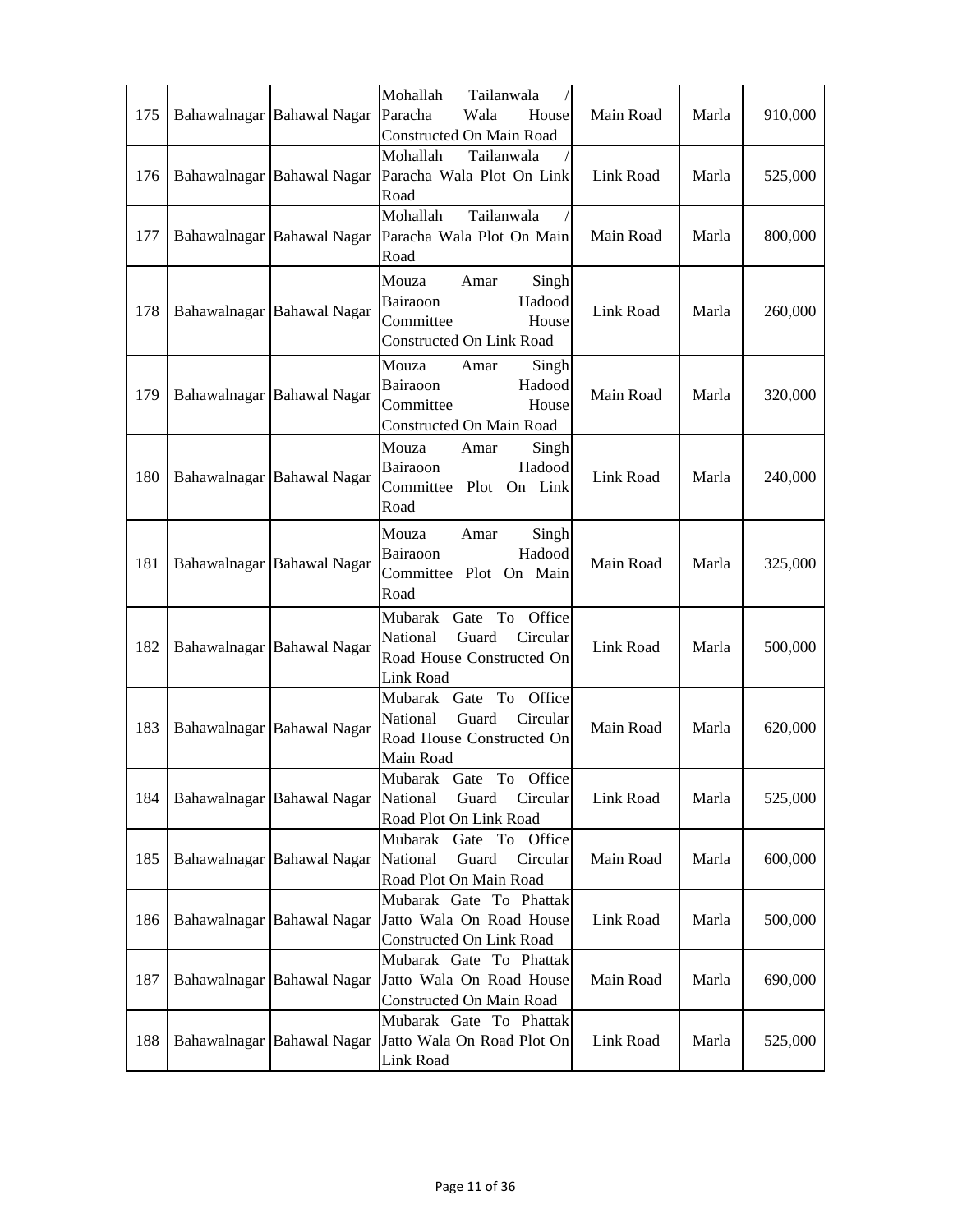| 189 | Bahawalnagar Bahawal Nagar | Mubarak Gate To Phattak<br>Jatto Wala On Road Plot On<br>Main Road                                                | Main Road | Marla | 650,000 |
|-----|----------------------------|-------------------------------------------------------------------------------------------------------------------|-----------|-------|---------|
| 190 | Bahawalnagar Bahawal Nagar | Colony<br>Muslim<br>House<br><b>Constructed On Link Road</b>                                                      | Link Road | Marla | 500,000 |
| 191 | Bahawalnagar Bahawal Nagar | Muslim<br>Colony<br>House<br>Constructed On Main Road                                                             | Main Road | Marla | 910,000 |
| 192 | Bahawalnagar Bahawal Nagar | Muslim<br>Colony Plot<br>On<br><b>Link Road</b>                                                                   | Link Road | Marla | 550,000 |
| 193 | Bahawalnagar Bahawal Nagar | Colony Plot On<br>Muslim<br>Main Road                                                                             | Main Road | Marla | 900,000 |
| 194 | Bahawalnagar Bahawal Nagar | Muzaffar<br><b>Street</b><br>House<br>Constructed On Link Road                                                    | Link Road | Marla | 750,000 |
| 195 | Bahawalnagar Bahawal Nagar | Muzaffar<br><b>Street</b><br>House<br>Constructed On Main Road                                                    | Main Road | Marla | 920,000 |
| 196 | Bahawalnagar Bahawal Nagar | Muzaffar Street Plot On Link<br>Road                                                                              | Link Road | Marla | 500,000 |
| 197 | Bahawalnagar Bahawal Nagar | Muzaffar<br>Street Plot<br>On<br>Main Road                                                                        | Main Road | Marla | 800,000 |
| 198 | Bahawalnagar Bahawal Nagar | Nadir Shah Bazar<br>House<br>Constructed On Link Road                                                             | Link Road | Marla | 700,000 |
| 199 | Bahawalnagar Bahawal Nagar | Nadir Shah<br>Bazar<br>House<br>Constructed On Main Road                                                          | Main Road | Marla | 900,000 |
| 200 | Bahawalnagar Bahawal Nagar | Nadir Shah Bazar Plot On<br>Link Road                                                                             | Link Road | Marla | 580,000 |
| 201 | Bahawalnagar Bahawal Nagar | Nadir Shah Bazar Plot On<br>Main Road                                                                             | Main Road | Marla | 900,000 |
| 202 | Bahawalnagar Bahawal Nagar | Nelam Cinema Chwok To<br>Post Offic With Lari Adda<br>House Constructed On Link<br>Road                           | Main Road | Marla | 750,000 |
| 203 | Bahawalnagar Bahawal Nagar | Nelam Cinema Chwok To<br>Post Offic With Lari Adda<br>House Constructed On Main<br>Road                           | Off Road  | Marla | 800,000 |
| 204 | Bahawalnagar Bahawal Nagar | Nelam Cinema Chwok To<br>Post Offic With Lari Adda<br>Plot On Link Road                                           | Link Road | Marla | 780,000 |
| 205 | Bahawalnagar Bahawal Nagar | Nelam Cinema Chwok To<br>Post Offic With Lari Adda<br>Plot On Main Road                                           | Main Road | Marla | 900,000 |
| 206 | Bahawalnagar Bahawal Nagar | Nizam Pura New Abadi East<br>& West And New Abadi<br>Farooq Abad East & West<br>House Constructed On Link<br>Road | Link Road | Marla | 350,000 |
| 207 | Bahawalnagar Bahawal Nagar | Nizam Pura New Abadi East<br>& West And New Abadi<br>Farooq Abad East & West<br>House Constructed On Main<br>Road | Main Road | Marla | 970,000 |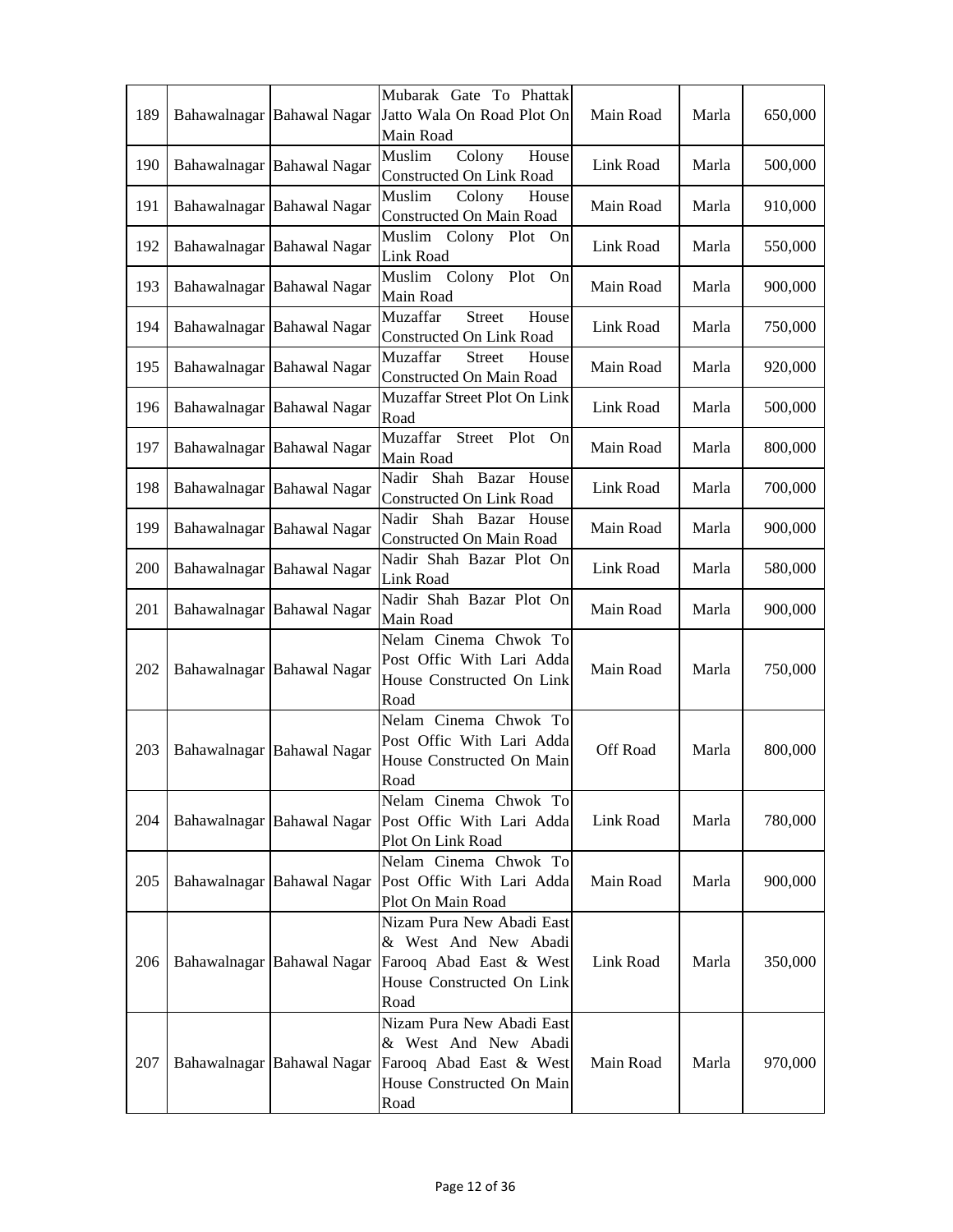| 208 | Bahawalnagar Bahawal Nagar | Nizam Pura New Abadi East<br>& West And New Abadi<br>Farooq Abad East & West<br>Plot On Link Road | Link Road | Marla | 240,000   |
|-----|----------------------------|---------------------------------------------------------------------------------------------------|-----------|-------|-----------|
| 209 | Bahawalnagar Bahawal Nagar | Nizam Pura New Abadi East<br>& West And New Abadi<br>Farooq Abad East & West<br>Plot On Main Road | Main Road | Marla | 365,000   |
| 210 | Bahawalnagar Bahawal Nagar | Nizam Pura Sharqi/Gharbi<br>House Constructed On Link<br>Road                                     | Link Road | Marla | 370,000   |
| 211 | Bahawalnagar Bahawal Nagar | Nizam Pura Sharqi/Gharbi<br>House Constructed On Main<br>Road                                     | Main Road | Marla | 970,000   |
| 212 | Bahawalnagar Bahawal Nagar | Nizam Pura Sharqi/Gharbi<br>Plot On Link Road                                                     | Link Road | Marla | 250,000   |
| 213 | Bahawalnagar Bahawal Nagar | Nizam Pura Sharqi/Gharbi<br>Plot On Main Road                                                     | Main Road | Marla | 400,000   |
| 214 | Bahawalnagar Bahawal Nagar | Petroleium<br>To<br>Noor<br>Eid<br>Mubarak Gate,<br>Gah<br>Road House Constructed On<br>Link Road | Link Road | Marla | 805,000   |
| 215 | Bahawalnagar Bahawal Nagar | Petroleium<br>To<br>Noor<br>Mubarak Gate, Eid<br>Gah<br>Road House Constructed On<br>Main Road    | Main Road | Marla | 980,000   |
| 216 | Bahawalnagar Bahawal Nagar | Petroleium<br>Noor<br>To<br>Mubarak Gate, Eid<br>Gah<br>Road Plot On Link Road                    | Link Road | Marla | 877,000   |
| 217 | Bahawalnagar Bahawal Nagar | Petroleium<br>To<br>Noor<br>Mubarak Gate, Eid<br>Gah<br>Road Plot On Main Road                    | Main Road | Marla | 954,350   |
| 218 | Bahawalnagar Bahawal Nagar | Noor Petroleum<br>To Xen<br>Office<br>Road<br>House<br>Constructed On Link Road                   | Link Road | Marla | 805,000   |
| 219 | Bahawalnagar Bahawal Nagar | Noor Petroleum<br>To Xen<br>Office<br>Road<br>House<br>Constructed On Main Road                   | Main Road | Marla | 1,114,000 |
| 220 | Bahawalnagar Bahawal Nagar | Noor Petroleum<br>To<br>Xen<br>Office Road Plot On Link<br>Road                                   | Link Road | Marla | 805,000   |
| 221 | Bahawalnagar Bahawal Nagar | Noor Petroleum<br>Xen<br>To<br>Office Road Plot On Main<br>Road                                   | Main Road | Marla | 1,134,600 |
| 222 | Bahawalnagar Bahawal Nagar | Office<br>Mosmiat<br>House<br>Constructed On Link Road                                            | Link Road | Marla | 358,500   |
| 223 | Bahawalnagar Bahawal Nagar | Office<br>Mosmiat<br>House<br>Constructed On Main Road                                            | Main Road | Marla | 439,350   |
| 224 | Bahawalnagar Bahawal Nagar | Office Mosmiat Plot On<br>Link Road                                                               | Link Road | Marla | 217,900   |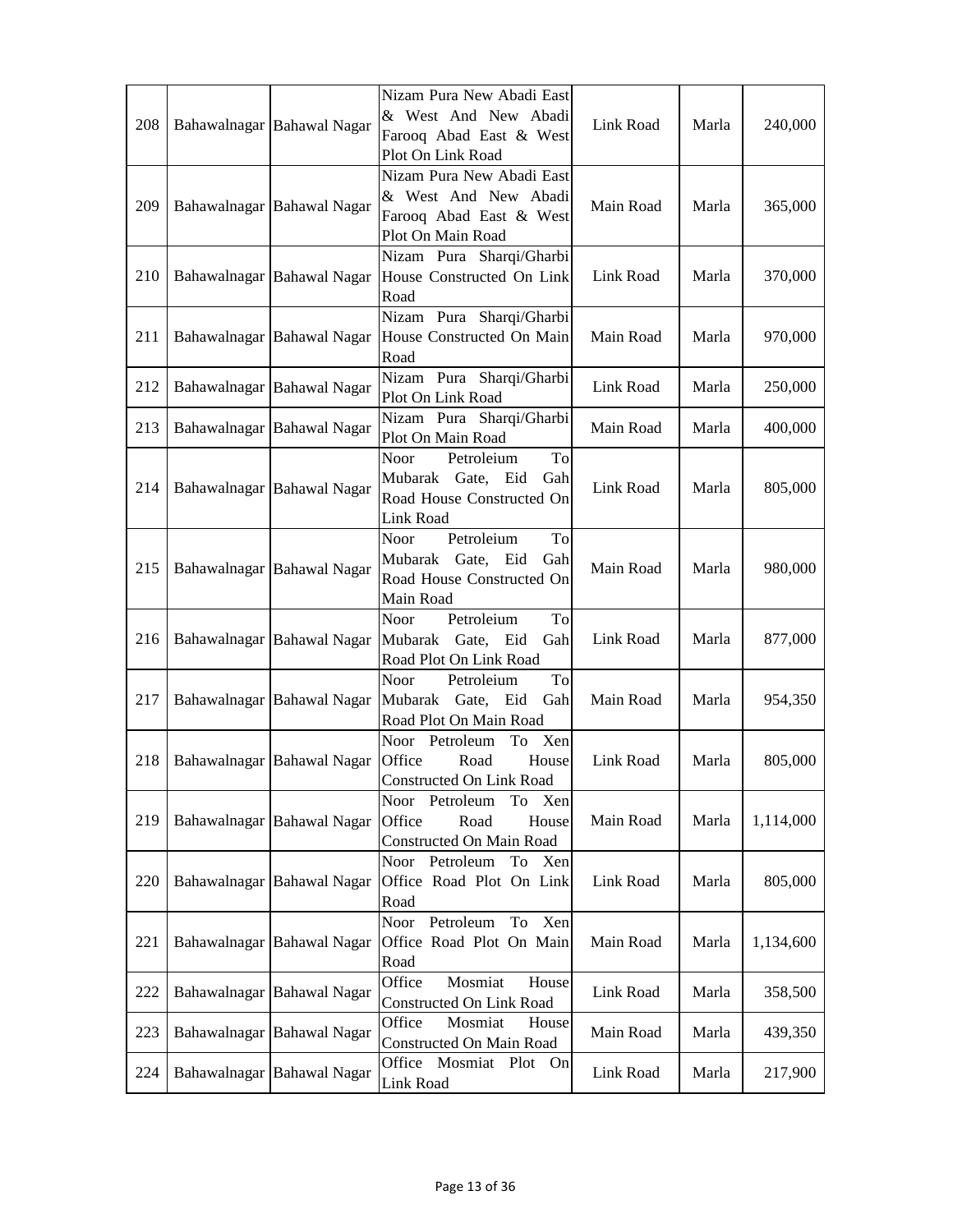| 225 | Bahawalnagar Bahawal Nagar | Office Mosmiat Plot<br>On<br>Main Road                                                    | Main Road | Marla | 310,600   |
|-----|----------------------------|-------------------------------------------------------------------------------------------|-----------|-------|-----------|
| 226 | Bahawalnagar Bahawal Nagar | Outside Office Mosmiat And<br>Near Munir Abad House<br><b>Constructed On Link Road</b>    | Link Road | Marla | 238,500   |
| 227 | Bahawalnagar Bahawal Nagar | Outside Office Mosmiat And<br>Near Munir Abad House<br><b>Constructed On Main Road</b>    | Main Road | Marla | 310,600   |
| 228 | Bahawalnagar Bahawal Nagar | <b>Outside Office Mosmiat And</b><br>Near Munir Abad Plot On<br>Link Road                 | Link Road | Marla | 104,600   |
| 229 | Bahawalnagar Bahawal Nagar | <b>Outside Office Mosmiat And</b><br>Near Munir Abad Plot On<br>Main Road                 | Main Road | Marla | 156,000   |
| 230 | Bahawalnagar Bahawal Nagar | Phatak Ghall Godam<br>To<br>Nelam<br>Cinema<br>Chowk<br>House Constructed On Link<br>Road | Link Road | Marla | 805,000   |
| 231 | Bahawalnagar Bahawal Nagar | Phatak Ghall Godam<br>To<br>Nelam<br>Cinema<br>Chowk<br>House Constructed On Main<br>Road | Main Road | Marla | 1,367,000 |
| 232 | Bahawalnagar Bahawal Nagar | Godam<br>To<br>Phatak<br>Ghall<br>Chowk Nelam Cinema Plot<br>On Link Road                 | Link Road | Marla | 805,000   |
| 233 | Bahawalnagar Bahawal Nagar | To<br>Phatak Ghall<br>Godam<br>Chowk Nelam Cinema Plot<br>On Main Road                    | Main Road | Marla | 1,160,400 |
| 234 | Bahawalnagar Bahawal Nagar | Qasim Road To Baldia Road<br>To Circular Road House<br><b>Constructed On Link Road</b>    | Link Road | Marla | 875,000   |
| 235 | Bahawalnagar Bahawal Nagar | Qasim Road To Baldia Road<br>To Circular Road House<br>Constructed On Main Road           | Main Road | Marla | 1,100,000 |
| 236 | Bahawalnagar Bahawal Nagar | Qasim Road To Baldia Road<br>To Circular Road Plot On<br>Link Road                        | Link Road | Marla | 723,000   |
| 237 | Bahawalnagar Bahawal Nagar | Qasim Road To Baldia Road<br>To Circular Road Plot On<br>Main Road                        | Main Road | Marla | 805,000   |
| 238 | Bahawalnagar Bahawal Nagar | Rab Tawakal Colony House<br><b>Constructed On Link Road</b>                               | Link Road | Marla | 580,000   |
| 239 | Bahawalnagar Bahawal Nagar | Rab Tawakal Colony House<br>Constructed On Main Road                                      | Main Road | Marla | 702,000   |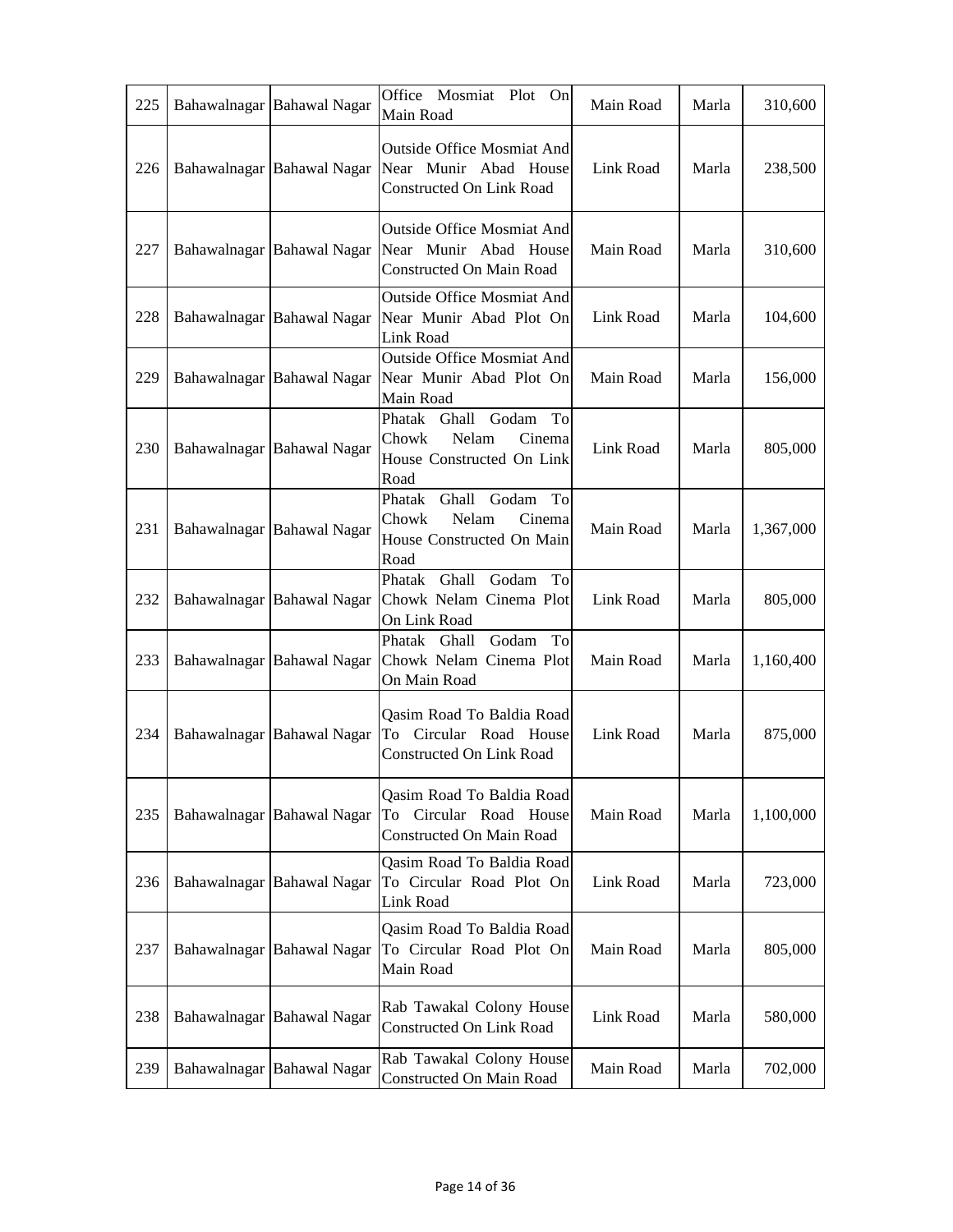| 240 | Bahawalnagar | <b>Bahawal Nagar</b>       | Rab Tawakal Colony Plot<br>On Link Road                         | Link Road | Marla | 375,000   |
|-----|--------------|----------------------------|-----------------------------------------------------------------|-----------|-------|-----------|
| 241 |              | Bahawalnagar Bahawal Nagar | Rab Tawakal Colony Plot<br>On Main Road                         | Main Road | Marla | 515,000   |
| 242 |              | Bahawalnagar Bahawal Nagar | Radio Market Sharqi/Gharbi<br>House Constructed On Link<br>Road | Link Road | Marla | 826,000   |
| 243 |              | Bahawalnagar Bahawal Nagar | Radio Market Sharqi/Gharbi<br>House Constructed On Main<br>Road | Main Road | Marla | 1,185,000 |
| 244 |              | Bahawalnagar Bahawal Nagar | Radio Market Sharqi/Gharbi<br>Plot On Link Road                 | Link Road | Marla | 805,000   |
| 245 |              | Bahawalnagar Bahawal Nagar | Radio Market Sharqi/Gharbi<br>Plot On Main Road                 | Main Road | Marla | 878,000   |
| 246 |              | Bahawalnagar Bahawal Nagar | Rafi<br>Garden<br>House<br>Constructed On Link Road             | Link Road | Marla | 928,600   |
| 247 |              | Bahawalnagar Bahawal Nagar | Rafi<br>Garden<br>House<br>Constructed On Main Road             | Main Road | Marla | 1,083,100 |
| 248 |              | Bahawalnagar Bahawal Nagar | Rafi Garden Plot On Link<br>Road                                | Link Road | Marla | 619,600   |
| 249 |              | Bahawalnagar Bahawal Nagar | Rafi Garden Plot On Main<br>Road                                | Main Road | Marla | 1,031,600 |
| 250 |              | Bahawalnagar Bahawal Nagar | House<br>Railway<br><b>Bazar</b><br>Constructed On Link Road    | Link Road | Marla | 722,600   |
| 251 |              | Bahawalnagar Bahawal Nagar | Railway<br>Bazar<br>House<br>Constructed On Main Road           | Main Road | Marla | 877,100   |
| 252 |              | Bahawalnagar Bahawal Nagar | Railway Bazar Plot On Link<br>Road                              | Link Road | Marla | 568,100   |
| 253 |              | Bahawalnagar Bahawal Nagar | Railway Bazar Plot On Main<br>Road                              | Main Road | Marla | 750,000   |
| 254 |              | Bahawalnagar Bahawal Nagar | Sadat<br>Colony<br>House<br>Constructed On Link Road            | Link Road | Marla | 578,400   |
| 255 |              | Bahawalnagar Bahawal Nagar | Sadat<br>Colony<br>House<br><b>Constructed On Main Road</b>     | Main Road | Marla | 722,600   |
| 256 |              | Bahawalnagar Bahawal Nagar | Sadat Colony Plot On Link<br>Road                               | Link Road | Marla | 331,200   |
| 257 |              | Bahawalnagar Bahawal Nagar | Sadat Colony Plot On Main<br>Road                               | Main Road | Marla | 516,600   |
| 258 | Bahawalnagar | <b>Bahawal Nagar</b>       | Shadman<br>Colony<br>House<br>Constructed On Link Road          | Link Road | Marla | 600,000   |
| 259 |              | Bahawalnagar Bahawal Nagar | Shadman<br>Colony<br>House<br>Constructed On Main Road          | Main Road | Marla | 1,000,000 |
| 260 |              | Bahawalnagar Bahawal Nagar | Shadman Colony Plot On<br>Link Road                             | Link Road | Marla | 393,000   |
| 261 |              | Bahawalnagar Bahawal Nagar | Shadman Colony Plot On<br>Main Road                             | Main Road | Marla | 750,000   |
| 262 |              | Bahawalnagar Bahawal Nagar | Shezad<br>Nagar<br>House<br>Constructed On Link Road            | Link Road | Marla | 775,000   |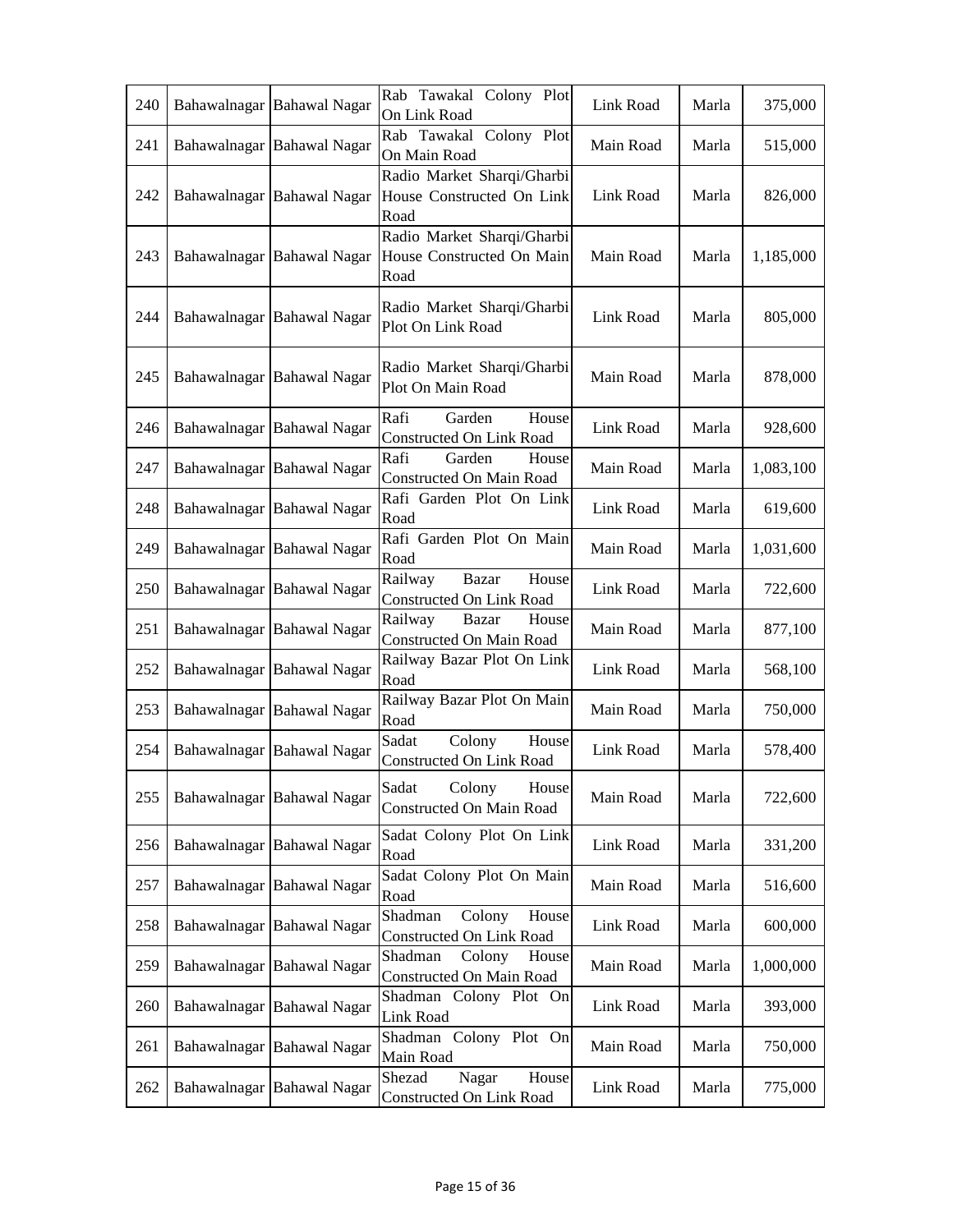| 263 | Bahawalnagar Bahawal Nagar | Shezad<br>Nagar<br>House<br>Constructed On Main Road                                                   | Main Road | Marla | 980,100   |
|-----|----------------------------|--------------------------------------------------------------------------------------------------------|-----------|-------|-----------|
| 264 | Bahawalnagar Bahawal Nagar | Shezad Nagar Plot On Link<br>Road                                                                      | Link Road | Marla | 516,600   |
| 265 | Bahawalnagar Bahawal Nagar | Shezad Nagar Plot On Main<br>Road                                                                      | Main Road | Marla | 774,100   |
| 266 | Bahawalnagar Bahawal Nagar | Siraj<br><b>Street</b><br>House<br>Constructed On Link Road                                            | Link Road | Marla | 723,000   |
| 267 | Bahawalnagar Bahawal Nagar | Siraj<br><b>Street</b><br>House<br>Constructed On Main Road                                            | Main Road | Marla | 929,000   |
| 268 | Bahawalnagar Bahawal Nagar | Street Plot On Link<br>Siraj<br>Road                                                                   | Link Road | Marla | 496,000   |
| 269 | Bahawalnagar Bahawal Nagar | Street Plot On Main<br>Siraj<br>Road                                                                   | Main Road | Marla | 775,000   |
| 270 | Bahawalnagar Bahawal Nagar | Syed<br>Colony<br>House<br>Constructed On Link Road                                                    | Link Road | Marla | 950,000   |
| 271 | Bahawalnagar Bahawal Nagar | Colony<br>Syed<br>House<br>Constructed On Main Road                                                    | Main Road | Marla | 1,200,000 |
| 272 | Bahawalnagar Bahawal Nagar | Syed Colony Plot On Link<br>Road                                                                       | Link Road | Marla | 1,000,000 |
| 273 | Bahawalnagar Bahawal Nagar | Syed Colony Plot On Main<br>Road                                                                       | Main Road | Marla | 1,000,000 |
| 274 | Bahawalnagar Bahawal Nagar | Colony<br>House<br>Taqwa<br>Constructed On Link Road                                                   | Link Road | Marla | 579,000   |
| 275 | Bahawalnagar Bahawal Nagar | Colony<br>House<br>Taqwa<br>Constructed On Main Road                                                   | Main Road | Marla | 702,000   |
| 276 | Bahawalnagar Bahawal Nagar | Taqwa Colony Plot On Link<br>Road                                                                      | Link Road | Marla | 357,000   |
| 277 | Bahawalnagar Bahawal Nagar | Taqwa Colony Plot On Main<br>Road                                                                      | Main Road | Marla | 525,000   |
| 278 | Bahawalnagar Bahawal Nagar | Tehsil Bazar Shamalan &<br>Janooban House Constructed<br>On Link Road                                  | Link Road | Marla | 787,500   |
|     |                            | Tehsil Bazar Shamalan &<br>279   Bahawalnagar Bahawal Nagar Janooban House Constructed<br>On Main Road | Main Road | Marla | 1,155,000 |
| 280 | Bahawalnagar Bahawal Nagar | Tehsil Bazar Shamalan &<br>Janooban Plot On Link Road                                                  | Link Road | Marla | 788,000   |
| 281 | Bahawalnagar Bahawal Nagar | Tehsil Bazar Shamalan &<br>Janooban<br>Plot On Main<br>Road                                            | Main Road | Marla | 1,103,000 |
| 282 | Bahawalnagar Bahawal Nagar | Urdu Road Baldia Road To<br>Circular<br>Road<br>House<br>Constructed On Link Road                      | Link Road | Marla | 867,000   |
| 283 | Bahawalnagar Bahawal Nagar | Urdu Road Baldia Road To<br>Circular<br>Road<br>House<br>Constructed On Main Road                      | Main Road | Marla | 1,103,000 |
| 284 | Bahawalnagar Bahawal Nagar | Urdu Road Baldia Road To<br>Circular Road Plot On Link<br>Road                                         | Link Road | Marla | 900,000   |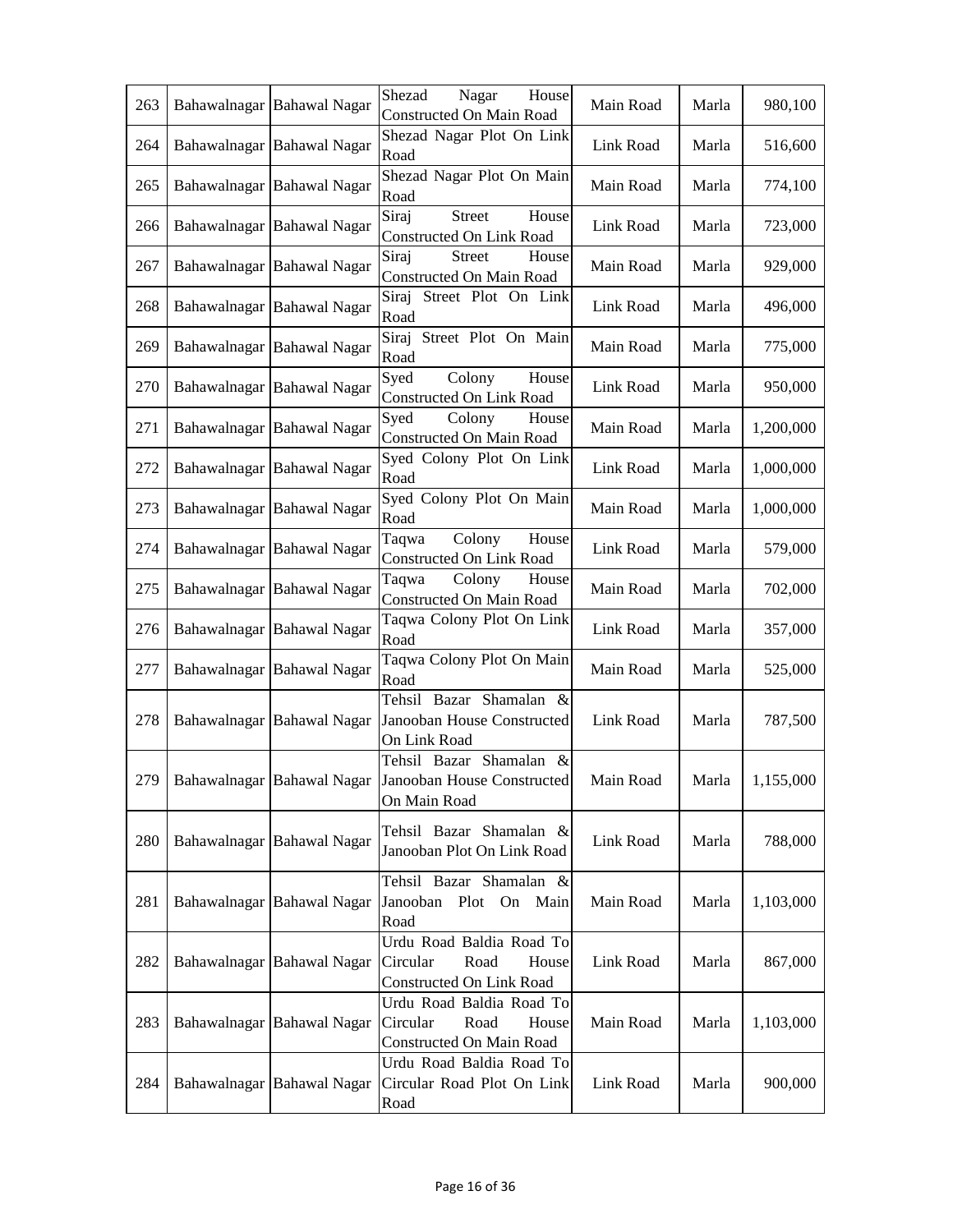| 285 |                         | Bahawalnagar Bahawal Nagar | Urdu Road Baldia Road To<br>Circular Road Plot On Main<br>Road                                                                   | Main Road | Marla   | 787,500   |
|-----|-------------------------|----------------------------|----------------------------------------------------------------------------------------------------------------------------------|-----------|---------|-----------|
| 286 |                         | Bahawalnagar Bahawal Nagar | Vokla<br>Colony<br>House<br>Constructed On Link Road                                                                             | Link Road | Marla   | 504,000   |
| 287 |                         | Bahawalnagar Bahawal Nagar | Colony<br>Vokla<br>House<br>Constructed On Main Road                                                                             | Main Road | Marla   | 630,000   |
| 288 |                         | Bahawalnagar Bahawal Nagar | Vokla Colony Plot On Link<br>Road                                                                                                | Link Road | Marla   | 500,000   |
| 289 |                         | Bahawalnagar Bahawal Nagar | Vokla Colony Plot On Main<br>Road                                                                                                | Main Road | Marla   | 650,000   |
| 290 |                         | Bahawalnagar Bahawal Nagar | Xen Office To Karmanwala<br>Petrol<br>Pump<br>House<br><b>Constructed On Link Road</b>                                           | Link Road | Marla   | 787,500   |
| 291 |                         | Bahawalnagar Bahawal Nagar | Xen Office To Karmanwala<br>Petrol<br>Pump<br>House<br>Constructed On Main Road                                                  | Main Road | Marla   | 1,155,000 |
| 292 |                         | Bahawalnagar Bahawal Nagar | Xen Office To Karmanwala<br>Petrol Pump Plot On Link<br>Road                                                                     | Link Road | Marla   | 787,500   |
| 293 |                         | Bahawalnagar Bahawal Nagar | Xen Office To Karmanwala<br>Petrol Pump Plot On Main<br>Road                                                                     | Main Road | Marla   | 1,155,000 |
| 294 |                         | Bahawalnagar Bahawal Nagar | <b>Street</b><br>House<br>Yawar<br>Constructed On Link Road                                                                      | Link Road | Marla   | 735,000   |
| 295 |                         | Bahawalnagar Bahawal Nagar | Yawar<br><b>Street</b><br>House<br>Constructed On Main Road                                                                      | Main Road | Marla   | 945,000   |
| 296 |                         | Bahawalnagar Bahawal Nagar | Yawar Street Plot On Link<br>Road                                                                                                | Link Road | Marla   | 504,000   |
| 297 |                         | Bahawalnagar Bahawal Nagar | Yawar Street Plot On Main<br>Road                                                                                                | Main Road | Marla   | 787,500   |
|     |                         |                            | <b>COMMERCIAL</b>                                                                                                                |           |         |           |
| 298 | Bahawalnagar Amar Singh |                            | Abadi<br>Nizam<br>Pura<br><b>New</b><br>And<br>New<br>West<br>Abadi<br>Farooq Abad West Plot On<br>Link Road                     | Link Road | Sarsahi | 130,000   |
| 299 | Bahawalnagar Amar Singh |                            | Abadi<br>Nizam<br><b>New</b><br>Pura<br>And<br><b>New</b><br>Abadi<br>West<br>Farooq Abad West Plot On<br>Main Road              | Main Road | Sarsahi | 160,000   |
| 300 | Bahawalnagar Amar Singh |                            | <b>New</b><br>Abadi<br>Nizam Pura<br>West<br>And<br><b>New</b><br>Abadi<br>Farooq Abad West Shops<br>Constructed On Link Road    | Link Road | Sarsahi | 150,000   |
| 301 | Bahawalnagar Amar Singh |                            | Nizam<br>Pura<br><b>New</b><br>Abadi<br>West<br>And<br><b>New</b><br>Abadi<br>Farooq Abad West Shops<br>Constructed On Main Road | Main Road | Sarsahi | 220,000   |
| 302 |                         | Bahawalnagar Bahawal Nagar | Amir Kot Plot On Link Road                                                                                                       | Link Road | Sarsahi | 110,000   |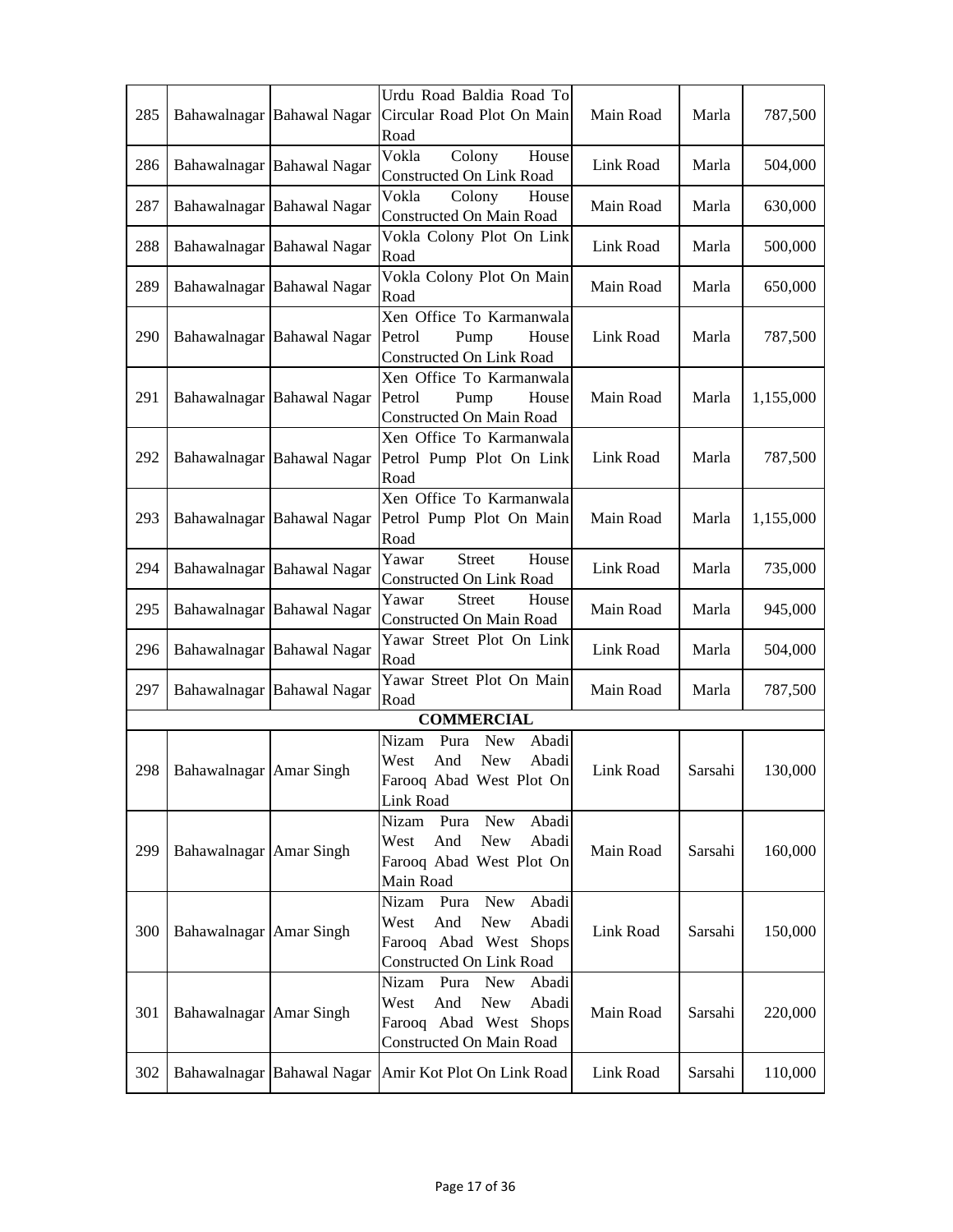| 303 | Bahawalnagar Bahawal Nagar | Amir Kot Plot On Main<br>Road                                                                                           | Main Road | Sarsahi | 160,000   |
|-----|----------------------------|-------------------------------------------------------------------------------------------------------------------------|-----------|---------|-----------|
| 304 | Bahawalnagar Bahawal Nagar | Amir Kot Shops Constructed<br>On Link Road                                                                              | Link Road | Sarsahi | 270,000   |
| 305 | Bahawalnagar Bahawal Nagar | Amir Kot Shops Constructed<br>On Main Road                                                                              | Main Road | Sarsahi | 410,000   |
| 306 | Bahawalnagar Bahawal Nagar | Anar Kali Bazar Plot On<br>Link Road                                                                                    | Link Road | Sarsahi | 350,000   |
| 307 | Bahawalnagar Bahawal Nagar | Anar Kali Bazar Plot On<br>Main Road                                                                                    | Main Road | Sarsahi | 450,000   |
| 308 | Bahawalnagar Bahawal Nagar | Bazar<br><b>Shops</b><br>Kali<br>Anar<br>Constructed On Link Road                                                       | Link Road | Sarsahi | 750,000   |
| 309 | Bahawalnagar Bahawal Nagar | Kali<br>Bazar<br><b>Shops</b><br>Anar<br>Constructed On Link Road<br>Multi Storey                                       | Link Road | Sarsahi | 750,000   |
| 310 | Bahawalnagar Bahawal Nagar | Anar Kali<br>Bazar<br>Shops<br>Constructed On Main Road                                                                 | Main Road | Sarsahi | 1,160,000 |
| 311 | Bahawalnagar Bahawal Nagar | Kali<br><b>Shops</b><br>Bazar<br>Anar<br>Constructed On Main Road<br>Multi Storey                                       | Main Road | Sarsahi | 1,160,000 |
| 312 | Bahawalnagar Bahawal Nagar | Aqab Anar Kali Bazar To<br>Baldia Road Plot On Link<br>Road                                                             | Link Road | Sarsahi | 300,000   |
| 313 | Bahawalnagar Bahawal Nagar | Aqab Anar Kali Bazar To<br>Baldia Road Plot On Main<br>Road                                                             | Main Road | Sarsahi | 360,000   |
| 314 | Bahawalnagar Bahawal Nagar | Aqab Anar Kali Bazar To<br>Baldia<br>Road<br><b>Shops</b><br>Constructed On Link Road                                   | Link Road | Sarsahi | 750,000   |
| 315 | Bahawalnagar Bahawal Nagar | Aqab Anar Kali Bazar To<br>Baldia<br>Road<br><b>Shops</b><br>Constructed On Link Road<br>Multi Storey                   | Link Road | Sarsahi | 750,000   |
|     |                            | Aqab Anar Kali Bazar To<br>316   Bahawalnagar   Bahawal Nagar   Baldia Road<br><b>Shops</b><br>Constructed On Main Road | Main Road | Sarsahi | 1,160,000 |
| 317 | Bahawalnagar Bahawal Nagar | Aqab Anar Kali Bazar To<br>Baldia<br>Road<br><b>Shops</b><br>Constructed On Main Road<br>Multi Storey                   | Main Road | Sarsahi | 1,160,000 |
| 318 | Bahawalnagar Bahawal Nagar | Dhaban<br><b>Bazar</b><br>Aqab<br>Sharqi/Gharbi Plot On Link<br>Road                                                    | Link Road | Sarsahi | 310,000   |
| 319 | Bahawalnagar Bahawal Nagar | Dhaban<br>Aqab<br>Bazar<br>Sharqi/Gharbi Plot On Main<br>Road                                                           | Main Road | Sarsahi | 380,000   |
| 320 | Bahawalnagar Bahawal Nagar | Aqab<br>Dhaban<br><b>Bazar</b><br>Sharqi/Gharbi<br><b>Shops</b><br>Constructed On Link Road                             | Link Road | Sarsahi | 750,000   |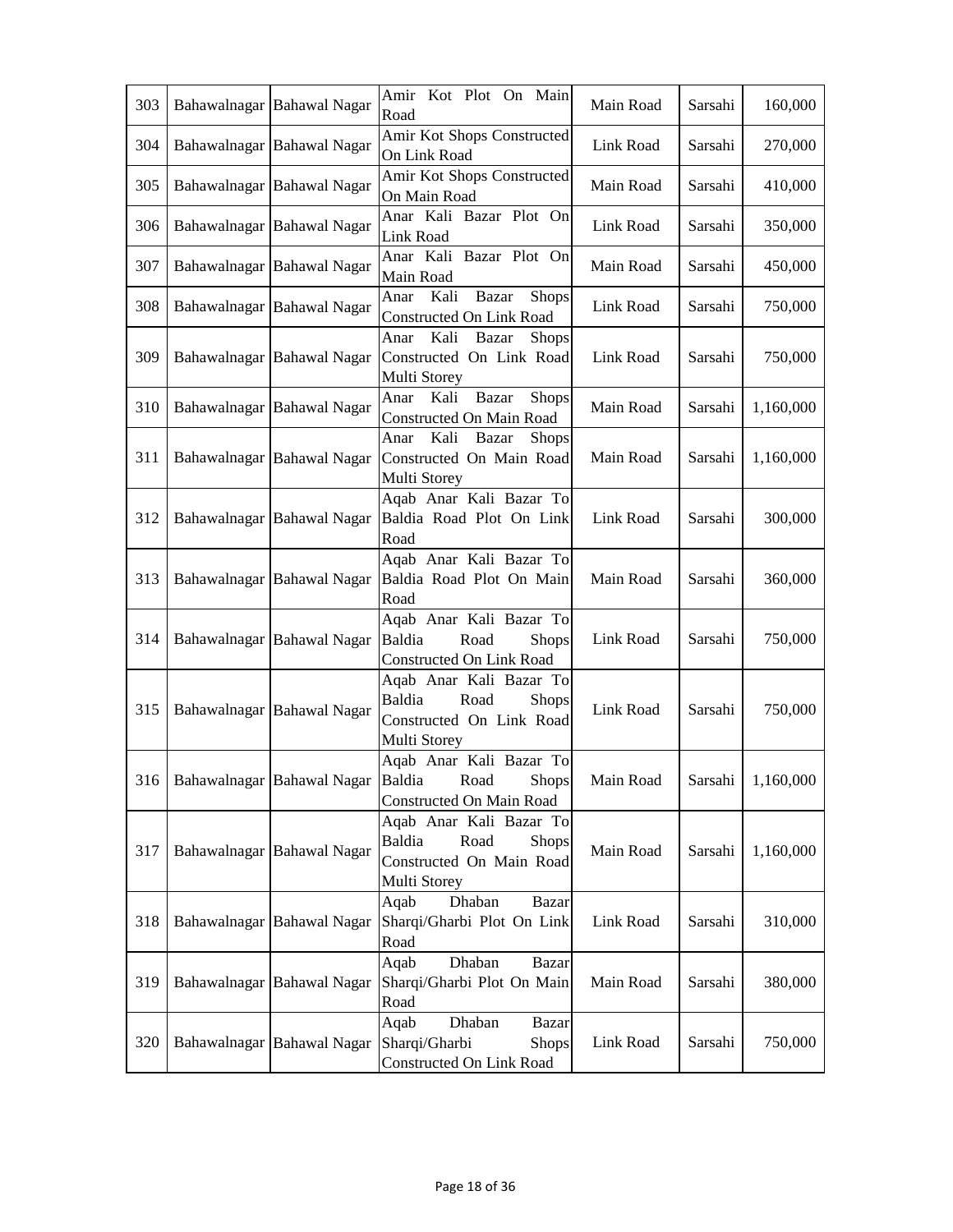|     |                            | Dhaban<br>Aqab<br>Bazar                                 |           |         |           |
|-----|----------------------------|---------------------------------------------------------|-----------|---------|-----------|
| 321 | Bahawalnagar Bahawal Nagar | Sharqi/Gharbi<br><b>Shops</b>                           | Main Road | Sarsahi | 1,160,000 |
|     |                            | Constructed On Main Road                                |           |         |           |
| 322 | Bahawalnagar Bahawal Nagar | Aqab Girls College Plot On                              | Link Road | Sarsahi | 100,000   |
|     |                            | Link Road                                               |           |         |           |
| 323 | Bahawalnagar Bahawal Nagar | Aqab Girls College Plot On                              | Main Road | Sarsahi | 150,000   |
|     |                            | Main Road                                               |           |         |           |
| 324 | Bahawalnagar Bahawal Nagar | Aqab Girls College Shops<br>Constructed On Link Road    | Link Road | Sarsahi | 270,000   |
|     |                            | Aqab Girls College Shops                                |           |         |           |
| 325 | Bahawalnagar Bahawal Nagar | Constructed On Main Road                                | Main Road | Sarsahi | 425,000   |
|     |                            | Bahawal<br>Nagar<br>Bairoon                             |           |         |           |
| 326 | Bahawalnagar Bahawal Nagar | Hadood Committee Plot On                                | Link Road | Sarsahi | 90,000    |
|     |                            | Link Road                                               |           |         |           |
|     |                            | Nagar<br>Bahawal<br>Bairoon                             |           |         |           |
| 327 | Bahawalnagar Bahawal Nagar | Hadood Committee Plot On                                | Main Road | Sarsahi | 100,000   |
|     |                            | Main Road                                               |           |         |           |
|     |                            | Bairoon<br>Nagar<br>Bahawal                             |           |         |           |
| 328 | Bahawalnagar Bahawal Nagar | Hadood Committee Shops                                  | Link Road | Sarsahi | 440,000   |
|     |                            | Constructed On Link Road<br>Bahawal<br>Nagar<br>Bairoon |           |         |           |
| 329 | Bahawalnagar Bahawal Nagar | Hadood Committee Shops                                  | Main Road | Sarsahi | 630,000   |
|     |                            | Constructed On Main Road                                |           |         |           |
|     |                            | Baldia Chowk Rafiq Shah                                 |           |         |           |
| 330 | Bahawalnagar Bahawal Nagar | To Commercial Chowk Plot                                | Link Road | Sarsahi | 340,000   |
|     |                            | On Link Road                                            |           |         |           |
|     |                            | Baldia Chowk Rafiq Shah                                 |           |         |           |
| 331 | Bahawalnagar Bahawal Nagar | To Commercial Chowk Plot                                | Main Road | Sarsahi | 380,000   |
|     |                            | On Main Road                                            |           |         |           |
|     |                            | Baldia Chowk Rafiq Shah                                 |           |         |           |
| 332 | Bahawalnagar Bahawal Nagar | Commercial<br>Chowk<br>To                               | Link Road | Sarsahi | 800,000   |
|     |                            | Shops Constructed On Link<br>Road                       |           |         |           |
|     |                            | Baldia Chowk Rafiq Shah                                 |           |         |           |
|     |                            | Commercial Chowk<br>Ίò                                  |           |         |           |
| 333 | Bahawalnagar Bahawal Nagar | Shops Constructed On Link                               | Link Road | Sarsahi | 800,000   |
|     |                            | Road Multi Storey                                       |           |         |           |
|     |                            | Baldia Chowk Rafiq Shah                                 |           |         |           |
| 334 | Bahawalnagar Bahawal Nagar | Commercial<br>To<br>Chowk                               | Main Road | Sarsahi | 1,180,000 |
|     |                            | Shops Constructed On Main                               |           |         |           |
|     |                            | Road                                                    |           |         |           |
|     |                            | Baldia Chowk Rafiq Shah                                 |           |         |           |
| 335 | Bahawalnagar Bahawal Nagar | Commercial<br>Chowk<br>To                               | Main Road | Sarsahi | 1,180,000 |
|     |                            | Shops Constructed On Main<br>Road Multi Storey          |           |         |           |
|     |                            | Basti Bachawa Plot On Link                              |           |         |           |
| 336 | Bahawalnagar Bahawal Nagar | Road                                                    | Link Road | Sarsahi | 70,000    |
|     |                            | Basti Bachawa Plot On Main                              |           |         |           |
| 337 | Bahawalnagar Bahawal Nagar | Road                                                    | Main Road | Sarsahi | 80,000    |
| 338 | Bahawalnagar Bahawal Nagar | Bachawa<br>Basti<br><b>Shops</b>                        | Link Road | Sarsahi | 720,000   |
|     |                            | Constructed On Link Road                                |           |         |           |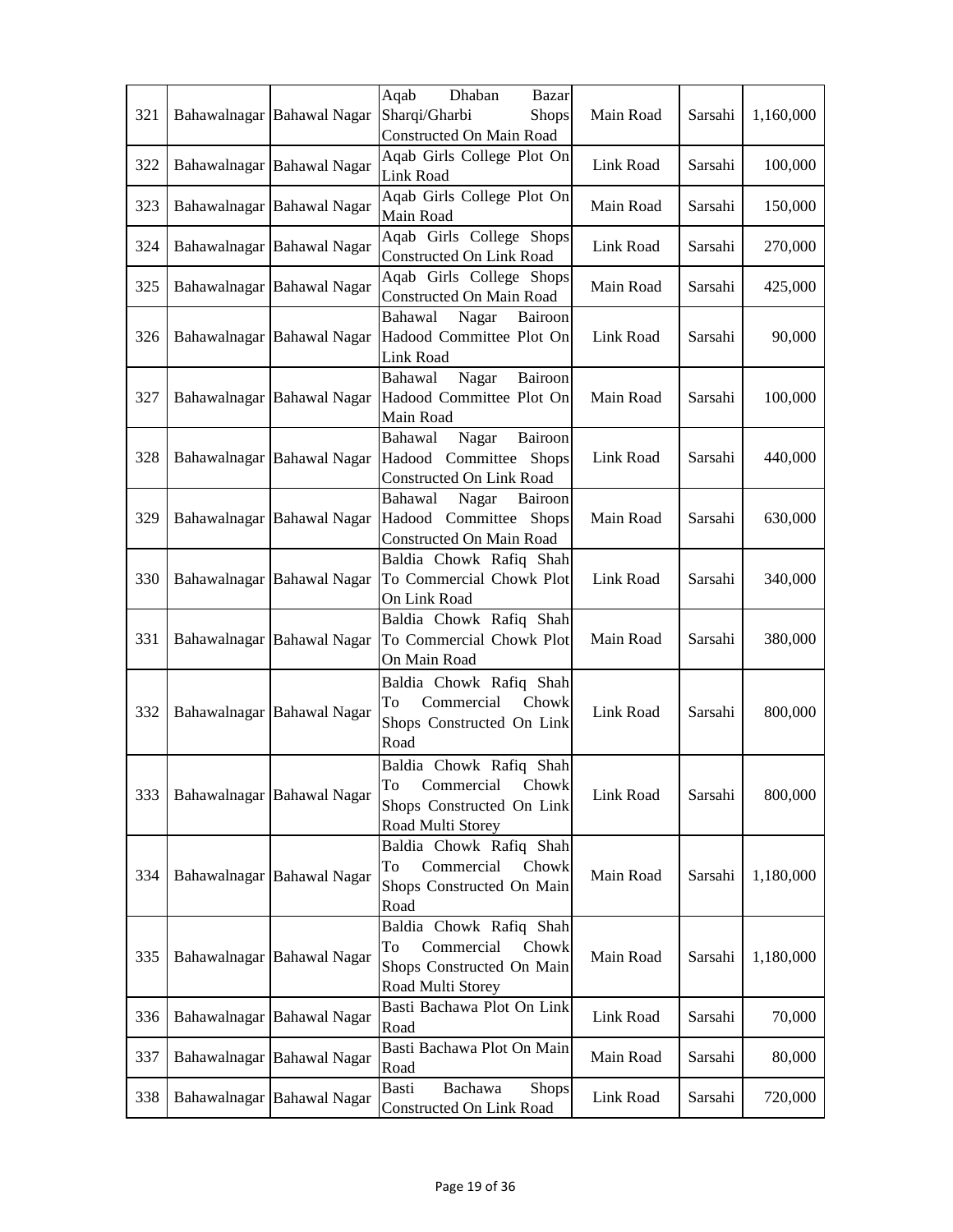| 339 | Bahawalnagar Bahawal Nagar | <b>Basti</b><br>Bachawa<br><b>Shops</b><br>Constructed On Main Road                                       | Main Road | Sarsahi | 845,000 |
|-----|----------------------------|-----------------------------------------------------------------------------------------------------------|-----------|---------|---------|
| 340 | Bahawalnagar Bahawal Nagar | Basti Saddar Din Plot On<br>Link Road                                                                     | Link Road | Sarsahi | 130,000 |
| 341 | Bahawalnagar Bahawal Nagar | Basti Saddar Din Plot On<br>Main Road                                                                     | Main Road | Sarsahi | 150,000 |
| 342 | Bahawalnagar Bahawal Nagar | Basti<br>Saddar<br>Din<br><b>Shops</b><br>Constructed On Link Road                                        | Link Road | Sarsahi | 260,000 |
| 343 | Bahawalnagar Bahawal Nagar | Saddar Din<br>Basti<br><b>Shops</b><br>Constructed On Main Road                                           | Main Road | Sarsahi | 410,000 |
| 344 | Bahawalnagar Bahawal Nagar | Behind Commercial College<br>To Disposal Road Shops<br>Constructed On Link Road                           | Link Road | Sarsahi | 110,000 |
| 345 | Bahawalnagar Bahawal Nagar | Behind Commercial College<br>To Disposal Road Shops<br><b>Constructed On Main Road</b>                    | Main Road | Sarsahi | 140,000 |
| 346 | Bahawalnagar Bahawal Nagar | Behind<br>Grain<br>Market<br>Southern Side Plot On Link<br>Road                                           | Link Road | Sarsahi | 330,000 |
| 347 | Bahawalnagar Bahawal Nagar | Grain<br>Behind<br>Market<br>Southern Side Plot On Main<br>Road                                           | Main Road | Sarsahi | 360,000 |
| 348 | Bahawalnagar Bahawal Nagar | Grain<br>Behind<br>Market<br>Side<br>Southern<br>Shops<br>Constructed On Link Road                        | Link Road | Sarsahi | 450,000 |
| 349 | Bahawalnagar Bahawal Nagar | Behind<br>Grain<br>Market<br>Side<br>Southern<br><b>Shops</b><br>Constructed On Link Road<br>Multi Storey | Link Road | Sarsahi | 450,000 |
| 350 | Bahawalnagar Bahawal Nagar | Market<br>Behind<br>Grain<br>Southern<br>Side<br>Shops<br>Constructed On Main Road                        | Main Road | Sarsahi | 580,000 |
| 351 | Bahawalnagar Bahawal Nagar | Behind<br>Grain<br>Market<br>Side<br>Southern<br>Shops<br>Constructed On Main Road<br>Multi Storey        | Main Road | Sarsahi | 580,000 |
| 352 | Bahawalnagar Bahawal Nagar | To<br>Behind<br>Ice<br>Factory<br>Behind<br>Eid<br>Gah<br>Shops<br>Constructed On Link Road               | Link Road | Sarsahi | 240,000 |
| 353 | Bahawalnagar Bahawal Nagar | Behind<br>Ice<br>To<br>Factory<br>Eid<br>Behind<br>Gah<br><b>Shops</b><br>Constructed On Main Road        | Main Road | Sarsahi | 450,000 |
| 354 | Bahawalnagar Bahawal Nagar | Behind Police Line To City<br>Petroleum<br><b>Shops</b><br><b>Constructed On Link Road</b>                | Link Road | Sarsahi | 385,000 |
| 355 | Bahawalnagar Bahawal Nagar | Behind Police Line To City<br><b>Shops</b><br>Petroleum<br>Constructed On Main Road                       | Main Road | Sarsahi | 470,000 |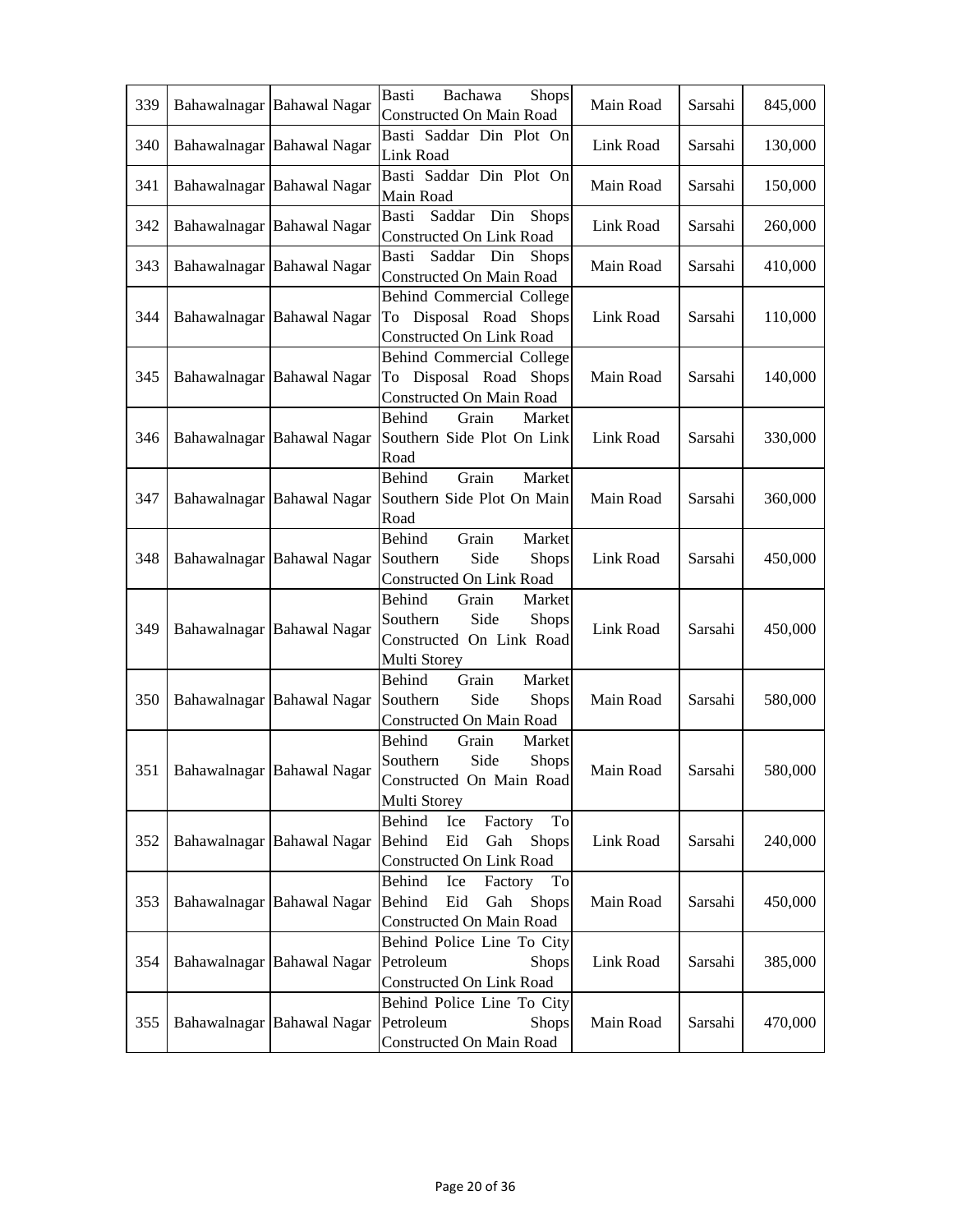| 356 | Bahawalnagar Bahawal Nagar | Behind<br>Siraj<br><b>Street</b><br>To<br><b>Behind Circular Road Shops</b><br>Constructed On Link Road | Link Road | Sarsahi | 100,000 |
|-----|----------------------------|---------------------------------------------------------------------------------------------------------|-----------|---------|---------|
| 357 | Bahawalnagar Bahawal Nagar | Behind<br>Siraj<br><b>Street</b><br>To<br><b>Behind Circular Road Shops</b><br>Constructed On Main Road | Main Road | Sarsahi | 120,000 |
| 358 | Bahawalnagar Bahawal Nagar | Bhangi Colony Plot On Link<br>Road                                                                      | Link Road | Sarsahi | 60,000  |
| 359 | Bahawalnagar Bahawal Nagar | Bhangi<br>Colony<br>Plot<br>On<br>Main Road                                                             | Main Road | Sarsahi | 70,000  |
| 360 | Bahawalnagar Bahawal Nagar | Colony<br>Bhangi<br><b>Shops</b><br>Constructed On Link Road                                            | Link Road | Sarsahi | 710,000 |
| 361 | Bahawalnagar Bahawal Nagar | Colony<br>Bhangi<br><b>Shops</b><br>Constructed On Main Road                                            | Main Road | Sarsahi | 850,000 |
| 362 | Bahawalnagar Bahawal Nagar | Bukhari Colony Plot On<br>Link Road                                                                     | Link Road | Sarsahi | 100,000 |
| 363 | Bahawalnagar Bahawal Nagar | Bukhari<br>Colony Plot On<br>Main Road                                                                  | Main Road | Sarsahi | 130,000 |
| 364 | Bahawalnagar Bahawal Nagar | Colony<br>Bukhari<br>Shops<br>Constructed On Link Road                                                  | Link Road | Sarsahi | 260,000 |
| 365 | Bahawalnagar Bahawal Nagar | Colony<br>Bukhari<br><b>Shops</b><br>Constructed On Main Road                                           | Main Road | Sarsahi | 410,000 |
| 366 | Bahawalnagar Bahawal Nagar | Chishtian Phatak To Bukhari<br>Colony Plot On Link Road                                                 | Link Road | Sarsahi | 100,000 |
| 367 | Bahawalnagar Bahawal Nagar | Chishtian Phatak To Bukhari<br>Colony Plot On Main Road                                                 | Main Road | Sarsahi | 125,000 |
| 368 | Bahawalnagar Bahawal Nagar | Chishtian Phatak To Bukhari<br>Colony Shops Constructed<br>On Link Road                                 | Link Road | Sarsahi | 190,000 |
| 369 | Bahawalnagar Bahawal Nagar | Chishtian Phatak To Bukhari<br>Colony Shops Constructed<br>On Main Road                                 | Main Road | Sarsahi | 250,000 |
| 370 | Bahawalnagar Bahawal Nagar | Chowk Fowara Tasneem To<br>Bahawali Chow Plot On<br>Link Road                                           | Link Road | Sarsahi | 320,000 |
| 371 | Bahawalnagar Bahawal Nagar | Chowk Fowara Tasneem To<br>Bahawali Chow Plot On<br>Main Road                                           | Main Road | Sarsahi | 395,000 |
| 372 | Bahawalnagar Bahawal Nagar | Chowk Fowara Tasneem To<br>Bahawali<br>Chow<br><b>Shops</b><br><b>Constructed On Link Road</b>          | Link Road | Sarsahi | 785,000 |
| 373 | Bahawalnagar Bahawal Nagar | Chowk Fowara Tasneem To<br>Chow<br>Bahawali<br><b>Shops</b><br>Constructed On Link Road<br>Multi Storey | Link Road | Sarsahi | 785,000 |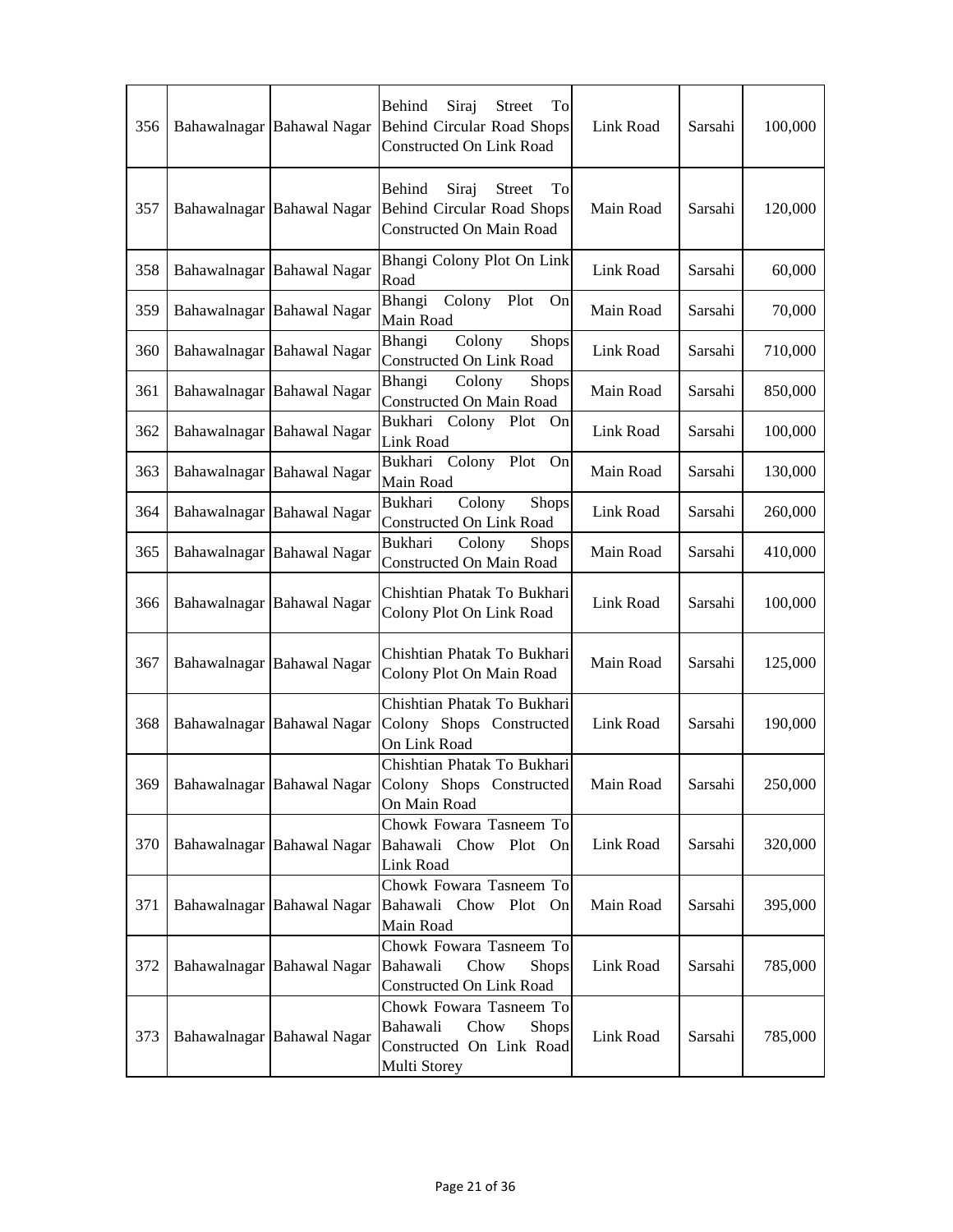|     |                            | Chowk Fowara Tasneem To          |           |         |           |
|-----|----------------------------|----------------------------------|-----------|---------|-----------|
| 374 | Bahawalnagar Bahawal Nagar | Bahawali<br>Chow<br><b>Shops</b> | Main Road | Sarsahi | 1,160,000 |
|     |                            | Constructed On Main Road         |           |         |           |
|     |                            | Chowk Fowara Tasneem To          |           |         |           |
| 375 | Bahawalnagar Bahawal Nagar | Baldia Road Khan Baba            | Link Road | Sarsahi | 170,000   |
|     |                            | Road Plot On Link Road           |           |         |           |
|     |                            | Chowk Fowara Tasneem To          |           |         |           |
| 376 | Bahawalnagar Bahawal Nagar | Baldia Road Khan Baba            | Main Road | Sarsahi | 200,000   |
|     |                            | Road Plot On Main Road           |           |         |           |
|     |                            | Chowk Fowara Tasneem To          |           |         |           |
|     |                            | Baldia Road Khan Baba            |           |         |           |
| 377 | Bahawalnagar Bahawal Nagar | Road Shops Constructed On        | Link Road | Sarsahi | 630,000   |
|     |                            | Link Road                        |           |         |           |
|     |                            | Chowk Fowara Tasneem To          |           |         |           |
|     |                            | Baldia Road Khan Baba            |           |         |           |
| 378 | Bahawalnagar Bahawal Nagar | Road Shops Constructed On        | Link Road | Sarsahi | 630,000   |
|     |                            | Link Road Multi Storey           |           |         |           |
|     |                            | Chowk Fowara Tasneem To          |           |         |           |
|     |                            | Baldia Road Khan Baba            |           |         |           |
| 379 | Bahawalnagar Bahawal Nagar | Road Shops Constructed On        | Main Road | Sarsahi | 845,000   |
|     |                            | Main Road                        |           |         |           |
|     |                            | Chowk Fowara Tasneem To          |           |         |           |
|     |                            | Baldia Road Khan Baba            |           |         |           |
| 380 | Bahawalnagar Bahawal Nagar | Road Shops Constructed On        | Main Road | Sarsahi | 845,000   |
|     |                            | Main Road Multi Storey           |           |         |           |
|     |                            | Chowk Noor Mahal Cinema          |           |         |           |
| 381 | Bahawalnagar Bahawal Nagar | To Chishtian Phatak Plot On      | Link Road | Sarsahi | 200,000   |
|     |                            | Link Road                        |           |         |           |
|     |                            | Chowk Noor Mahal Cinema          |           |         |           |
| 382 | Bahawalnagar Bahawal Nagar | To Chishtian Phatak Plot On      | Main Road | Sarsahi | 240,000   |
|     |                            | Main Road                        |           |         |           |
|     |                            |                                  |           |         |           |
|     |                            | Chowk Noor Mahal Cinema          |           |         |           |
| 383 | Bahawalnagar Bahawal Nagar | To Chishtian Phatak Shops        | Link Road | Sarsahi | 680,000   |
|     |                            | Constructed On Link Road         |           |         |           |
|     |                            | Chowk Noor Mahal Cinema          |           |         |           |
|     |                            | To Chishtian Phatak Shops        |           |         |           |
| 384 | Bahawalnagar Bahawal Nagar | Constructed On Link Road         | Link Road | Sarsahi | 680,000   |
|     |                            | <b>MULTI STOREY</b>              |           |         |           |
|     |                            |                                  |           |         |           |
|     |                            | Chowk Noor Mahal Cinema          |           |         |           |
| 385 | Bahawalnagar Bahawal Nagar | To Chishtian Phatak Shops        | Main Road | Sarsahi | 880,000   |
|     |                            | <b>Constructed On Main Road</b>  |           |         |           |
|     |                            |                                  |           |         |           |
|     |                            | Chowk Noor Mahal Cinema          |           |         |           |
| 386 | Bahawalnagar Bahawal Nagar | To Chishtian Phatak Shops        | Main Road | Sarsahi | 880,000   |
|     |                            | Constructed On Main Road         |           |         |           |
|     |                            | <b>MULTI STOREY</b>              |           |         |           |
|     |                            | Chowk Noor Mahal To Pulli        |           |         |           |
| 387 | Bahawalnagar Bahawal Nagar | Gao Shallah On Road Plot         | Link Road | Sarsahi | 200,000   |
|     |                            | On Link Road                     |           |         |           |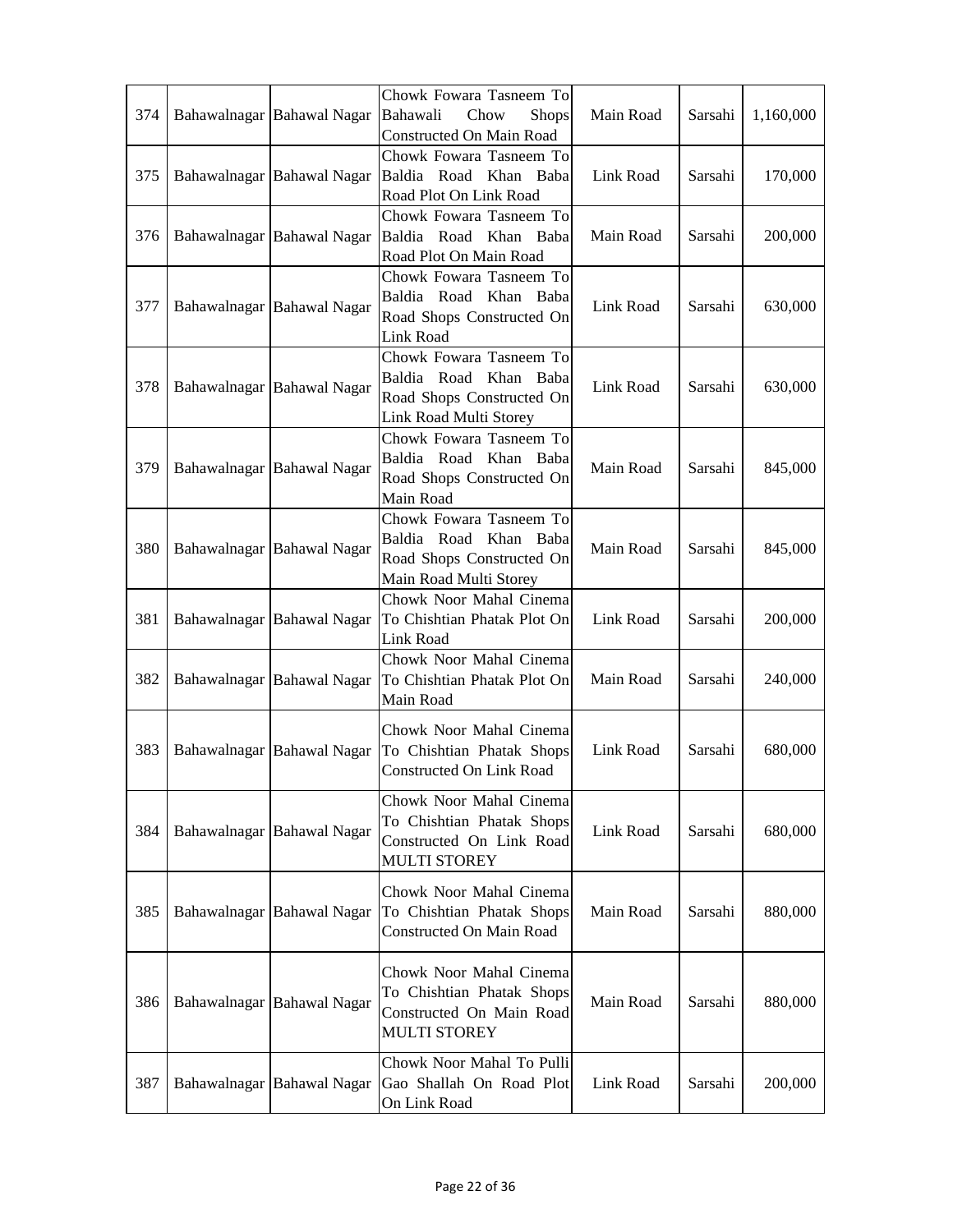| 388 |              | Bahawalnagar Bahawal Nagar | Chowk Noor Mahal To Pulli<br>Gao Shallah On Road Plot<br>On Main Road                                             | Main Road | Sarsahi | 240,000 |
|-----|--------------|----------------------------|-------------------------------------------------------------------------------------------------------------------|-----------|---------|---------|
| 389 |              | Bahawalnagar Bahawal Nagar | Chowk Noor Mahal To Pulli<br>Gao Shallah On Road Shops<br>Constructed On Link Road                                | Link Road | Sarsahi | 675,000 |
| 390 |              | Bahawalnagar Bahawal Nagar | Chowk Noor Mahal To Pulli<br>Gao Shallah On Road Shops<br>Constructed On Link Road<br><b>MULTI STOREY</b>         | Link Road | Sarsahi | 675,000 |
| 391 |              | Bahawalnagar Bahawal Nagar | Chowk Noor Mahal To Pulli<br>Gao Shallah On Road Shops<br>Constructed On Main Road                                | Main Road | Sarsahi | 880,000 |
| 392 |              | Bahawalnagar Bahawal Nagar | Chowk Noor Mahal To Pulli<br>Gao Shallah On Road Shops<br>Constructed On Main Road<br><b>MULTI STOREY</b>         | Main Road | Sarsahi | 880,000 |
| 393 |              | Bahawalnagar Bahawal Nagar | City Chowk To Police Line /<br>Jail Road Plot On Link Road                                                        | Link Road | Sarsahi | 280,000 |
| 394 |              | Bahawalnagar Bahawal Nagar | City Chowk To Police Line /<br>Jail Road Plot On Main<br>Road                                                     | Main Road | Sarsahi | 400,000 |
| 395 |              | Bahawalnagar Bahawal Nagar | City Chowk To Police Line /<br>Jail Road Shops Constructed<br>On Link Road                                        | Link Road | Sarsahi | 630,000 |
| 396 |              | Bahawalnagar Bahawal Nagar | City Chowk To Police Line /<br>Jail Road Shops Constructed<br>Link<br>Road<br><b>MULTI</b><br>On<br><b>STOREY</b> | Link Road | Sarsahi | 630,000 |
| 397 |              | Bahawalnagar Bahawal Nagar | City Chowk To Police Line /<br>Jail Road Shops Constructed<br>On Main Road                                        | Main Road | Sarsahi | 785,000 |
| 398 |              | Bahawalnagar Bahawal Nagar | City Chowk To Police Line /<br>Jail Road Shops Constructed<br>Road<br>Main<br><b>MULTI</b><br>On<br><b>STOREY</b> | Main Road | Sarsahi | 785,000 |
| 399 |              | Bahawalnagar Bahawal Nagar | Dhaban Bazar Sharqi/Gharbi<br>Plot On Link Road                                                                   | Main Road | Sarsahi | 298,000 |
| 400 |              | Bahawalnagar Bahawal Nagar | Dhaban Bazar Sharqi/Gharbi<br>Plot On Main Road                                                                   | Main Road | Sarsahi | 360,000 |
| 401 | Bahawalnagar | <b>Bahawal Nagar</b>       | Dhaban Bazar Sharqi/Gharbi<br>Shops Constructed On Link<br>Road                                                   | Link Road | Sarsahi | 730,000 |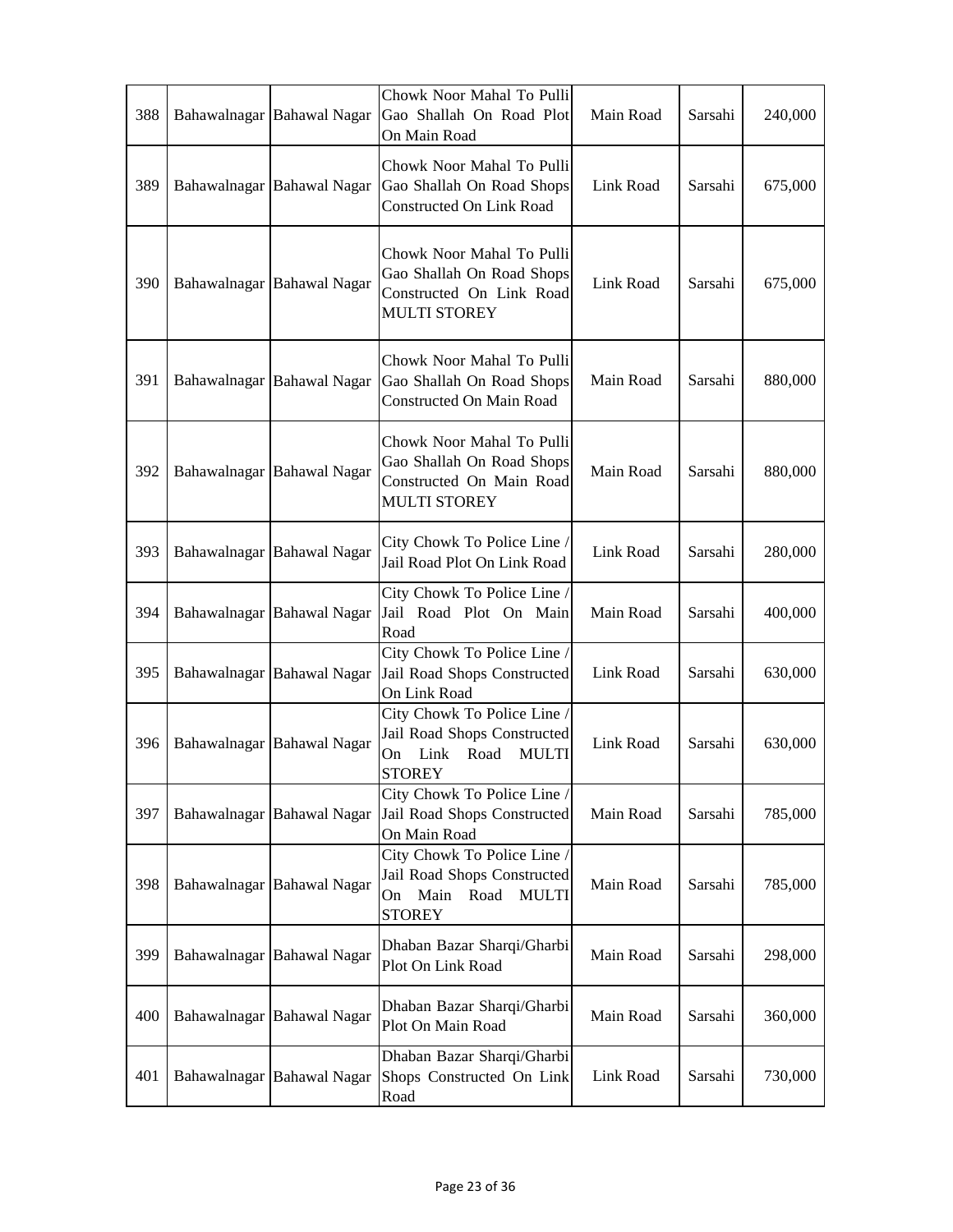| 402 |              | Bahawalnagar Bahawal Nagar | Dhaban Bazar Sharqi/Gharbi<br>Shops Constructed On Link<br>Road MULTI STOREY       | Link Road | Sarsahi | 730,000   |
|-----|--------------|----------------------------|------------------------------------------------------------------------------------|-----------|---------|-----------|
| 403 |              | Bahawalnagar Bahawal Nagar | Dhaban Bazar Sharqi/Gharbi<br>Shops Constructed On Main<br>Road                    | Main Road | Sarsahi | 1,160,000 |
| 404 |              | Bahawalnagar Bahawal Nagar | Dhaban Bazar Sharqi/Gharbi<br>Shops Constructed On Main<br>Road MULTI STOREY       | Main Road | Sarsahi | 1,160,000 |
| 405 |              | Bahawalnagar Bahawal Nagar | Farooq Abad Sharqi/Gharbi<br>Plot On Link Road                                     | Link Road | Sarsahi | 220,000   |
| 406 |              | Bahawalnagar Bahawal Nagar | Farooq Abad Sharqi/Gharbi<br>Plot On Main Road                                     | Main Road | Sarsahi | 250,000   |
| 407 |              | Bahawalnagar Bahawal Nagar | Farooq Abad Sharqi/Gharbi<br>Shops Constructed On Link<br>Road                     | Link Road | Sarsahi | 290,000   |
| 408 |              | Bahawalnagar Bahawal Nagar | Farooq Abad Sharqi/Gharbi<br>Shops Constructed On Main<br>Road                     | Main Road | Sarsahi | 360,000   |
| 409 |              | Bahawalnagar Bahawal Nagar | Ganda Nala Road Plot On<br>Link Road                                               | Link Road | Sarsahi | 120,000   |
| 410 |              | Bahawalnagar Bahawal Nagar | Ganda Nala Road Plot On<br>Main Road                                               | Main Road | Sarsahi | 180,000   |
| 411 | Bahawalnagar | <b>Bahawal Nagar</b>       | Ganda Nala Road<br><b>Shops</b><br>Constructed On Link Road                        | Link Road | Sarsahi | 380,000   |
| 412 |              | Bahawalnagar Bahawal Nagar | Ganda Nala Road<br><b>Shops</b><br>Constructed On Link Road<br><b>MULTI STOREY</b> | Link Road | Sarsahi | 380,000   |
| 413 |              | Bahawalnagar Bahawal Nagar | Ganda Nala Road<br><b>Shops</b><br>Constructed On Main Road                        | Main Road | Sarsahi | 425,000   |
| 414 |              | Bahawalnagar Bahawal Nagar | Ganda Nala Road<br><b>Shops</b><br>Constructed On Main Road<br><b>MULTI STOREY</b> | Main Road | Sarsahi | 425,000   |
| 415 |              | Bahawalnagar Bahawal Nagar | Gao Shala Road Plot On<br>Link Road                                                | Link Road | Sarsahi | 120,000   |
| 416 |              | Bahawalnagar Bahawal Nagar | Gao Shala Road Plot On<br>Main Road                                                | Main Road | Sarsahi | 100,000   |
| 417 |              | Bahawalnagar Bahawal Nagar | Gao<br>Shala<br>Road<br><b>Shops</b><br>Constructed On Link Road                   | Link Road | Sarsahi | 260,000   |
| 418 |              | Bahawalnagar Bahawal Nagar | Shala<br>Road<br>Shops<br>Gao<br>Constructed On Main Road                          | Main Road | Sarsahi | 425,000   |
| 419 |              | Bahawalnagar Bahawal Nagar | Gao Shalla Pulli To College<br>Boys On Road Plot On Link<br>Road                   | Link Road | Sarsahi | 130,000   |
| 420 |              | Bahawalnagar Bahawal Nagar | Gao Shalla Pulli To College<br>Boys On Road Plot On Main<br>Road                   | Main Road | Sarsahi | 200,000   |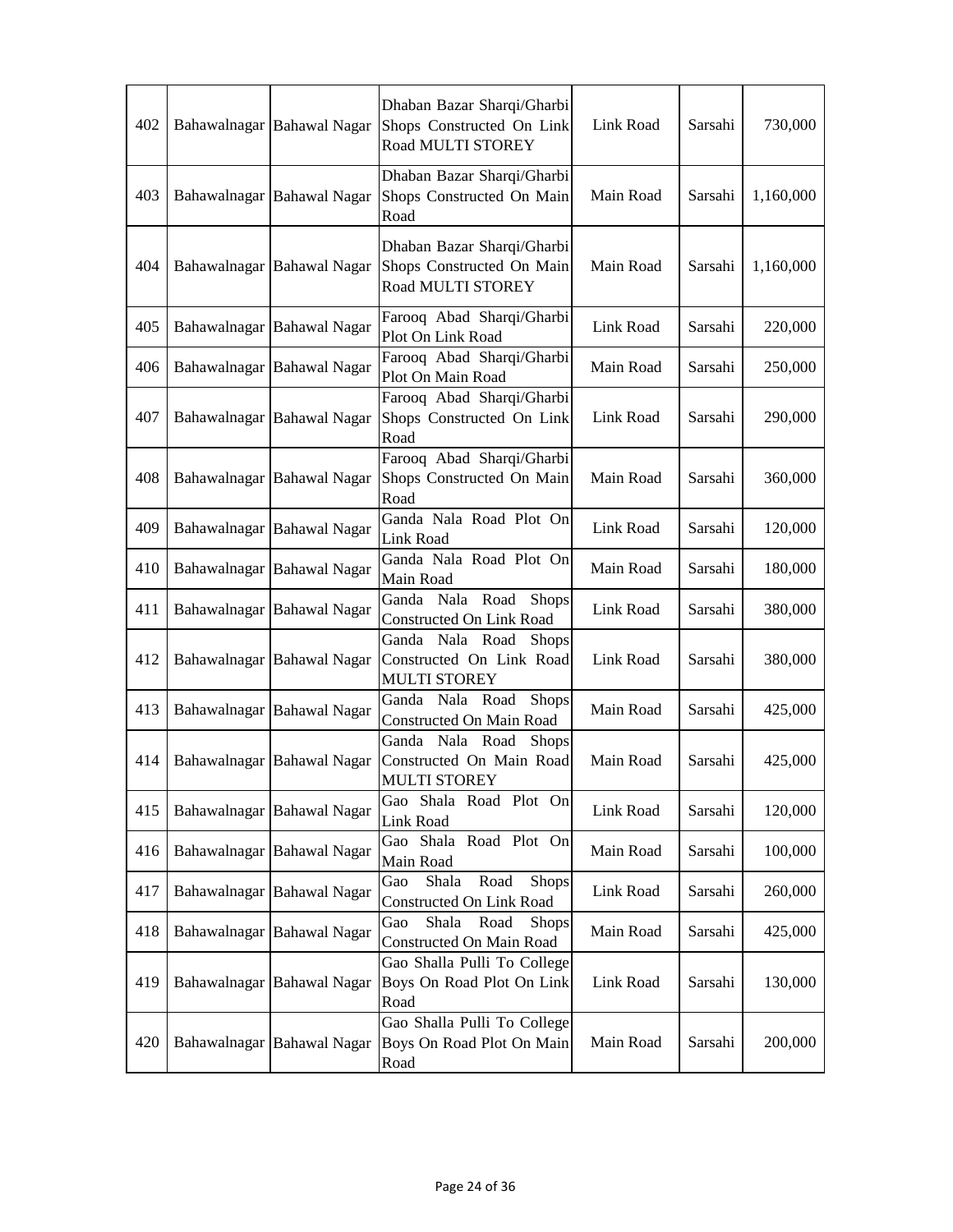| 421 | Bahawalnagar Bahawal Nagar | Gao Shalla Pulli To College<br><b>Boys</b><br>On<br>Road<br><b>Shops</b><br><b>Constructed On Link Road</b> | Link Road | Sarsahi | 260,000 |
|-----|----------------------------|-------------------------------------------------------------------------------------------------------------|-----------|---------|---------|
| 422 | Bahawalnagar Bahawal Nagar | Gao Shalla Pulli To College<br>On<br>Road<br><b>Shops</b><br><b>Boys</b><br>Constructed On Main Road        | Main Road | Sarsahi | 300,000 |
| 423 | Bahawalnagar Bahawal Nagar | Ghalla Godown To Quaid-e-<br>Millat School To Chungi<br>Plot On Link Road                                   | Link Road | Sarsahi | 120,000 |
| 424 | Bahawalnagar Bahawal Nagar | Ghalla Godown To Quaid-e-<br>Millat School To Chungi<br>Plot On Main Road                                   | Main Road | Sarsahi | 130,000 |
| 425 | Bahawalnagar Bahawal Nagar | Ghalla Godown To Quaid-e-<br>Millat School To Chungi<br>Shops Constructed On Link<br>Road                   | Link Road | Sarsahi | 140,000 |
| 426 | Bahawalnagar Bahawal Nagar | Ghalla Godown To Quaid-e-<br>Millat School To Chungi<br>Shops Constructed On Main<br>Road                   | Main Road | Sarsahi | 180,000 |
| 427 | Bahawalnagar Bahawal Nagar | Ghalla Mandi Androon Plot<br>On Link Road                                                                   | Link Road | Sarsahi | 510,000 |
| 428 | Bahawalnagar Bahawal Nagar | Ghalla Mandi Androon Plot<br>On Main Road                                                                   | Main Road | Sarsahi | 590,000 |
| 429 | Bahawalnagar Bahawal Nagar | Ghalla<br>Androon<br>Mandi<br>Shops Constructed On Link<br>Road                                             | Link Road | Sarsahi | 630,000 |
| 430 | Bahawalnagar Bahawal Nagar | Ghalla<br>Mandi<br>Androon<br>Shops Constructed On Link<br>Road MULTI STOREY                                | Link Road | Sarsahi | 630,000 |
| 431 | Bahawalnagar Bahawal Nagar | Mandi<br>Ghalla<br>Androon<br>Shops Constructed On Main<br>Road                                             | Main Road | Sarsahi | 880,000 |
| 432 | Bahawalnagar Bahawal Nagar | Ghalla<br>Mandi<br>Androon<br>Shops Constructed On Main<br>Road MULTI STOREY                                | Main Road | Sarsahi | 880,000 |
| 433 | Bahawalnagar Bahawal Nagar | Girls College To Zaildar<br>Town Plot On Link Road                                                          | Link Road | Sarsahi | 150,000 |
| 434 | Bahawalnagar Bahawal Nagar | Girls College To Zaildar<br>Town Plot On Main Road                                                          | Main Road | Sarsahi | 190,000 |
| 435 | Bahawalnagar Bahawal Nagar | Girls College To Zaildar<br>Town Shops Constructed On<br>Link Road                                          | Link Road | Sarsahi | 260,000 |
| 436 | Bahawalnagar Bahawal Nagar | Girls College To Zaildar<br>Town Shops Constructed On<br>Main Road                                          | Main Road | Sarsahi | 410,000 |
| 437 | Bahawalnagar Bahawal Nagar | Gulberg Colony Plot On<br>Link Road                                                                         | Link Road | Sarsahi | 116,000 |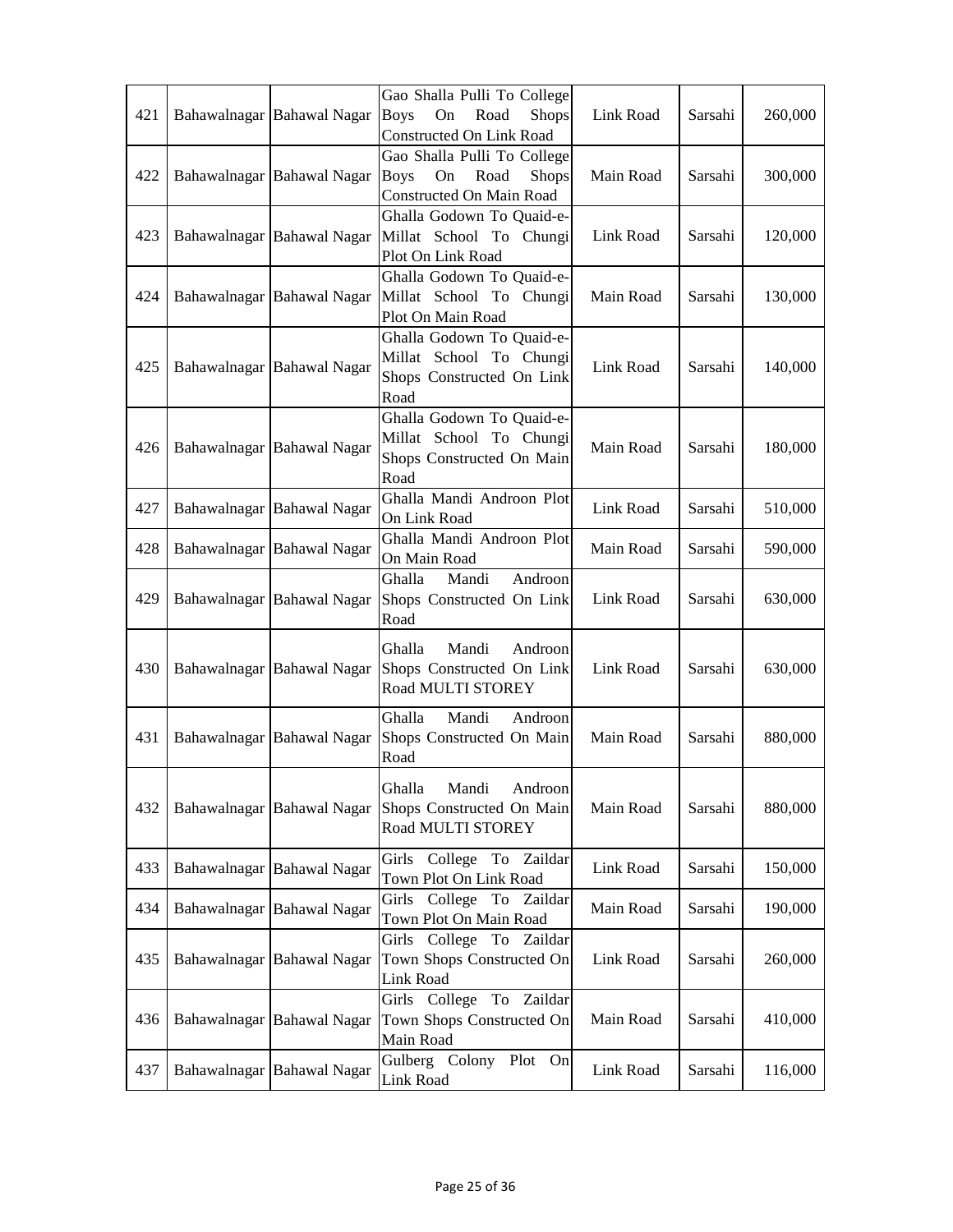| 438 | Bahawalnagar Bahawal Nagar | Gulberg Colony Plot On<br>Main Road                                                        | Main Road | Sarsahi | 135,000 |
|-----|----------------------------|--------------------------------------------------------------------------------------------|-----------|---------|---------|
| 439 | Bahawalnagar Bahawal Nagar | Gulberg<br>Colony<br><b>Shops</b><br>Constructed On Link Road                              | Link Road | Sarsahi | 330,000 |
| 440 | Bahawalnagar Bahawal Nagar | Gulberg<br>Colony<br><b>Shops</b><br>Constructed On Main Road                              | Main Road | Sarsahi | 415,000 |
| 441 | Bahawalnagar Bahawal Nagar | Haroon Abad Road Plot On<br>Link Road                                                      | Link Road | Sarsahi | 100,000 |
| 442 | Bahawalnagar Bahawal Nagar | Haroon Abad Road Plot On<br>Main Road                                                      | Main Road | Sarsahi | 150,000 |
| 443 | Bahawalnagar Bahawal Nagar | Haroon Abad Road Shops<br>Constructed On Link Road                                         | Link Road | Sarsahi | 440,000 |
| 444 | Bahawalnagar Bahawal Nagar | Haroon Abad Road Shops<br>Constructed On Main Road                                         | Main Road | Sarsahi | 630,000 |
| 445 | Bahawalnagar Bahawal Nagar | Jadeed<br>Khadim<br>Abad<br>Colony Near Ghalla Godown<br>Plot On Link Road                 | Link Road | Sarsahi | 140,000 |
| 446 | Bahawalnagar Bahawal Nagar | Abad<br>Jadeed<br>Khadim<br>Colony Near Ghalla Godown<br>Plot On Main Road                 | Main Road | Sarsahi | 200,000 |
| 447 | Bahawalnagar Bahawal Nagar | Jadeed<br>Khadim<br>Abad<br>Colony Near Ghalla Godown<br>Shops Constructed On Link<br>Road | Link Road | Sarsahi | 225,000 |
| 448 | Bahawalnagar Bahawal Nagar | Khadim<br>Jadeed<br>Abad<br>Colony Near Ghalla Godown<br>Shops Constructed On Main<br>Road | Main Road | Sarsahi | 315,000 |
| 449 | Bahawalnagar Bahawal Nagar | Jadeed Mohajir Colony Plot<br>On Link Road                                                 | Link Road | Sarsahi | 280,000 |
| 450 | Bahawalnagar Bahawal Nagar | Jadeed Mohajir Colony Plot<br>On Main Road                                                 | Main Road | Sarsahi | 395,000 |
| 451 | Bahawalnagar Bahawal Nagar | Jadeed<br>Mohajir<br>Colony<br>Shops Constructed On Link<br>Road                           | Link Road | Sarsahi | 625,000 |
| 452 | Bahawalnagar Bahawal Nagar | Mohajir<br>Jadeed<br>Colony<br>Shops Constructed On Main<br>Road                           | Main Road | Sarsahi | 785,000 |
| 453 | Bahawalnagar Bahawal Nagar | Ghalla<br>Karkhana<br>Aqab<br>Mandi East Side Plot On<br>Link Road                         | Link Road | Sarsahi | 250,000 |
| 454 | Bahawalnagar Bahawal Nagar | Aqab<br>Ghalla<br>Karkhana<br>Mandi East Side Plot On<br>Main Road                         | Main Road | Sarsahi | 395,000 |
| 455 | Bahawalnagar Bahawal Nagar | Karkhana<br>Ghalla<br>Aqab<br>Mandi<br>East<br>Side<br>Shops<br>Constructed On Link Road   | Link Road | Sarsahi | 375,000 |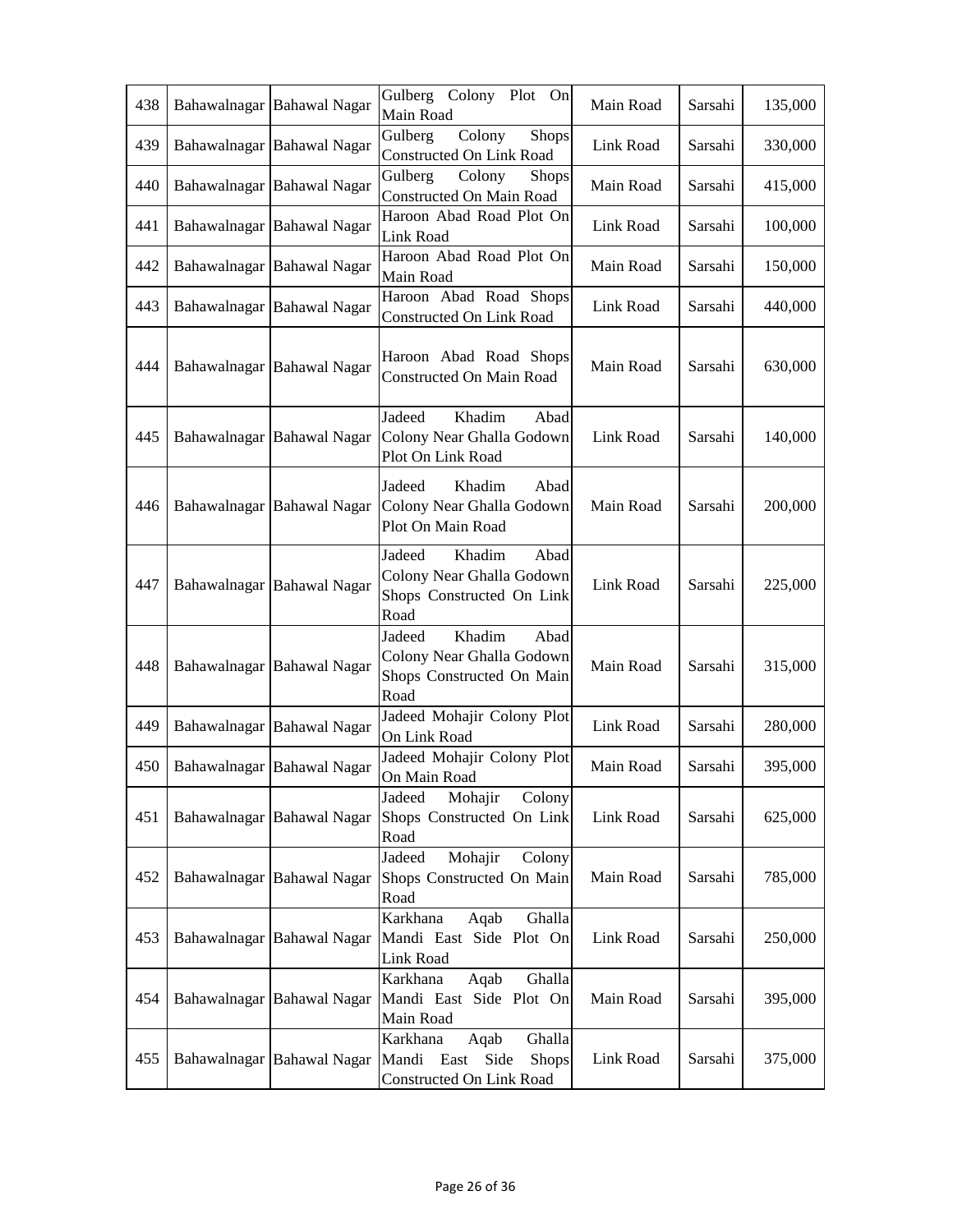| 456 |              | Bahawalnagar Bahawal Nagar | Karkhana<br>Ghalla<br>Aqab<br>Mandi<br>Side<br>Shops<br>East<br><b>Constructed On Main Road</b> | Main Road | Sarsahi | 470,000 |
|-----|--------------|----------------------------|-------------------------------------------------------------------------------------------------|-----------|---------|---------|
| 457 |              | Bahawalnagar Bahawal Nagar | Khadam Abad Colony Plot<br>On Link Road                                                         | Link Road | Sarsahi | 240,000 |
| 458 |              | Bahawalnagar Bahawal Nagar | Khadam Abad Colony Plot<br>On Main Road                                                         | Main Road | Sarsahi | 320,000 |
| 459 |              | Bahawalnagar Bahawal Nagar | Khadam Abad Colony Shops<br>Constructed On Link Road                                            | Link Road | Sarsahi | 315,000 |
| 460 |              | Bahawalnagar Bahawal Nagar | Khadam Abad Colony Shops<br><b>Constructed On Main Road</b>                                     | Main Road | Sarsahi | 380,000 |
| 461 |              | Bahawalnagar Bahawal Nagar | Khan Baba Colony Androon<br>Plot On Link Road                                                   | Link Road | Sarsahi | 280,000 |
| 462 |              | Bahawalnagar Bahawal Nagar | Khan Baba Colony Androon<br>Plot On Main Road                                                   | Main Road | Sarsahi | 395,000 |
| 463 |              | Bahawalnagar Bahawal Nagar | Khan Baba Colony Androon<br>Shops Constructed On Link<br>Road                                   | Link Road | Sarsahi | 640,000 |
| 464 |              | Bahawalnagar Bahawal Nagar | Khan Baba Colony Androon<br>Shops Constructed On Main<br>Road                                   | Main Road | Sarsahi | 785,000 |
| 465 | Bahawalnagar | <b>Bahawal Nagar</b>       | Madina Town Plot On Link<br>Road                                                                | Link Road | Sarsahi | 100,000 |
| 466 |              | Bahawalnagar Bahawal Nagar | Madina Town Plot On Main<br>Road                                                                | Main Road | Sarsahi | 150,000 |
| 467 |              | Bahawalnagar Bahawal Nagar | Town<br>Madina<br>Shops<br>Constructed On Link Road                                             | Link Road | Sarsahi | 260,000 |
| 468 | Bahawalnagar | <b>Bahawal Nagar</b>       | Madina<br>Town<br><b>Shops</b><br>Constructed On Main Road                                      | Main Road | Sarsahi | 405,000 |
| 469 |              | Bahawalnagar Bahawal Nagar | Madni Colony Plot On Link<br>Road                                                               | Link Road | Sarsahi | 130,000 |
| 470 |              | Bahawalnagar Bahawal Nagar | Madni Colony Plot On Main<br>Road                                                               | Main Road | Sarsahi | 185,000 |
| 471 |              | Bahawalnagar Bahawal Nagar | Colony<br>Madni<br>Shops<br>Constructed On Link Road                                            | Link Road | Sarsahi | 210,000 |
| 472 |              | Bahawalnagar Bahawal Nagar | Madni<br>Colony<br><b>Shops</b><br>Constructed On Main Road                                     | Main Road | Sarsahi | 265,000 |
| 473 |              | Bahawalnagar Bahawal Nagar | Mandi<br>Bahawal<br>Nagar<br>Bairoon Hadood Committee<br>Near Zoo Plot On Link Road             | Link Road | Sarsahi | 50,000  |
| 474 |              | Bahawalnagar Bahawal Nagar | Mandi<br>Bahawal<br>Nagar<br><b>Bairoon Hadood Committee</b><br>Near Zoo Plot On Main<br>Road   | Main Road | Sarsahi | 70,000  |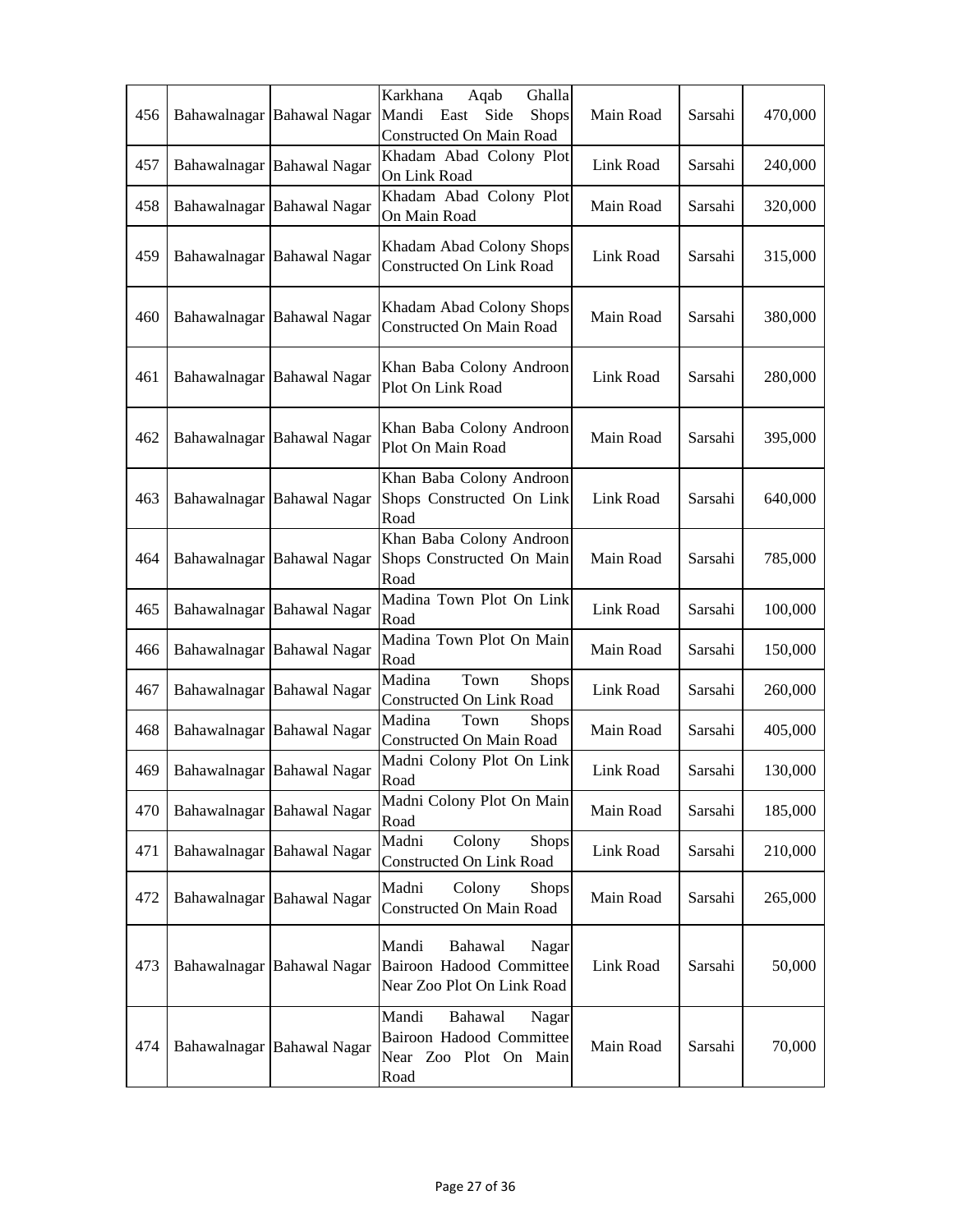| 475 | Bahawalnagar Bahawal Nagar | Mandi<br>Bahawal<br>Nagar<br>Bairoon Hadood Committee<br>Near Zoo Shops Constructed<br>On Link Road | Link Road | Sarsahi | 440,000 |
|-----|----------------------------|-----------------------------------------------------------------------------------------------------|-----------|---------|---------|
| 476 | Bahawalnagar Bahawal Nagar | Mandi<br>Bahawal<br>Nagar<br>Bairoon Hadood Committee<br>Near Zoo Shops Constructed<br>On Main Road | Main Road | Sarsahi | 625,000 |
| 477 | Bahawalnagar Bahawal Nagar | Maqsood Pura (Tibba) Plot<br>On Link Road                                                           | Link Road | Sarsahi | 90,000  |
| 478 | Bahawalnagar Bahawal Nagar | Maqsood Pura (Tibba) Plot<br>On Main Road                                                           | Main Road | Sarsahi | 100,000 |
| 479 | Bahawalnagar Bahawal Nagar | Maqsood Pura (Tibba) Shops<br>Constructed On Link Road                                              | Link Road | Sarsahi | 225,000 |
| 480 | Bahawalnagar Bahawal Nagar | Maqsood Pura (Tibba) Shops<br>Constructed On Main Road                                              | Main Road | Sarsahi | 260,000 |
| 481 | Bahawalnagar Bahawal Nagar | Mazbah Khan To Mosmiat<br>Office Plot On Link Road                                                  | Link Road | Sarsahi | 70,000  |
| 482 | Bahawalnagar Bahawal Nagar | Mazbah Khan To Mosmiat<br>Office Plot On Main Road                                                  | Main Road | Sarsahi | 99,000  |
| 483 | Bahawalnagar Bahawal Nagar | Mazbah Khan To Mosmiat<br>Office<br>Shops<br>Constructed<br>On Link Road                            | Link Road | Sarsahi | 82,000  |
| 484 | Bahawalnagar Bahawal Nagar | Mazbah Khan To Mosmiat<br>Office<br><b>Shops</b><br>Constructed<br>On Main Road                     | Main Road | Sarsahi | 120,000 |
| 485 | Bahawalnagar Bahawal Nagar | Mohajir Colony<br>Androon<br>Plot On Link Road                                                      | Link Road | Sarsahi | 280,000 |
| 486 | Bahawalnagar Bahawal Nagar | Mohajir<br>Colony<br>Androon<br>Plot On Main Road                                                   | Main Road | Sarsahi | 395,000 |
| 487 | Bahawalnagar Bahawal Nagar | Mohajir Colony<br>Androon<br>Shops Constructed On Link<br>Road                                      | Link Road | Sarsahi | 640,000 |
| 488 | Bahawalnagar Bahawal Nagar | Mohajir Colony Androon<br>Shops Constructed On Main<br>Road                                         | Main Road | Sarsahi | 782,000 |
| 489 | Bahawalnagar Bahawal Nagar | Mohajir Colony Main Road<br>Plot On Link Road                                                       | Link Road | Sarsahi | 280,000 |
| 490 | Bahawalnagar Bahawal Nagar | Mohajir Colony Main Road<br>Plot On Main Road                                                       | Main Road | Sarsahi | 395,000 |
| 491 | Bahawalnagar Bahawal Nagar | Mohajir Colony Main Road<br>Shops Constructed On Link<br>Road                                       | Link Road | Sarsahi | 625,000 |
| 492 | Bahawalnagar Bahawal Nagar | Mohajir Colony Main Road<br>Shops Constructed On Main<br>Road                                       | Main Road | Sarsahi | 782,000 |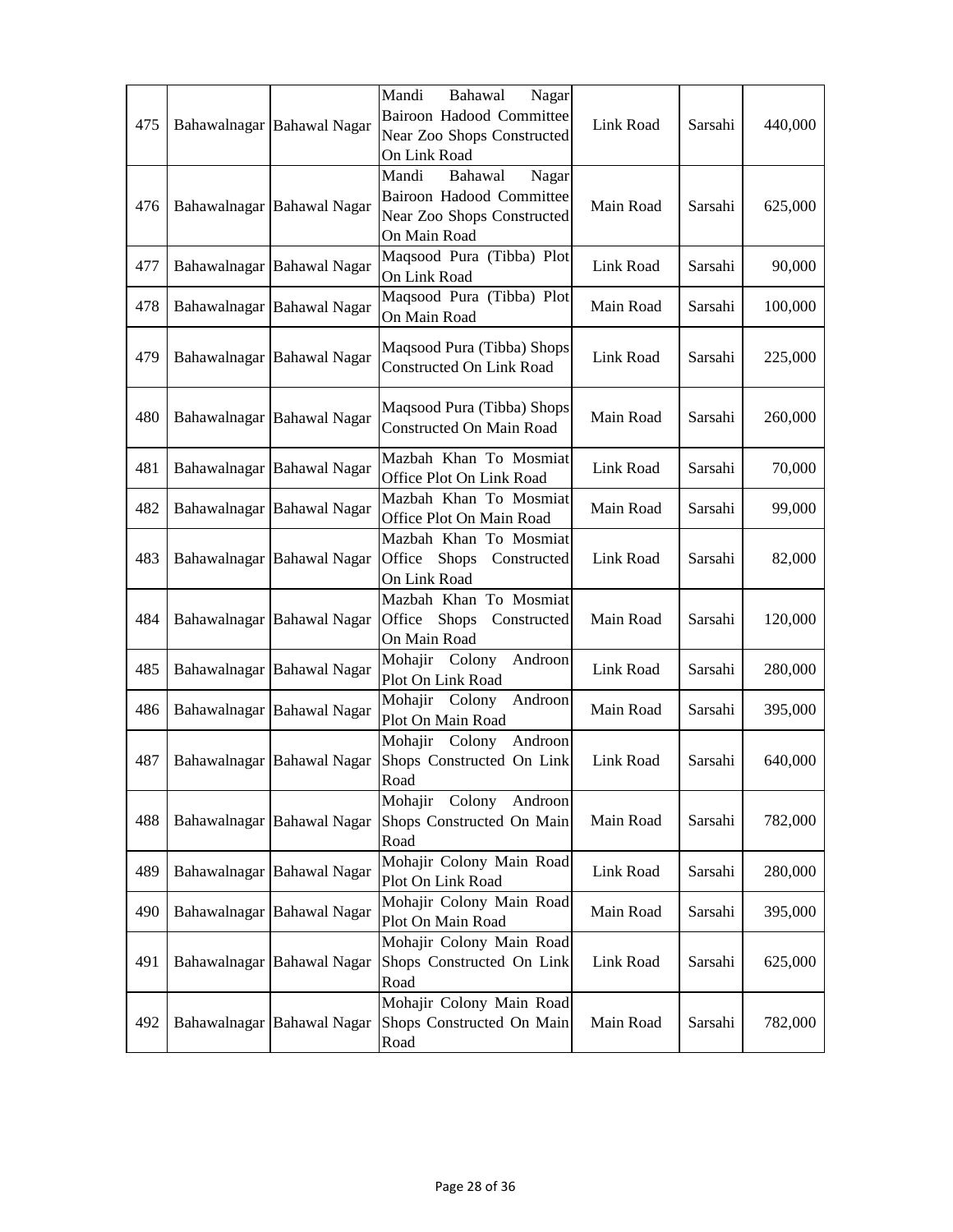| 493 | Bahawalnagar Bahawal Nagar          | Mohalla Farooq Abad Sharqi<br>Mouza Chogata Arain Shops<br><b>Constructed On Link Road</b>                   | Link Road | Sarsahi | 295,000 |
|-----|-------------------------------------|--------------------------------------------------------------------------------------------------------------|-----------|---------|---------|
| 494 | Bahawalnagar Bahawal Nagar          | Tailanwala<br>Mohalla<br>Paracha<br>Wala<br>Shops<br><b>Constructed On Link Road</b>                         | Link Road | Sarsahi | 180,000 |
| 495 | Bahawalnagar Bahawal Nagar          | Mohalla<br>Tailanwala<br>Paracha<br>Wala<br>Shops<br>Constructed On Main Road                                | Main Road | Sarsahi | 235,000 |
| 496 | Bahawalnagar Bahawal Nagar          | Tailanwala<br>Mohallah<br>Paracha Wala Plot On Link<br>Road                                                  | Link Road | Sarsahi | 90,000  |
| 497 | Bahawalnagar Bahawal Nagar          | Tailanwala<br>Mohallah<br>Paracha Wala Plot On Main<br>Road                                                  | Main Road | Sarsahi | 130,000 |
| 498 | Bahawalnagar Bahawal Nagar          | Mouza<br>Amar<br>Singh<br>Bairaoon<br>Hadood<br>Committee<br>Plot<br>On Link<br>Road                         | Link Road | Sarsahi | 50,000  |
| 499 | Bahawalnagar Bahawal Nagar          | Mouza<br>Amar<br>Singh<br>Bairaoon<br>Hadood<br>Committee Plot On Main<br>Road                               | Main Road | Sarsahi | 70,000  |
| 500 | Bahawalnagar Bahawal Nagar          | Mouza<br>Amar<br>Singh<br>Hadood<br>Bairaoon<br>Committee<br><b>Shops</b><br><b>Constructed On Link Road</b> | Link Road | Sarsahi | 440,000 |
| 501 | Bahawalnagar Bahawal Nagar          | Mouza<br>Singh<br>Amar<br>Hadood<br>Bairaoon<br>Committee<br><b>Shops</b><br>Constructed On Main Road        | Main Road | Sarsahi | 630,000 |
| 502 | Bahawalnagar Bahawal Nagar National | Mubarak Gate To Office<br>Guard<br>Circular<br>Road Plot On Link Road                                        | Link Road | Sarsahi | 125,000 |
| 503 | Bahawalnagar Bahawal Nagar          | Mubarak Gate To Office<br>National<br>Guard<br>Circular<br>Road Plot On Main Road                            | Main Road | Sarsahi | 200,000 |
| 504 | Bahawalnagar Bahawal Nagar          | Mubarak<br>Gate To Office<br>National<br>Guard<br>Circular<br>Road Shops Constructed On<br>Link Road         | Link Road | Sarsahi | 300,000 |
| 505 | Bahawalnagar Bahawal Nagar          | Mubarak Gate To Office<br>Guard<br>National<br>Circular<br>Road Shops Constructed On<br>Main Road            | Main Road | Sarsahi | 350,000 |
| 506 | Bahawalnagar Bahawal Nagar          | Mubarak Gate To Phattak<br>Jatto Wala On Road Plot On<br>Link Road                                           | Link Road | Sarsahi | 130,000 |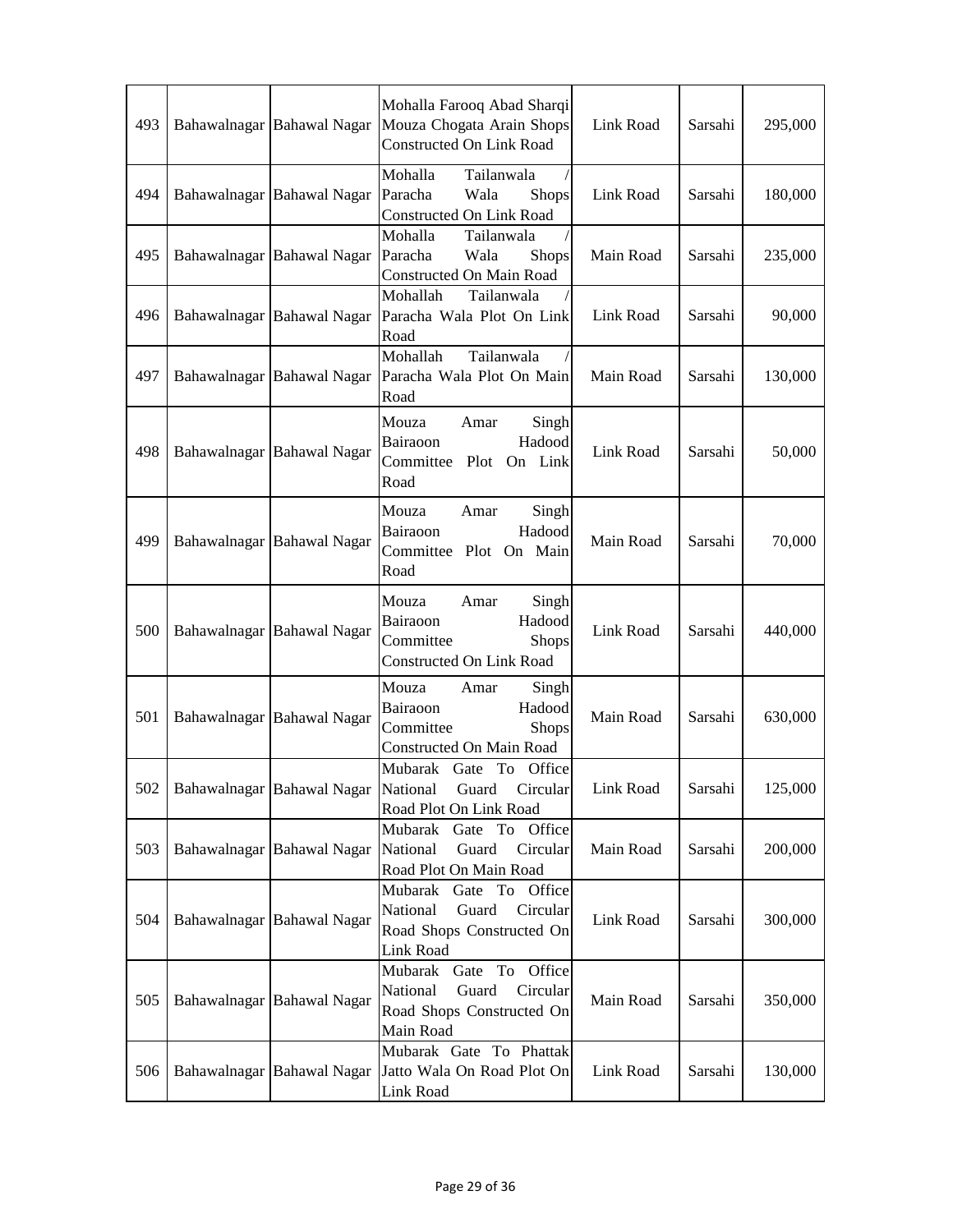| 507 | Bahawalnagar Bahawal Nagar | Mubarak Gate To Phattak<br>Jatto Wala On Road Plot On<br>Main Road                      | Main Road | Sarsahi | 200,000   |
|-----|----------------------------|-----------------------------------------------------------------------------------------|-----------|---------|-----------|
| 508 | Bahawalnagar Bahawal Nagar | Mubarak Gate To Phattak<br>Jatto Wala On Road Shops<br>Constructed On Link Road         | Link Road | Sarsahi | 300,000   |
| 509 | Bahawalnagar Bahawal Nagar | Mubarak Gate To Phattak<br>Jatto Wala On Road Shops<br>Constructed On Main Road         | Main Road | Sarsahi | 350,000   |
| 510 | Bahawalnagar Bahawal Nagar | Muslim Colony Plot On<br>Link Road                                                      | Link Road | Sarsahi | 170,000   |
| 511 | Bahawalnagar Bahawal Nagar | Muslim Colony Plot<br>On<br>Main Road                                                   | Main Road | Sarsahi | 240,000   |
| 512 | Bahawalnagar Bahawal Nagar | Colony<br>Muslim<br>Shops<br>Constructed On Link Road                                   | Link Road | Sarsahi | 260,000   |
| 513 | Bahawalnagar Bahawal Nagar | Muslim<br>Colony<br>Shops<br>Constructed On Main Road                                   | Main Road | Sarsahi | 370,000   |
| 514 | Bahawalnagar Bahawal Nagar | Muzaffar Street Plot On Link<br>Road                                                    | Link Road | Sarsahi | 90,000    |
| 515 | Bahawalnagar Bahawal Nagar | Muzaffar<br>Street Plot<br>On<br>Main Road                                              | Main Road | Sarsahi | 130,000   |
| 516 | Bahawalnagar Bahawal Nagar | Muzaffar<br><b>Street</b><br>Shops<br>Constructed On Link Road                          | Link Road | Sarsahi | 180,000   |
| 517 | Bahawalnagar Bahawal Nagar | Muzaffar<br><b>Street</b><br><b>Shops</b><br>Constructed On Main Road                   | Main Road | Sarsahi | 235,000   |
| 518 | Bahawalnagar Bahawal Nagar | Nadir Shah Bazar Plot On<br>Link Road                                                   | Link Road | Sarsahi | 295,000   |
| 519 | Bahawalnagar Bahawal Nagar | Nadir Shah Bazar Plot On<br>Main Road                                                   | Main Road | Sarsahi | 360,000   |
| 520 | Bahawalnagar Bahawal Nagar | Nadir Shah Bazar Shops<br>Constructed On Link Road                                      | Link Road | Sarsahi | 750,000   |
| 521 | Bahawalnagar Bahawal Nagar | Shah Bazar<br><b>Shops</b><br>Nadir<br>Constructed On Link Road<br><b>MULTI STOREY</b>  | Link Road | Sarsahi | 750,000   |
| 522 | Bahawalnagar Bahawal Nagar | Nadir Shah Bazar Shops<br>Constructed On Main Road                                      | Main Road | Sarsahi | 1,160,000 |
| 523 | Bahawalnagar Bahawal Nagar | Nadir Shah Bazar Shops<br>Constructed On Main Road<br><b>MULTI STOREY</b>               | Link Road | Sarsahi | 1,160,000 |
| 524 | Bahawalnagar Bahawal Nagar | Nelam Cinema Chwok To<br>Post Offic With Lari Adda<br>Plot On Link Road                 | Link Road | Sarsahi | 180,000   |
| 525 | Bahawalnagar Bahawal Nagar | Nelam Cinema Chwok To<br>Post Offic With Lari Adda<br>Plot On Main Road                 | Main Road | Sarsahi | 260,000   |
| 526 | Bahawalnagar Bahawal Nagar | Nelam Cinema Chwok To<br>Post Offic With Lari Adda<br>Shops Constructed On Link<br>Road | Link Road | Sarsahi | 625,000   |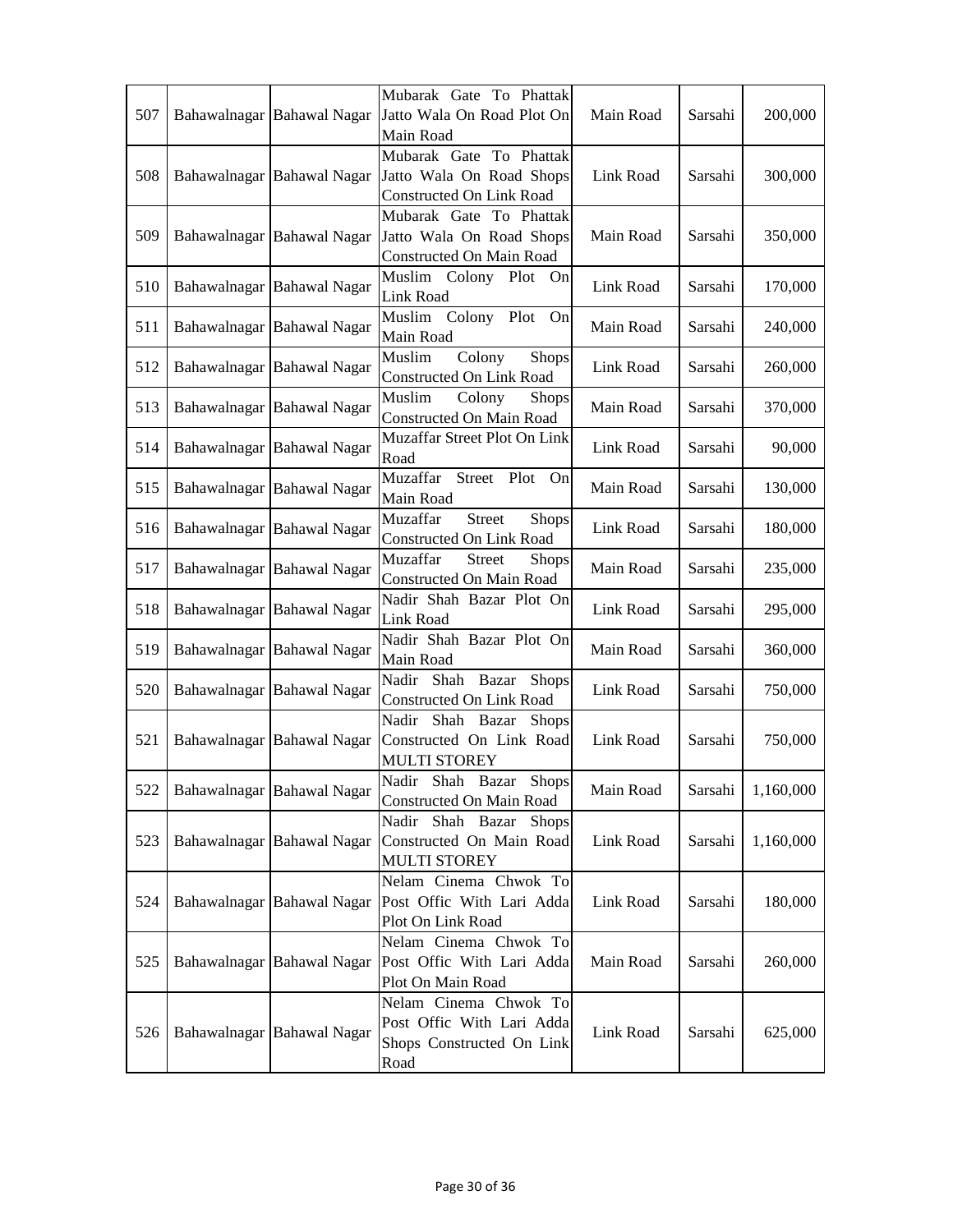| 527 | Bahawalnagar Bahawal Nagar | Nelam Cinema Chwok To<br>Post Offic With Lari Adda<br>Shops Constructed On Main<br>Road                           | Main Road | Sarsahi | 845,000 |
|-----|----------------------------|-------------------------------------------------------------------------------------------------------------------|-----------|---------|---------|
| 528 | Bahawalnagar Bahawal Nagar | Nizam Pura New Abadi East<br>& West And New Abadi<br>Farooq Abad East & West<br>Plot On Link Road                 | Link Road | Sarsahi | 120,000 |
| 529 | Bahawalnagar Bahawal Nagar | Nizam Pura New Abadi East<br>& West And New Abadi<br>Farooq Abad East & West<br>Plot On Main Road                 | Main Road | Sarsahi | 130,000 |
| 530 | Bahawalnagar Bahawal Nagar | Nizam Pura New Abadi East<br>& West And New Abadi<br>Farooq Abad East & West<br>Shops Constructed On Link<br>Road | Link Road | Sarsahi | 148,000 |
| 531 | Bahawalnagar Bahawal Nagar | Nizam Pura New Abadi East<br>& West And New Abadi<br>Farooq Abad East & West<br>Shops Constructed On Main<br>Road | Main Road | Sarsahi | 185,000 |
| 532 | Bahawalnagar Bahawal Nagar | Nizam Pura Sharqi/Gharbi<br>Plot On Link Road                                                                     | Link Road | Sarsahi | 215,000 |
| 533 | Bahawalnagar Bahawal Nagar | Nizam Pura Sharqi/Gharbi<br>Plot On Main Road                                                                     | Main Road | Sarsahi | 250,000 |
| 534 | Bahawalnagar Bahawal Nagar | Nizam Pura Sharqi/Gharbi<br>Shops Constructed On Link<br>Road                                                     | Link Road | Sarsahi | 295,000 |
| 535 | Bahawalnagar Bahawal Nagar | Nizam Pura Sharqi/Gharbi<br>Shops Constructed On Main<br>Road                                                     | Main Road | Sarsahi | 363,000 |
| 536 | Bahawalnagar Bahawal Nagar | Noor<br>Petroleium<br>To<br>Mubarak Gate, Eid<br>Gah<br>Road Plot On Link Road                                    | Link Road | Sarsahi | 125,000 |
| 537 | Bahawalnagar Bahawal Nagar | Noor<br>Petroleium<br>To<br>Mubarak Gate, Eid<br>Gah<br>Road Plot On Main Road                                    | Main Road | Sarsahi | 205,540 |
| 538 | Bahawalnagar Bahawal Nagar | Noor<br>Petroleium<br>$\operatorname{To}$<br>Mubarak Gate, Eid<br>Gah<br>Road Shops Constructed On<br>Link Road   | Link Road | Sarsahi | 450,000 |
| 539 | Bahawalnagar Bahawal Nagar | Petroleium<br>To<br>Noor<br>Mubarak Gate, Eid<br>Gah<br>Road Shops Constructed On<br>Main Road                    | Main Road | Sarsahi | 645,000 |
| 540 | Bahawalnagar Bahawal Nagar | Noor Petroleum<br>To<br>Xen<br>Office Road Plot On Link<br>Road                                                   | Link Road | Sarsahi | 325,700 |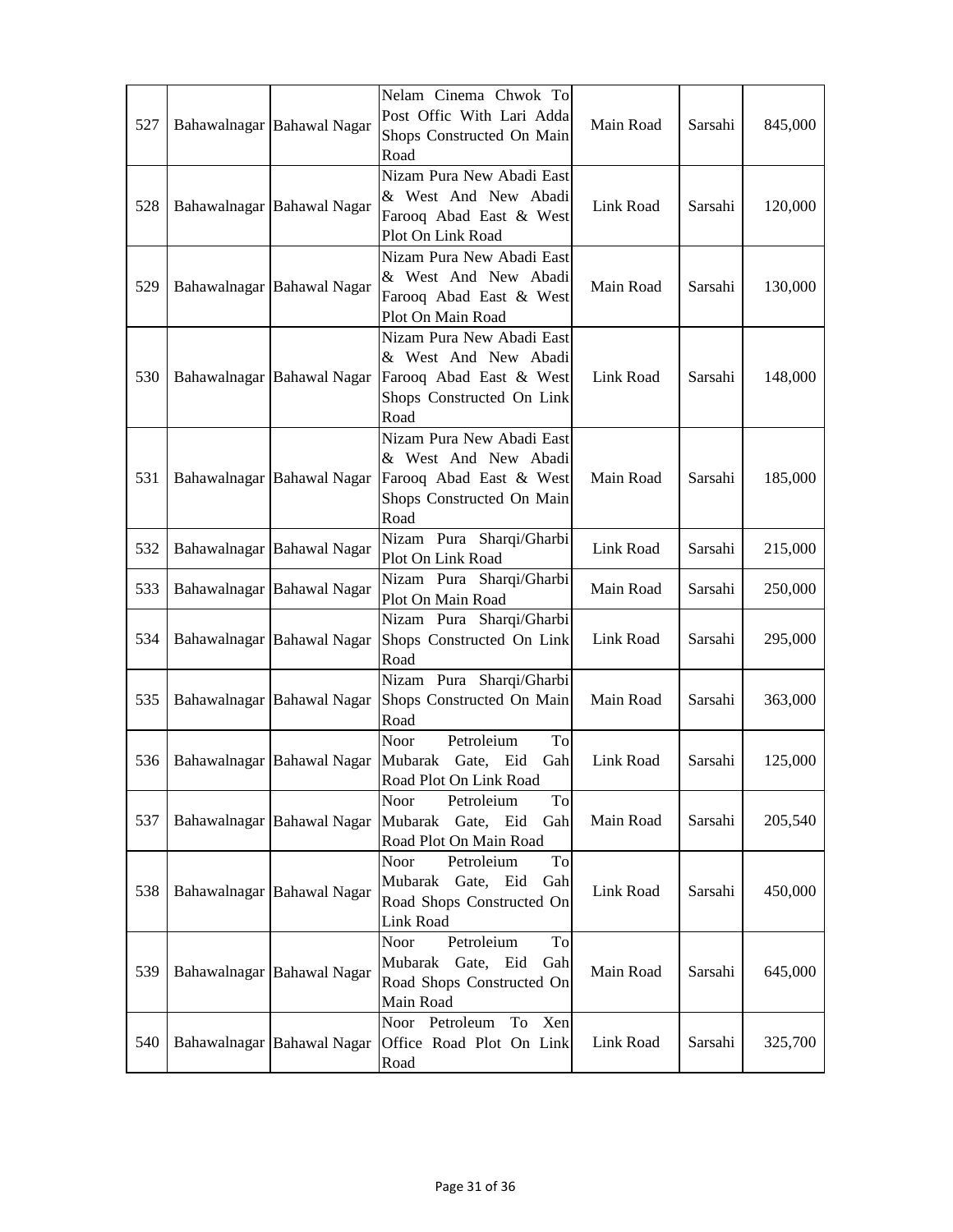| 541 | Bahawalnagar Bahawal Nagar | Petroleum<br>Noor<br>Xen<br>To<br>Office Road Plot On Main<br>Road                              | Main Road | Sarsahi | 404,000 |
|-----|----------------------------|-------------------------------------------------------------------------------------------------|-----------|---------|---------|
| 542 | Bahawalnagar Bahawal Nagar | Noor Petroleum<br>To<br>Xen<br>Shops<br>Office<br>Road<br>Constructed On Link Road              | Link Road | Sarsahi | 805,000 |
| 543 | Bahawalnagar Bahawal Nagar | Noor Petroleum<br>Xen<br>To<br>Office<br>Road<br>Shops<br>Constructed On Main Road              | Main Road | Sarsahi | 965,000 |
| 544 | Bahawalnagar Bahawal Nagar | Office Mosmiat Plot On<br>Link Road                                                             | Link Road | Sarsahi | 50,000  |
| 545 | Bahawalnagar Bahawal Nagar | Office Mosmiat Plot<br>On<br>Main Road                                                          | Main Road | Sarsahi | 63,920  |
| 546 | Bahawalnagar Bahawal Nagar | Mosmiat<br>Office<br>Shops<br>Constructed On Link Road                                          | Link Road | Sarsahi | 80,900  |
| 547 | Bahawalnagar Bahawal Nagar | Office<br>Mosmiat<br><b>Shops</b><br>Constructed On Main Road                                   | Main Road | Sarsahi | 180,000 |
| 548 | Bahawalnagar Bahawal Nagar | <b>Outside Office Mosmiat And</b><br>Near Munir Abad Plot On<br>Link Road                       | Link Road | Sarsahi | 46,920  |
| 549 | Bahawalnagar Bahawal Nagar | <b>Outside Office Mosmiat And</b><br>Near Munir Abad Plot On<br>Main Road                       | Main Road | Sarsahi | 65,000  |
| 550 | Bahawalnagar Bahawal Nagar | Outside Office Mosmiat And<br>Near Munir Abad Shops<br><b>Constructed On Link Road</b>          | Link Road | Sarsahi | 450,300 |
| 551 | Bahawalnagar Bahawal Nagar | Outside Office Mosmiat And<br>Near Munir Abad Shops<br>Constructed On Main Road                 | Main Road | Sarsahi | 645,000 |
| 552 | Bahawalnagar Bahawal Nagar | Phatak Ghall<br>Godam<br>To<br>Chowk Nelam Cinema Plot<br>On Link Road                          | Link Road | Sarsahi | 325,000 |
| 553 | Bahawalnagar Bahawal Nagar | Phatak Ghall<br>Godam<br>To<br>Chowk Nelam Cinema Plot<br>On Main Road                          | Main Road | Sarsahi | 400,000 |
| 554 | Bahawalnagar Bahawal Nagar | Phatak Ghall<br>Godam<br>To<br>Chowk<br>Nelam<br>Cinema<br>Shops Constructed On Link<br>Road    | Link Road | Sarsahi | 645,000 |
| 555 | Bahawalnagar Bahawal Nagar | Godam<br>To<br>Phatak<br>Ghall<br>Chowk<br>Nelam<br>Cinema<br>Shops Constructed On Main<br>Road | Main Road | Sarsahi | 800,000 |
| 556 | Bahawalnagar Bahawal Nagar | Qasim Road To Baldia Road<br>To Circular Road Plot On<br>Link Road                              | Link Road | Sarsahi | 135,000 |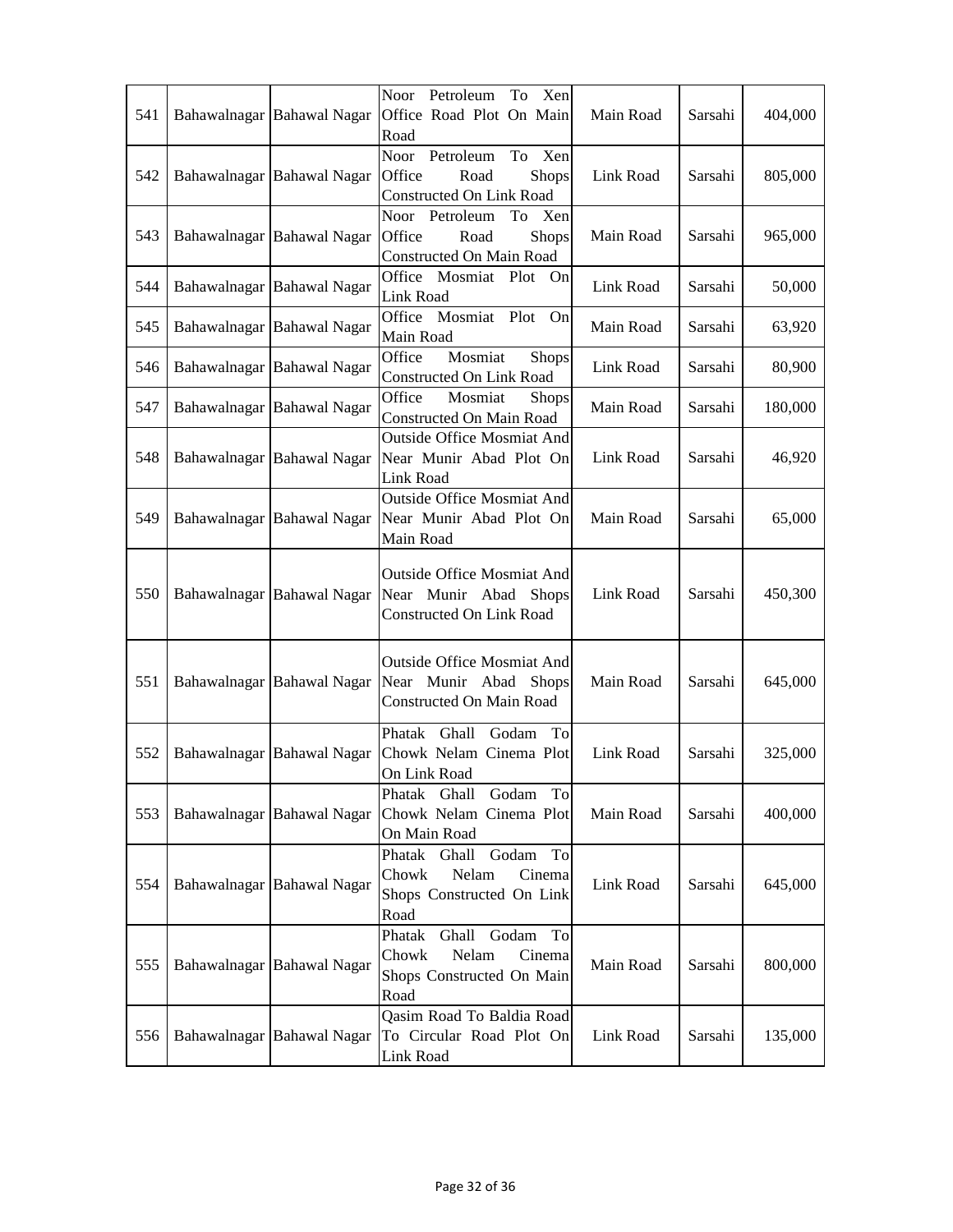| 557 | Bahawalnagar Bahawal Nagar | Qasim Road To Baldia Road<br>To Circular Road Plot On<br>Main Road                                                  | Main Road | Sarsahi | 365,000   |
|-----|----------------------------|---------------------------------------------------------------------------------------------------------------------|-----------|---------|-----------|
| 558 | Bahawalnagar Bahawal Nagar | Qasim Road To Baldia Road<br>To Circular Road Shops<br>Constructed On Link Road                                     | Link Road | Sarsahi | 645,000   |
| 559 | Bahawalnagar Bahawal Nagar | Qasim Road To Baldia Road<br>To Circular Road<br><b>Shops</b><br>Constructed On Link Road<br><b>MULTI STOREY</b>    | Link Road | Sarsahi | 645,000   |
| 560 | Bahawalnagar Bahawal Nagar | Qasim Road To Baldia Road<br>To Circular Road Shops<br>Constructed On Main Road                                     | Main Road | Sarsahi | 1,135,000 |
| 561 | Bahawalnagar Bahawal Nagar | Qasim Road To Baldia Road<br>Circular Road<br><b>Shops</b><br>To<br>Constructed On Main Road<br><b>MULTI STOREY</b> | Main Road | Sarsahi | 1,135,000 |
| 562 | Bahawalnagar Bahawal Nagar | Rab Tawakal Colony Plot<br>On Link Road                                                                             | Link Road | Sarsahi | 60,000    |
| 563 | Bahawalnagar Bahawal Nagar | Rab Tawakal Colony Plot<br>On Main Road                                                                             | Main Road | Sarsahi | 140,000   |
| 564 | Bahawalnagar Bahawal Nagar | Rab Tawakal Colony Shops<br>Constructed On Link Road                                                                | Link Road | Sarsahi | 110,000   |
| 565 | Bahawalnagar Bahawal Nagar | Rab Tawakal Colony Shops<br>Constructed On Main Road                                                                | Main Road | Sarsahi | 180,000   |
| 566 | Bahawalnagar Bahawal Nagar | Radio Market Sharqi/Gharbi<br>Plot On Link Road                                                                     | Link Road | Sarsahi | 330,000   |
| 567 | Bahawalnagar Bahawal Nagar | Radio Market Sharqi/Gharbi<br>Plot On Main Road                                                                     | Main Road | Sarsahi | 405,000   |
| 568 | Bahawalnagar Bahawal Nagar | Radio Market Sharqi/Gharbi<br>Shops Constructed On Link<br>Road                                                     | Link Road | Sarsahi | 800,000   |
| 569 | Bahawalnagar Bahawal Nagar | Radio Market Sharqi/Gharbi<br>Shops Constructed On Link<br>Road MULTI STOREY                                        | Link Road | Sarsahi | 800,000   |
| 570 | Bahawalnagar Bahawal Nagar | Radio Market Sharqi/Gharbi<br>Shops Constructed On Main<br>Road                                                     | Main Road | Sarsahi | 1,200,000 |
| 571 | Bahawalnagar Bahawal Nagar | Radio Market Sharqi/Gharbi<br>Shops Constructed On Main<br>Road MULTI STOREY                                        | Main Road | Sarsahi | 1,200,000 |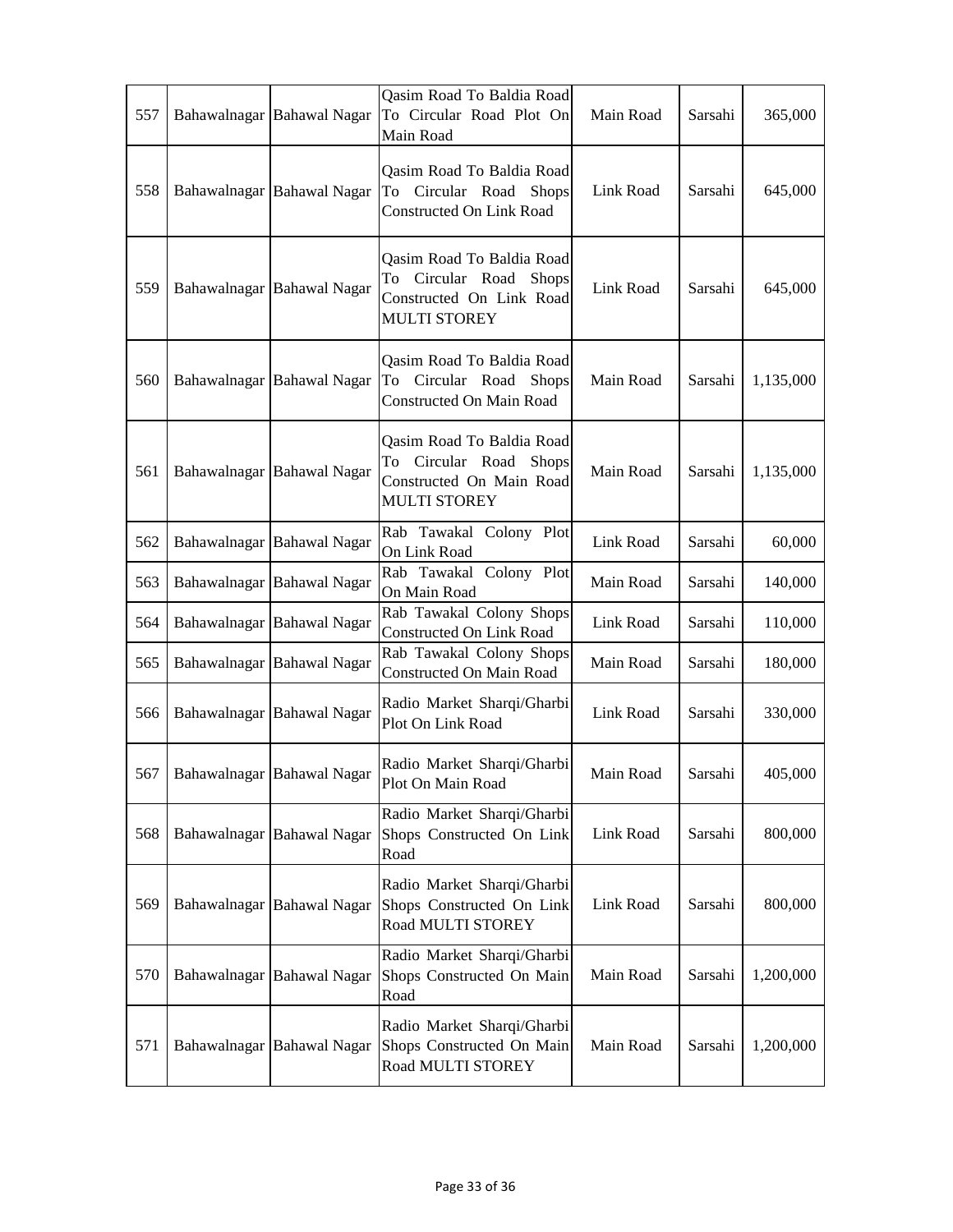| 572 | Bahawalnagar Bahawal Nagar | Rafi Garden Plot On Link<br>Road                                                                                      | Link Road | Sarsahi | 121,000   |
|-----|----------------------------|-----------------------------------------------------------------------------------------------------------------------|-----------|---------|-----------|
| 573 | Bahawalnagar Bahawal Nagar | Rafi Garden Plot On Main<br>Road                                                                                      | Main Road | Sarsahi | 137,560   |
| 574 | Bahawalnagar Bahawal Nagar | Rafi<br>Garden<br><b>Shops</b><br>Constructed On Link Road                                                            | Link Road | Sarsahi | 341,500   |
| 575 | Bahawalnagar Bahawal Nagar | Rafi<br>Garden<br><b>Shops</b><br>Constructed On Main Road                                                            | Main Road | Sarsahi | 419,000   |
| 576 | Bahawalnagar Bahawal Nagar | Railway Bazar Plot On Link<br>Road                                                                                    | Link Road | Sarsahi | 303,000   |
| 577 | Bahawalnagar Bahawal Nagar | Railway Bazar Plot On Main<br>Road                                                                                    | Main Road | Sarsahi | 364,160   |
| 578 | Bahawalnagar Bahawal Nagar | Railway<br><b>Shops</b><br>Bazar<br><b>Constructed On Link Road</b>                                                   | Link Road | Sarsahi | 756,600   |
| 579 | Bahawalnagar Bahawal Nagar | Railway<br>Bazar<br><b>Shops</b><br><b>Constructed On Main Road</b>                                                   | Main Road | Sarsahi | 1,191,250 |
| 580 | Bahawalnagar Bahawal Nagar | Sadat Colony Plot On Link<br>Road                                                                                     | Link Road | Sarsahi | 86,000    |
| 581 | Bahawalnagar Bahawal Nagar | Sadat Colony Plot On Main<br>Road                                                                                     | Main Road | Sarsahi | 103,570   |
| 582 | Bahawalnagar Bahawal Nagar | Sadat<br>Colony<br><b>Shops</b><br><b>Constructed On Link Road</b>                                                    | Link Road | Sarsahi | 274,000   |
| 583 | Bahawalnagar Bahawal Nagar | Sadat<br>Colony<br><b>Shops</b><br>Constructed On Main Road                                                           | Main Road | Sarsahi | 308,000   |
| 584 | Bahawalnagar Bahawal Nagar | Salah-ud-Din<br>Pump<br>To<br>Circular Road Plot On Link<br>Road                                                      | Link Road | Sarsahi | 70,000    |
| 585 | Bahawalnagar Bahawal Nagar | Salah-ud-Din<br>Pump<br>To<br>Circular Road Plot On Main<br>Road                                                      | Main Road | Sarsahi | 86,000    |
| 586 | Bahawalnagar Bahawal Nagar | To<br>Salah-ud-Din<br>Pump<br>Circular<br>Road<br>Shops<br>Constructed On Link Road                                   | Link Road | Sarsahi | 183,000   |
|     |                            | Salah-ud-Din<br>To<br>Pump<br>587   Bahawalnagar   Bahawal Nagar   Circular Road<br>Shops<br>Constructed On Main Road | Main Road | Sarsahi | 251,000   |
| 588 | Bahawalnagar Bahawal Nagar | Shadman Colony Plot On<br>Link Road                                                                                   | Link Road | Sarsahi | 75,000    |
| 589 | Bahawalnagar Bahawal Nagar | Shadman Colony Plot On<br>Main Road                                                                                   | Main Road | Sarsahi | 93,000    |
| 590 | Bahawalnagar Bahawal Nagar | Colony<br>Shops<br>Shadman<br>Constructed On Link Road                                                                | Link Road | Sarsahi | 215,000   |
| 591 | Bahawalnagar Bahawal Nagar | Shadman<br>Colony<br><b>Shops</b><br>Constructed On Main Road                                                         | Main Road | Sarsahi | 260,000   |
| 592 | Bahawalnagar Bahawal Nagar | Shezad Nagar Plot On Link<br>Road                                                                                     | Link Road | Sarsahi | 121,000   |
| 593 | Bahawalnagar Bahawal Nagar | Shezad Nagar Plot On Main<br>Road                                                                                     | Main Road | Sarsahi | 189,700   |
| 594 | Bahawalnagar Bahawal Nagar | Nagar<br>Shezad<br><b>Shops</b><br>Constructed On Link Road                                                           | Link Road | Sarsahi | 240,000   |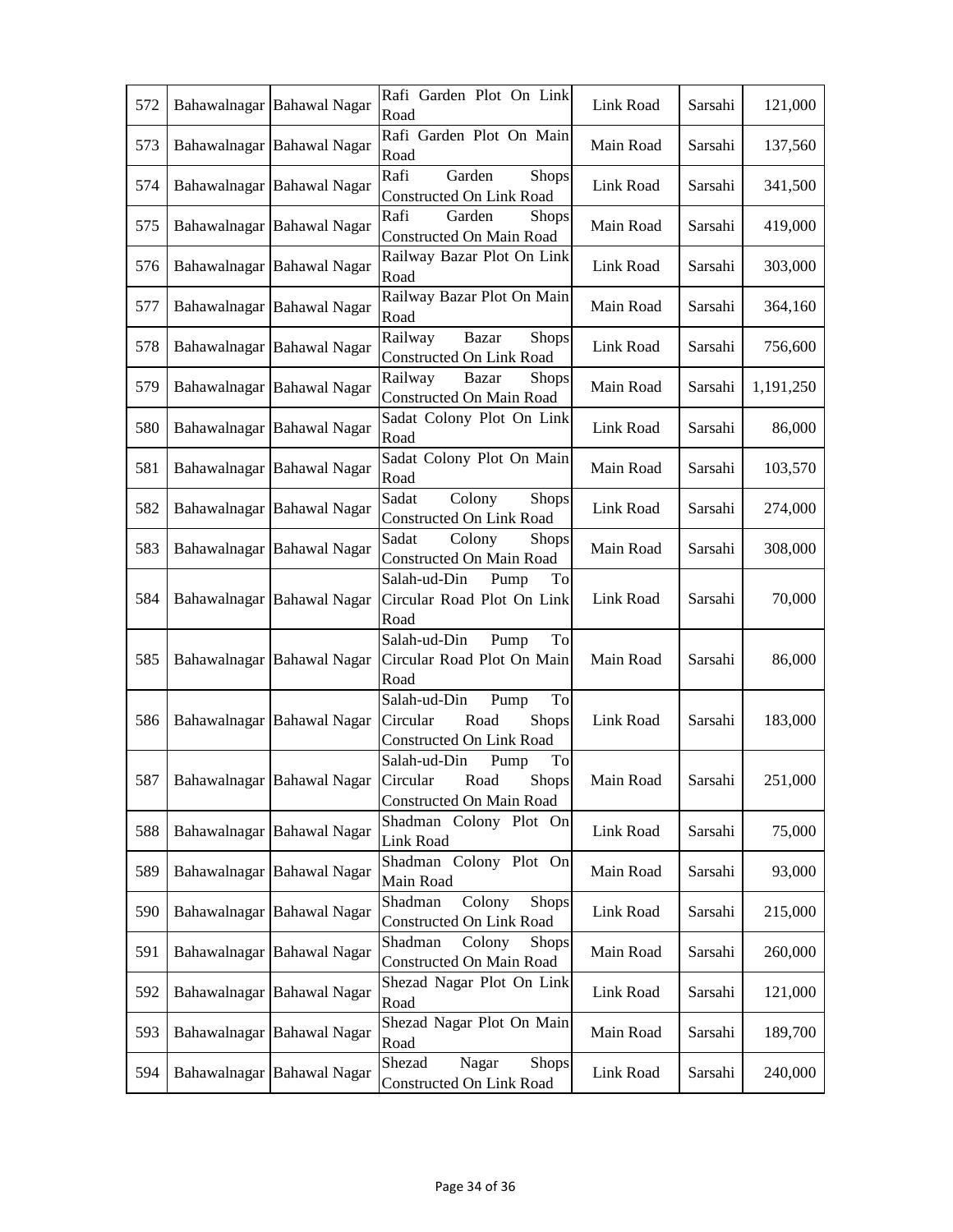| 595 | Bahawalnagar Bahawal Nagar | Shezad<br>Nagar<br><b>Shops</b><br>Constructed On Main Road                                                  | Main Road | Sarsahi | 387,000   |
|-----|----------------------------|--------------------------------------------------------------------------------------------------------------|-----------|---------|-----------|
| 596 | Bahawalnagar Bahawal Nagar | Siraj<br>Street Plot On Link<br>Road                                                                         | Link Road | Sarsahi | 91,000    |
| 597 | Bahawalnagar Bahawal Nagar | Street Plot On Main<br>Siraj<br>Road                                                                         | Main Road | Sarsahi | 127,000   |
| 598 | Bahawalnagar Bahawal Nagar | Siraj<br><b>Street</b><br><b>Shops</b><br>Constructed On Link Road                                           | Link Road | Sarsahi | 194,500   |
| 599 | Bahawalnagar Bahawal Nagar | Siraj<br>Shops<br><b>Street</b><br>Constructed On Main Road                                                  | Main Road | Sarsahi | 262,500   |
| 600 | Bahawalnagar Bahawal Nagar | Syed Colony Plot On Link<br>Road                                                                             | Link Road | Sarsahi | 250,000   |
| 601 | Bahawalnagar Bahawal Nagar | Syed Colony Plot On Main<br>Road                                                                             | Main Road | Sarsahi | 280,000   |
| 602 | Bahawalnagar Bahawal Nagar | Syed<br>Colony<br><b>Shops</b><br>Constructed On Link Road                                                   | Link Road | Sarsahi | 300,000   |
| 603 | Bahawalnagar Bahawal Nagar | Colony<br>Syed<br><b>Shops</b><br>Constructed On Main Road                                                   | Main Road | Sarsahi | 330,000   |
| 604 | Bahawalnagar Bahawal Nagar | Taqwa Colony Plot On Link<br>Road                                                                            | Link Road | Sarsahi | 55,000    |
| 605 | Bahawalnagar Bahawal Nagar | Taqwa Colony Plot On Main<br>Road                                                                            | Main Road | Sarsahi | 138,600   |
| 606 | Bahawalnagar Bahawal Nagar | Colony<br><b>Shops</b><br>Taqwa<br>Constructed On Link Road                                                  | Link Road | Sarsahi | 109,800   |
| 607 | Bahawalnagar Bahawal Nagar | Colony<br>Taqwa<br><b>Shops</b><br>Constructed On Main Road                                                  | Main Road | Sarsahi | 179,100   |
| 608 | Bahawalnagar Bahawal Nagar | Tehsil Bazar Shamalan &<br>Janooban Plot On Link Road                                                        | Link Road | Sarsahi | 331,000   |
| 609 | Bahawalnagar Bahawal Nagar | Tehsil Bazar Shamalan &<br>Janooban<br>Plot<br>On<br>Main<br>Road                                            | Main Road | Sarsahi | 370,000   |
| 610 | Bahawalnagar Bahawal Nagar | Tehsil Bazar Shamalan &<br>Janooban Shops Constructed<br>On Link Road                                        | Link Road | Sarsahi | 820,000   |
| 611 | Bahawalnagar Bahawal Nagar | Tehsil Bazar Shamalan &<br>Janooban Shops Constructed<br>Road<br><b>MULTI</b><br>Link<br>On<br><b>STOREY</b> | Link Road | Sarsahi | 820,000   |
| 612 | Bahawalnagar Bahawal Nagar | Tehsil Bazar Shamalan &<br>Janooban Shops Constructed<br>On Main Road                                        | Main Road | Sarsahi | 1,213,000 |
| 613 | Bahawalnagar Bahawal Nagar | Tehsil Bazar Shamalan &<br>Janooban Shops Constructed<br>On Main<br>Road<br><b>MULTI</b><br><b>STOREY</b>    | Main Road | Sarsahi | 1,213,000 |
| 614 | Bahawalnagar Bahawal Nagar | Urdu Road Baldia Road To<br>Circular Road Plot On Link<br>Road                                               | Link Road | Sarsahi | 200,000   |